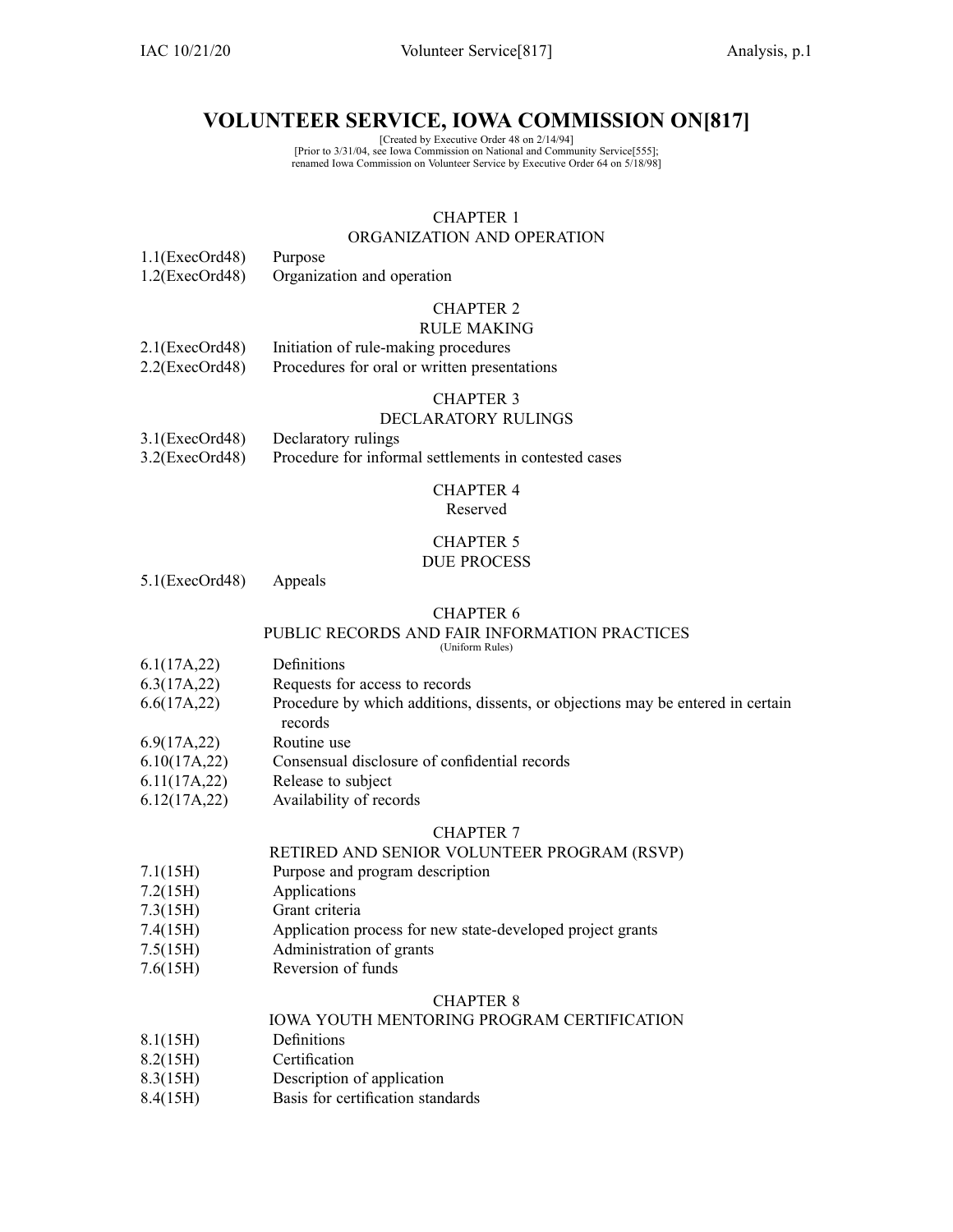| 8.5(15H) | Special consideration                                                |
|----------|----------------------------------------------------------------------|
| 8.6(15H) | Decertification                                                      |
| 8.7(15H) | Fraudulent practices in connection with certified mentoring programs |
| 8.8(15H) | Appeal procedure                                                     |

# IOWA SUMMER YOUTH CORPS

- 9.1(83GA,SF482) Purpose and program description
- 9.2(83GA,SF482) Applications
- 9.3(83GA,SF482) Incentives
- 9.4(83GA,SF482) Grant criteria
- 9.5(83GA,SF482) Designated funds
- 9.6(83GA,SF482) Application process for new grants
- 9.7(83GA,SF482) Administration of grants
- 9.8(83GA,SF482) Reversion of funds

# CHAPTER 10

#### IOWA GREEN CORPS

- 10.1(83GA,SF482) Purpose and program description
- 10.2(83GA,SF482) Applications
- 10.3(83GA,SF482) Incentives
- 10.4(83GA,SF482) Grant criteria
- 10.5(83GA,SF482) Designated funds
- 10.6(83GA,SF482) Application process for new grants
- 10.7(83GA,SF482) Administration of grants
- 10.8(83GA,SF482) Reversion of funds

## CHAPTER 11

#### IOWA READING CORPS

- 11.1(15H) Purpose and program description
- 11.2(15H) Applications
- 11.3(15H) Program eligibility criteria
- 11.4(15H) Grant criteria
- 11.5(15H) Designated funds
- 11.6(15H) Application process for new grants
- 11.7(15H) Administration of grants
- 11.8(15H) Reversion of funds

## CHAPTER 12

## REFUGEERISE AMERICORPS

- 12.1(15H) Purpose and description of the program
- 12.2(15H) Applications
- 12.3(15H) Program eligibility criteria
- 12.4(15H) Grant criteria
- 12.5(15H) Application process for new grants
- 12.6(15H) Administration of grants
- 12.7(15H) Reversion of funds

#### CHAPTER 13

## FUTURE READY IOWA VOLUNTEER MENTOR PROGRAM

- 13.1(15H) Purpose and program description
- 13.2(15H) Definitions
- 13.3(15H) Program standards, guidelines, and expectations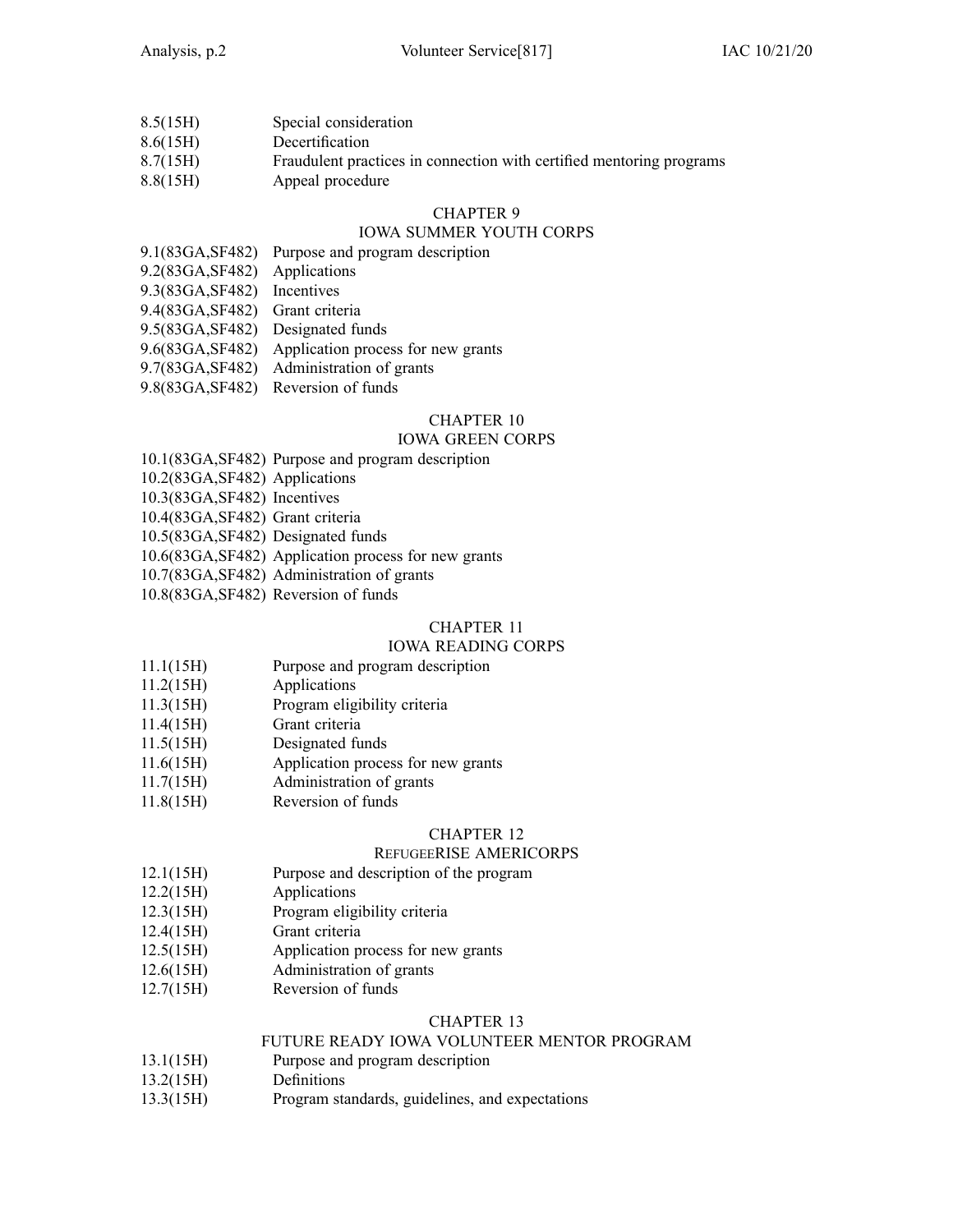| 13.4(15H) | Mentor/mentee agreement            |  |  |  |
|-----------|------------------------------------|--|--|--|
| 13.5(15H) | Mentor request and application pro |  |  |  |

- 13.5(15H) Mentor reques<sup>t</sup> and application process 13.6(15H) Subrecipient award process
	-

# IOWA NATIONAL SERVICE CORPS PROGRAM

- 14.1(15H) Purpose and program description
- 14.2(15H) Definitions
- 14.3(15H) Approval
- 14.4(15H) Approval standards
- 14.5(15H) Application process
- 14.6(15H) Special consideration
- 14.7(15H) Decertification
- 14.8(15H) Fraudulent practices in connection with approved national service corps programs
- 14.9(15H) Appeal procedure
- 14.10(15H) Intergovernmental agreements
- 14.11(15H) Program administration
- 14.12(15H) Funding priority
- 14.13(15H) Hiring preferences
- 14.14(15H) Participant employment status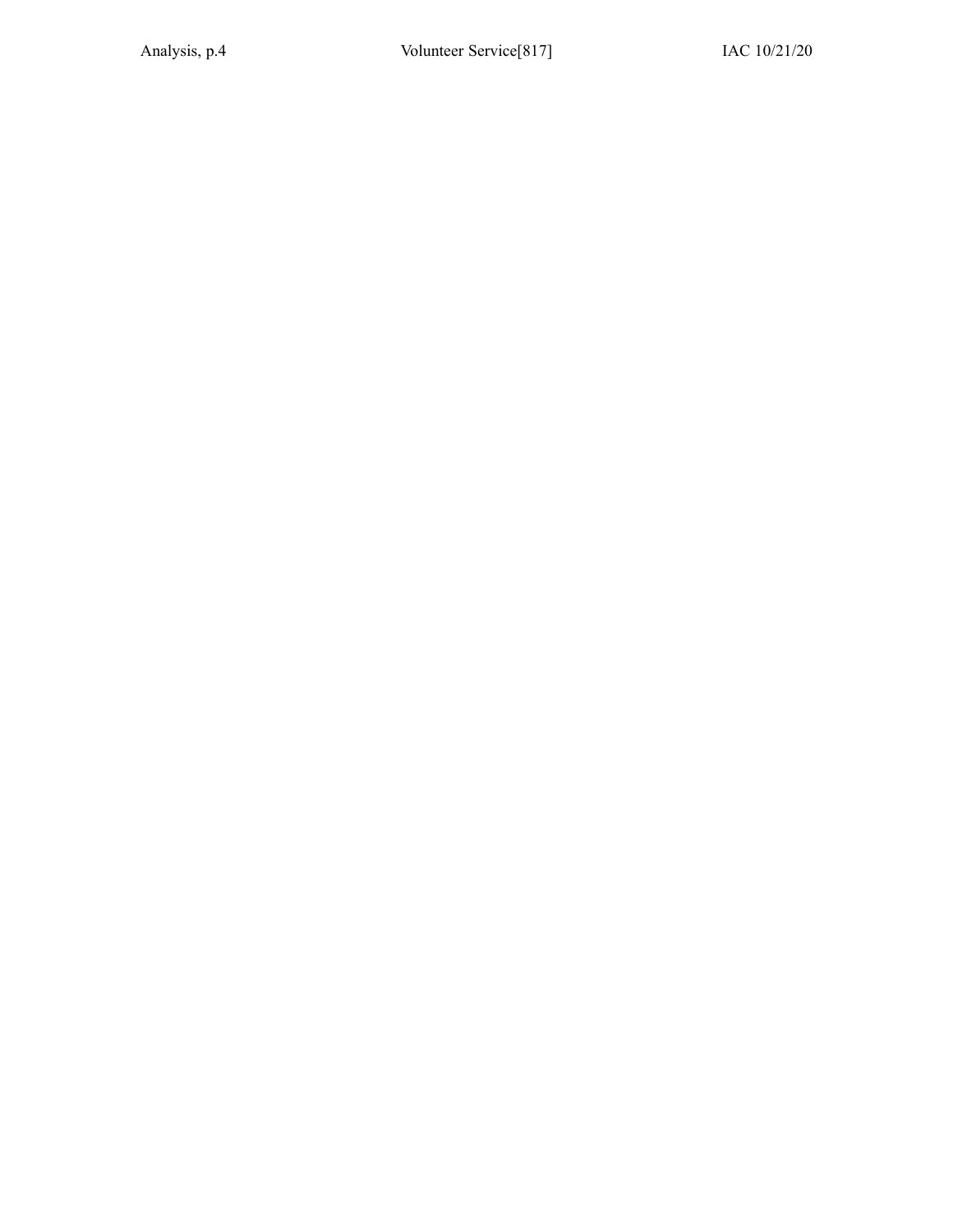## ORGANIZATION AND OPERATION

**817—1.1(ExecOrd48) Purpose.** This chapter describes the organization and operation of the Iowa commission on volunteer service (herein generally referred to as the commission), including the offices where and the means by which any interested person may obtain information and make submittals or requests.

## **817—1.2(ExecOrd48) Organization and operation.**

**1.2(1)** *Location.* The commission is located at 1963 Bell Avenue, Suite 200, Des Moines, Iowa 50315; telephone 1-800-308-5987. Office hours are 8 a.m. to 4:30 p.m., Monday to Friday. Offices are closed on Saturdays and Sundays and on official state holidays designated in accordance with state law.

**1.2(2)** *The commission.* The commission consists of 15 to 25 voting members and functions under the leadership of <sup>a</sup> chairperson. Each member, appointed in accordance with federal and state guidelines, serves <sup>a</sup> three-year term scheduled so that no more than one-third of the appointments will expire in the same year.

**1.2(3)** *Meetings.* The commission shall meet at regular intervals at least four times annually. Additional meetings may be called at the discretion of the chairperson. All meetings are open to the public in accordance with the open meetings law, Iowa Code chapter [21](https://www.legis.iowa.gov/docs/ico/chapter/21.pdf).

*a. Chairperson.* The chairperson of the commission presides at each meeting. Members of the public may be recognized at the discretion of the chairperson.

*b. Public notice.* The commission shall give advance public notice of the time and place of each commission meeting. The notice will include the specific date, time, and place of the meeting.

*c. Quorum.* A quorum shall consist of half of the current voting members of the commission plus one. When <sup>a</sup> quorum is present, <sup>a</sup> position is carried by an affirmative vote of the majority of commission members eligible to vote. A commissioner is eligible to vote in person, by telephone hook-up, or by proxy executed in writing to the chairperson prior to the meeting. A proxy shall be valid only for one meeting.

*d. Termination.* Any commissioner who does not attend three or more consecutive regular meetings or who attends less than one-half of the regular meetings within <sup>a</sup> 12-month period shall be considered to have resigned from the commission.

*e. Resignations.* A commissioner wishing to resign may do so by submitting <sup>a</sup> letter of resignation to the governor and sending <sup>a</sup> copy to the commission chairperson.

*f. Public presentations.* A specific time is set aside at each meeting for the public to address the board. As <sup>a</sup> general guideline, <sup>a</sup> limit of five minutes will be allocated for each of these presentations. If <sup>a</sup> large group seeks to address <sup>a</sup> specific issue, the chairperson may limit the number of speakers. To address the board, individuals are encouraged to notify the commission staff at least 72 hours in advance of the meeting.

**1.2(4)** *Minutes.* The minutes of all commission meetings shall be recorded and kept in the commission office.

**1.2(5)** *Records.* The records of all of the business transacted and other information with respec<sup>t</sup> to the operation of the commission are public records and shall be kept on file in the commission office. All records, excep<sup>t</sup> statements specified as confidential under these rules, are available for inspection during regular business hours. (Copies of up to ten pages of records may be obtained without charge. The cost of reproduction will be charged for pages in excess of ten. The charge may be waived by the executive director.)

**1.2(6)** *Submission and requests.* Inquiries, submissions, petitions, and other requests directed to the commission shall be made by letter addressed to the executive director at the address listed in subrule [1.2\(1\)](https://www.legis.iowa.gov/docs/iac/rule/817.1.2.pdf). Any person may petition for <sup>a</sup> written or oral hearing before the commission. All requests for <sup>a</sup> hearing must be in writing and state the specific subject to be discussed and the reasons why <sup>a</sup> personal appearance is necessary if one is requested.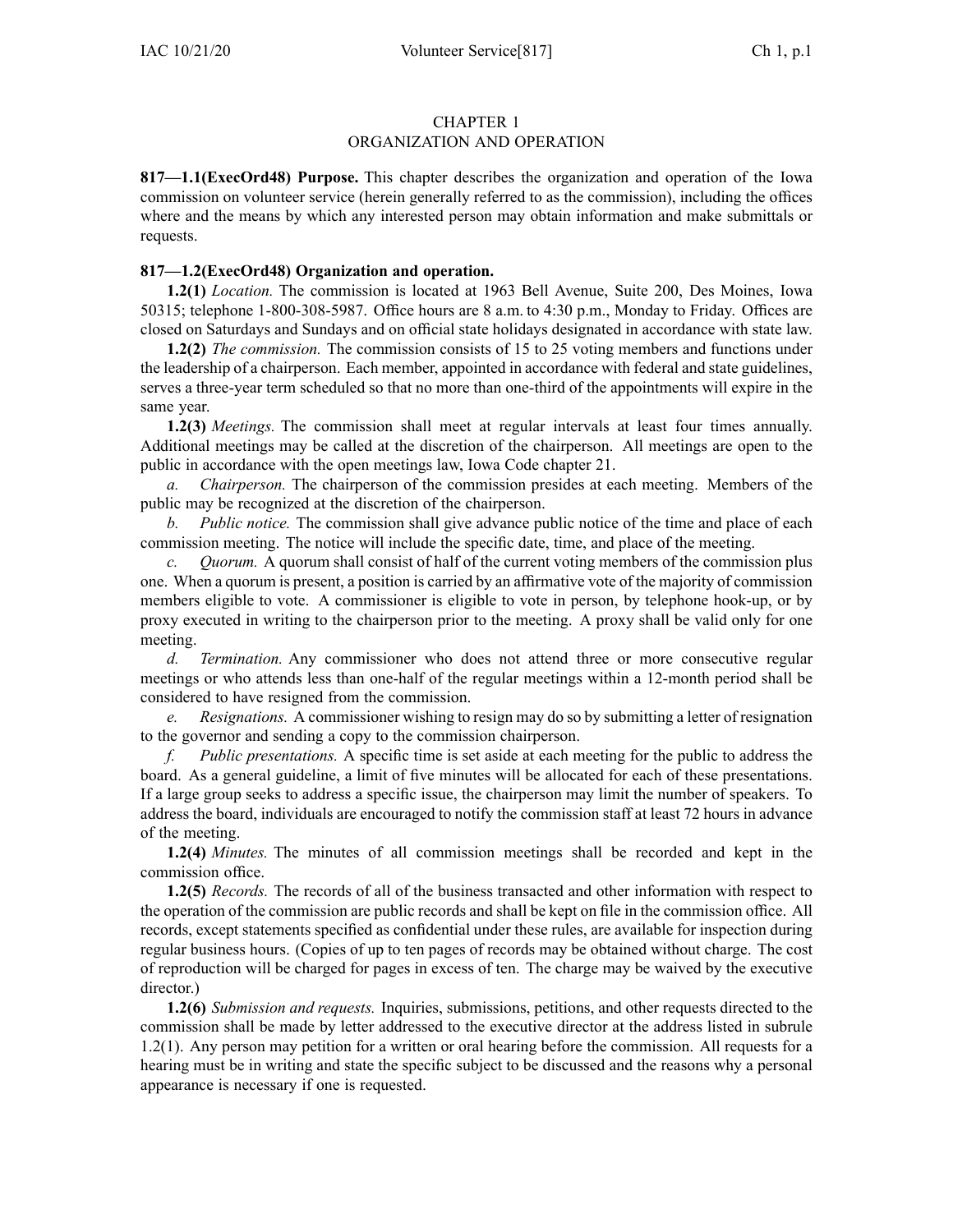**1.2(7)** *Committees.* The chairperson may establish committees including an executive committee that may conduct commission business as necessary between scheduled meetings. The chairperson may appoint commissioners and noncommissioners to serve on the committees. Noncommissioners shall not serve on the executive committee.

[**ARC [5238C](https://www.legis.iowa.gov/docs/aco/arc/5238C.pdf)**, IAB 10/21/20, effective 11/25/20]

These rules are intended to implement Executive Order Number 48.

[Filed 11/16/94, Notice 6/22/94—published 12/7/94, effective 1/11/95]

[Filed 3/11/04, Notice 1/21/04—published 3/31/04, effective 5/5/04]

[Filed ARC [5238C](https://www.legis.iowa.gov/docs/aco/arc/5238C.pdf) ([Notice](https://www.legis.iowa.gov/docs/aco/arc/5086C.pdf) ARC 5086C, IAB 7/15/20), IAB 10/21/20, effective 11/25/20]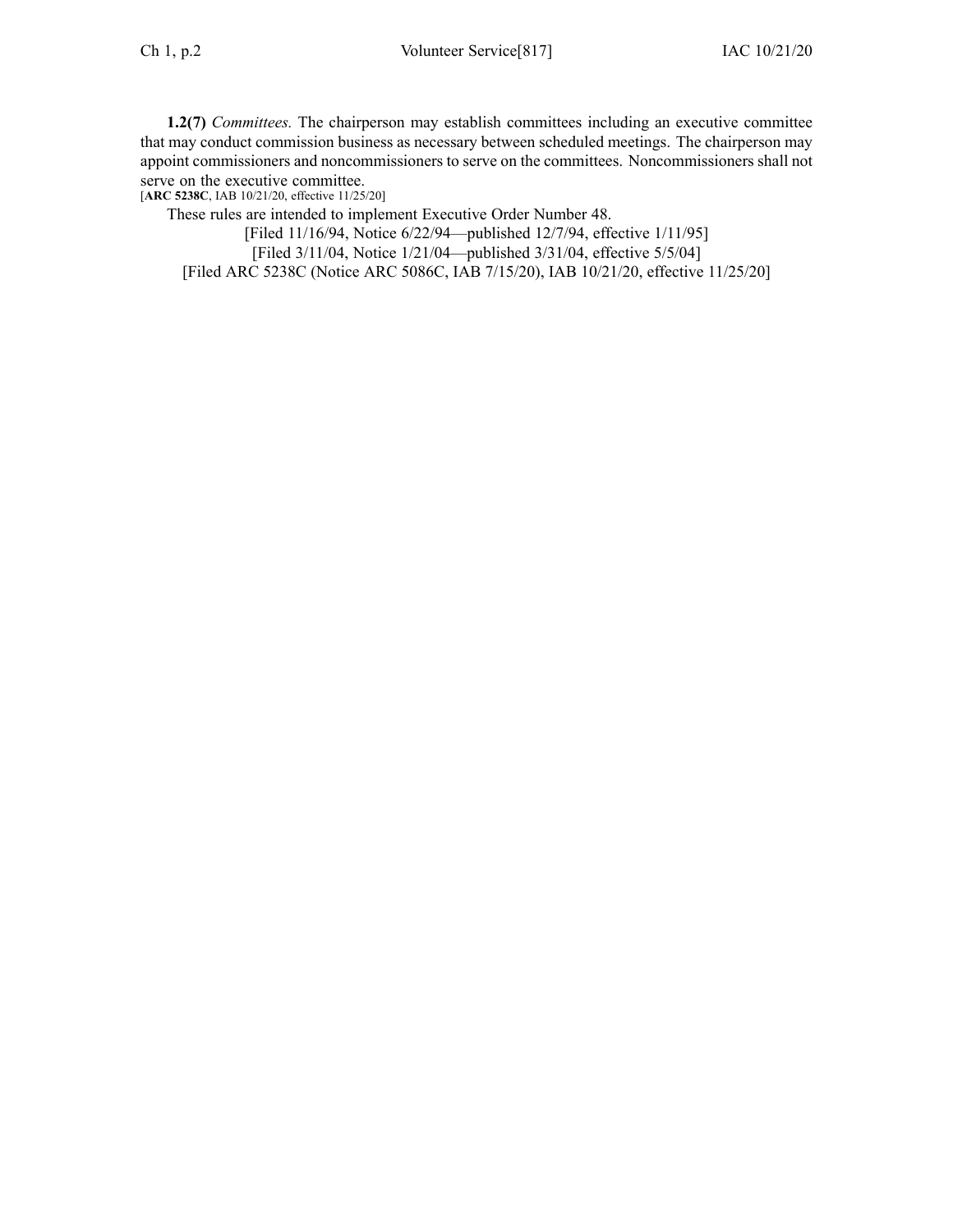#### CHAPTER 2 RULE MAKING

#### **817—2.1(ExecOrd48) Initiation of rule-making procedures.**

**2.1(1)** Any person may reques<sup>t</sup> the commission to adopt, amend, or rescind <sup>a</sup> rule by making the reques<sup>t</sup> in writing to the commission coordinator clearly stating the intent, purposes, and general language of the desired rules.

**2.1(2)** The commission shall act upon the reques<sup>t</sup> within 60 days after its submission in accordance with Iowa Code section [17A.7](https://www.legis.iowa.gov/docs/ico/section/17A.7.pdf).

**2.1(3)** The commission may initiate rule-making procedures upon its own motion in accordance with Iowa Code section [17A.4](https://www.legis.iowa.gov/docs/ico/section/17A.4.pdf).

## **817—2.2(ExecOrd48) Procedures for oral or written presentations.**

**2.2(1)** Except where oral or written presentations are deemed unnecessary by the commission in accordance with Iowa Code section [17A.4\(2\)](https://www.legis.iowa.gov/docs/ico/section/17A.4.pdf), the commission shall allow for the submission of oral or written presentations or both prior to its adoption of any rules.

**2.2(2)** Interested persons shall have at least 20 days from the date of publication of notice in the Iowa Administrative Bulletin to submit written requests for oral presentations or to submit written presentations.

**2.2(3)** Notice of date, time, and place of oral presentations by requesting parties will be published in the Iowa Administrative Bulletin at least 20 days in advance of the hearing.

**2.2(4)** Interested parties may be requested to supplement oral presentations with written presentations at the discretion of the commission.

These rules are intended to implement Executive Order Number 48.

[Filed 11/16/94, Notice 6/22/94—published 12/7/94, effective 1/11/95]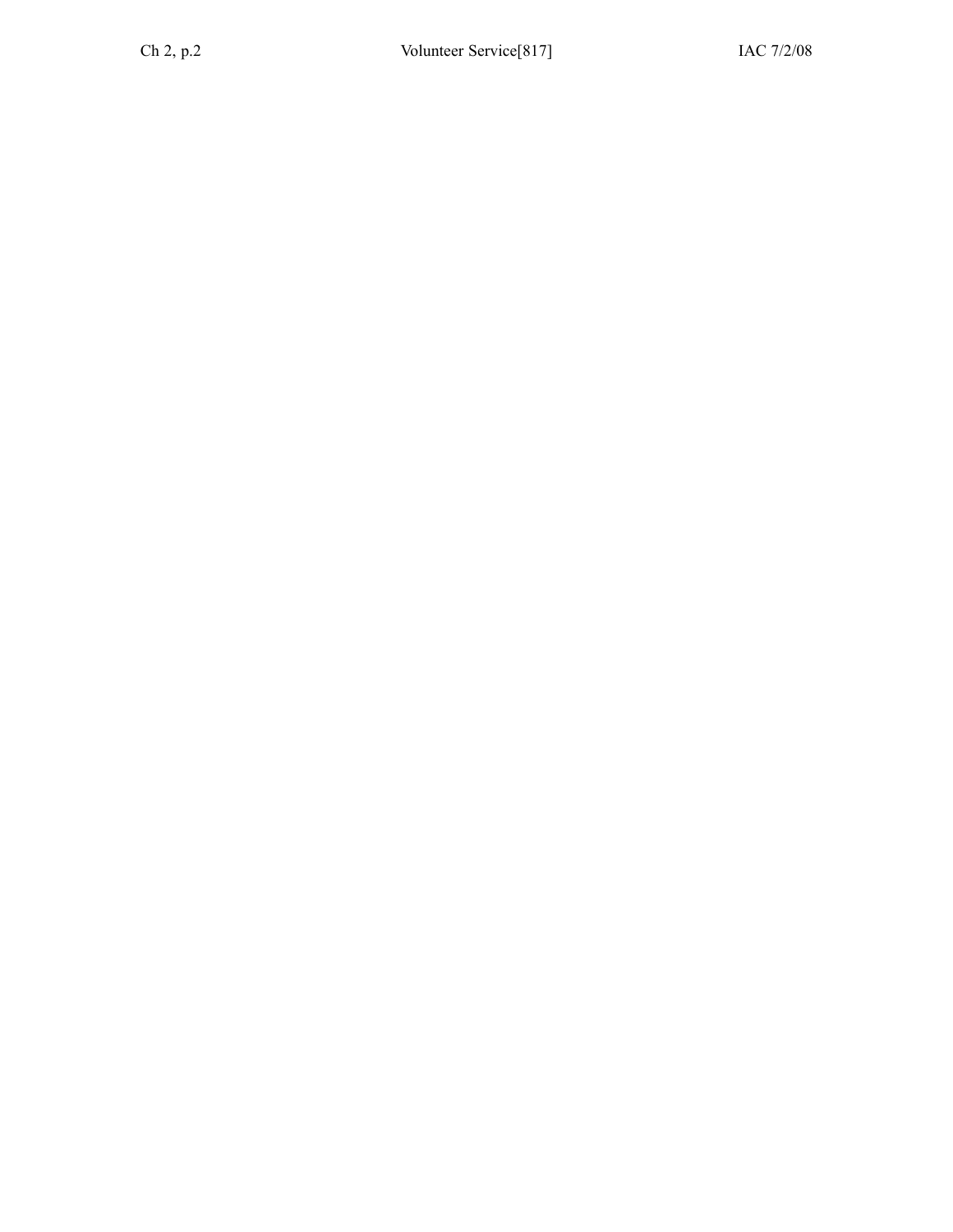#### CHAPTER 3 DECLARATORY RULINGS

**817—3.1(ExecOrd48) Declaratory rulings.** The commission shall provide declaratory rulings as to applicability of any statutory provision, rule, or other written statement of law or policy, decision or order when petitioned to do so by the public where, in the judgment of the commission, it is necessary or helpful for them to conduct their affairs in accordance with the law.

Requests for declaratory rulings shall be made to the commission coordinator in writing.

Within 30 days after submission of <sup>a</sup> reques<sup>t</sup> for declaratory ruling, the commission shall issue <sup>a</sup> ruling on the rule, statute, or policy in question. The ruling shall be in writing.

The commission may decline to rule when, in the judgment of the commission, the ruling would be beyond the commission's realm of authority, when no clear answer is determinable, or when the issue presented is pending resolution by <sup>a</sup> court of Iowa or by the attorney general.

**817—3.2(ExecOrd48) Procedure for informal settlements in contested cases.** Unless precluded by statute, informal settlement of disputes over rules of the commission that may otherwise result in contested case proceedings as prescribed in Iowa Code section [17A.12](https://www.legis.iowa.gov/docs/ico/section/17A.12.pdf) shall be encouraged. All informal settlements shall be made by the commission coordinator subject to ratification by the commission and by the parties contesting the rule in question. The settlement shall be expressed in <sup>a</sup> written stipulation representing an informed mutual consent.

These rules are intended to implement Executive Order Number 48.

[Filed 11/16/94, Notice 6/22/94—published 12/7/94, effective 1/11/95]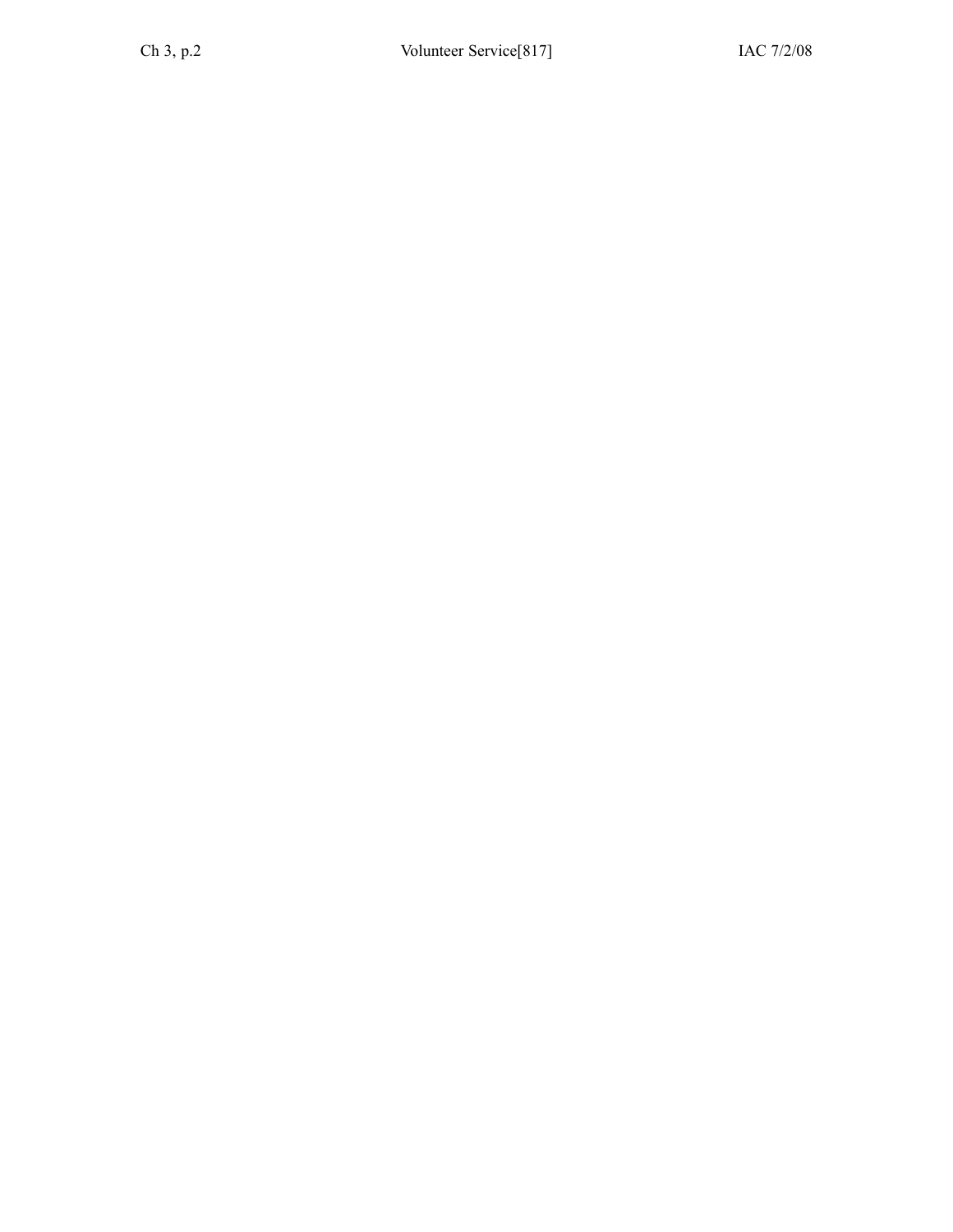CHAPTER 4 Reserved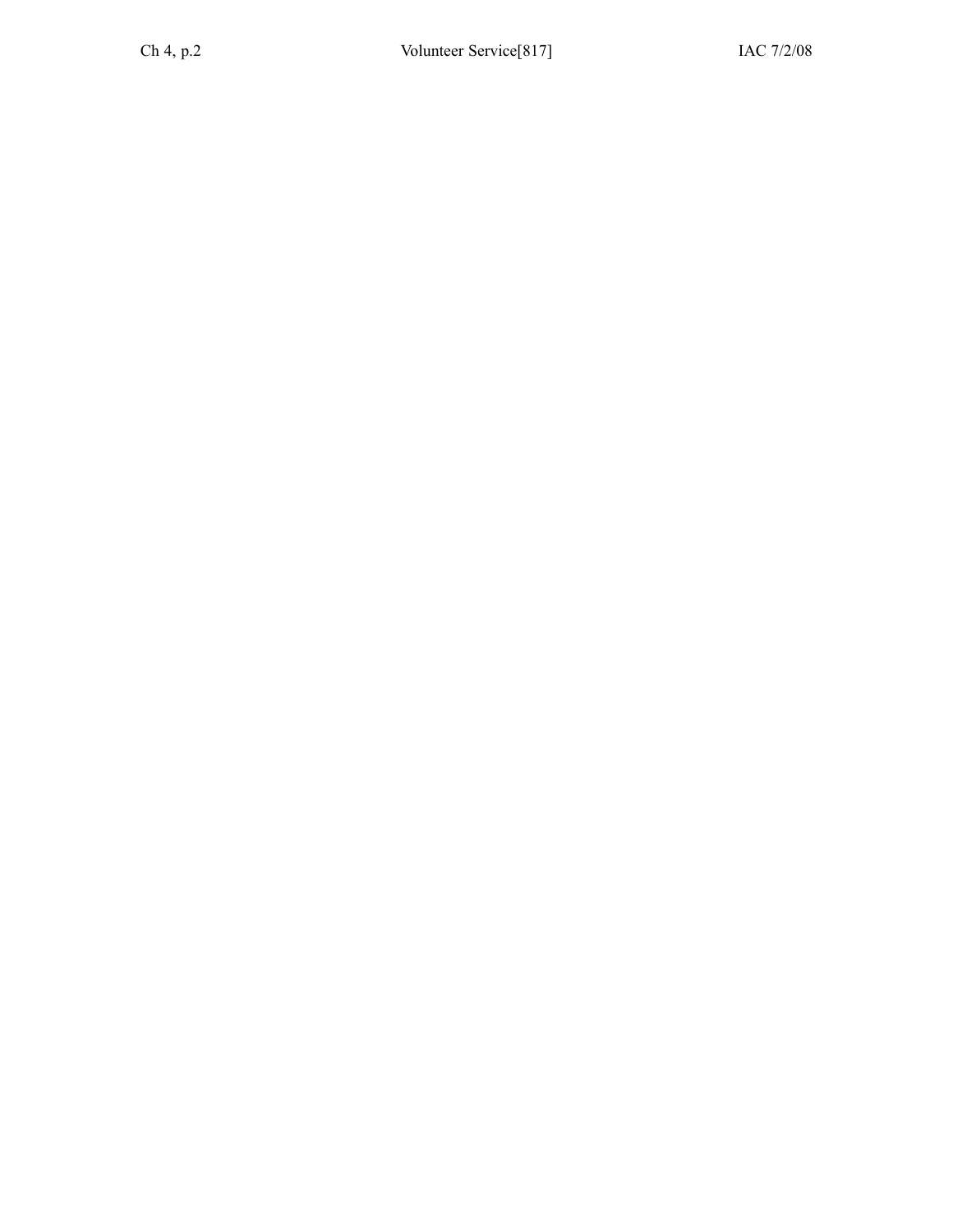#### CHAPTER 5 DUE PROCESS

## **817—5.1(ExecOrd48) Appeals.**

**5.1(1)** *Commission staff decisions.* Administrative staff of the commission shall make all decisions in accordance with established policies and administrative rules of the Iowa commission on volunteer service and published policies from the Corporation for National Service.

*a. Appeal of commission staff decision.* If an individual, agency, or reasonable representative of commission business disagrees with <sup>a</sup> staff decision, that party has the right to appeal to the full commission. The appeal shall be in the form of <sup>a</sup> public hearing. The appellant must reques<sup>t</sup> the hearing in writing to the executive director within 14 calendar days of receiving the written notice of the staff decision. The written reques<sup>t</sup> shall clearly set forth the issues being contested and provide evidence supporting the claims. In order to be considered by the full commission, the reques<sup>t</sup> shall be based upon one or more of the following grounds:

(1) The staff's decision was in violation of federal law.

(2) The staff's decision was in violation of Iowa state law.

(3) The staff's decision was in violation of published Corporation for National Service guidelines or published Iowa commission on volunteer service rules.

(4) The staff's decision was made in an unreasonable and arbitrary or capricious manner.

All written evidence provided by the appellant will be mailed to commission members no later than 7 calendar days before the scheduled hearing for the commissioners' consideration. Commission staff will also be afforded the right to presen<sup>t</sup> <sup>a</sup> written explanation of the staff decision. This explanation shall be mailed at the same time as the appellant's materials.

*b. Hearing.*

(1) The executive director shall set <sup>a</sup> date for the hearing within 30 calendar days from the date the reques<sup>t</sup> was received. The hearing date will be set as soon as reasonable, and in no event later than 60 calendar days from the date the reques<sup>t</sup> was received.

(2) The executive director shall establish the procedural guidelines of the hearing in accordance with the uniform rules on contested cases as published in the Iowa Administrative Code. The executive director will notify the appellant and commission members of the hearing procedures no later than 14 calendar days before the designated hearing date.

(3) The commission chairperson shall preside at the hearing. If the chairperson is not able to preside, the commission vice-chairperson shall be the designated substitute. The commission chairperson shall appoint <sup>a</sup> representative of the commission to preside if neither the chairperson or vice-chairperson is able to preside.

(4) After commission consideration of all evidence presented, the presiding officer shall call for <sup>a</sup> roll-call vote of the commission members. A quorum must be presen<sup>t</sup> to take an official vote of the commission on the appeal. A simple majority vote of the eligible voting members of the commission is required for <sup>a</sup> decision. The presiding officer shall announce the result of the roll-call vote. The commission's decision is final and binding on all parties.

(5) Written notice of the commission's decision on the appealshall be mailed to the appellant within 10 days of the hearing.

**5.1(2)** *Committee decisions.* Committees of the commission shall make all decisions in accordance with established policies and administrative rules of the Iowa commission on volunteer service and published policies from the Corporation for National Service.

*a. Appeal of committee decision.* If an individual, agency, or representative of commission business disagrees with <sup>a</sup> committee decision, that party has the right to appeal to the full commission. The appeal shall be in the form of <sup>a</sup> public hearing. The appellant must reques<sup>t</sup> the hearing in writing to the executive director within 14 calendar days of receiving the written notice of the committee decision. The written notice shall clearly set forth the issues being contested and provide evidence supporting the claims. In order to be considered by the full commission, the reques<sup>t</sup> shall be based upon one or more of the following grounds: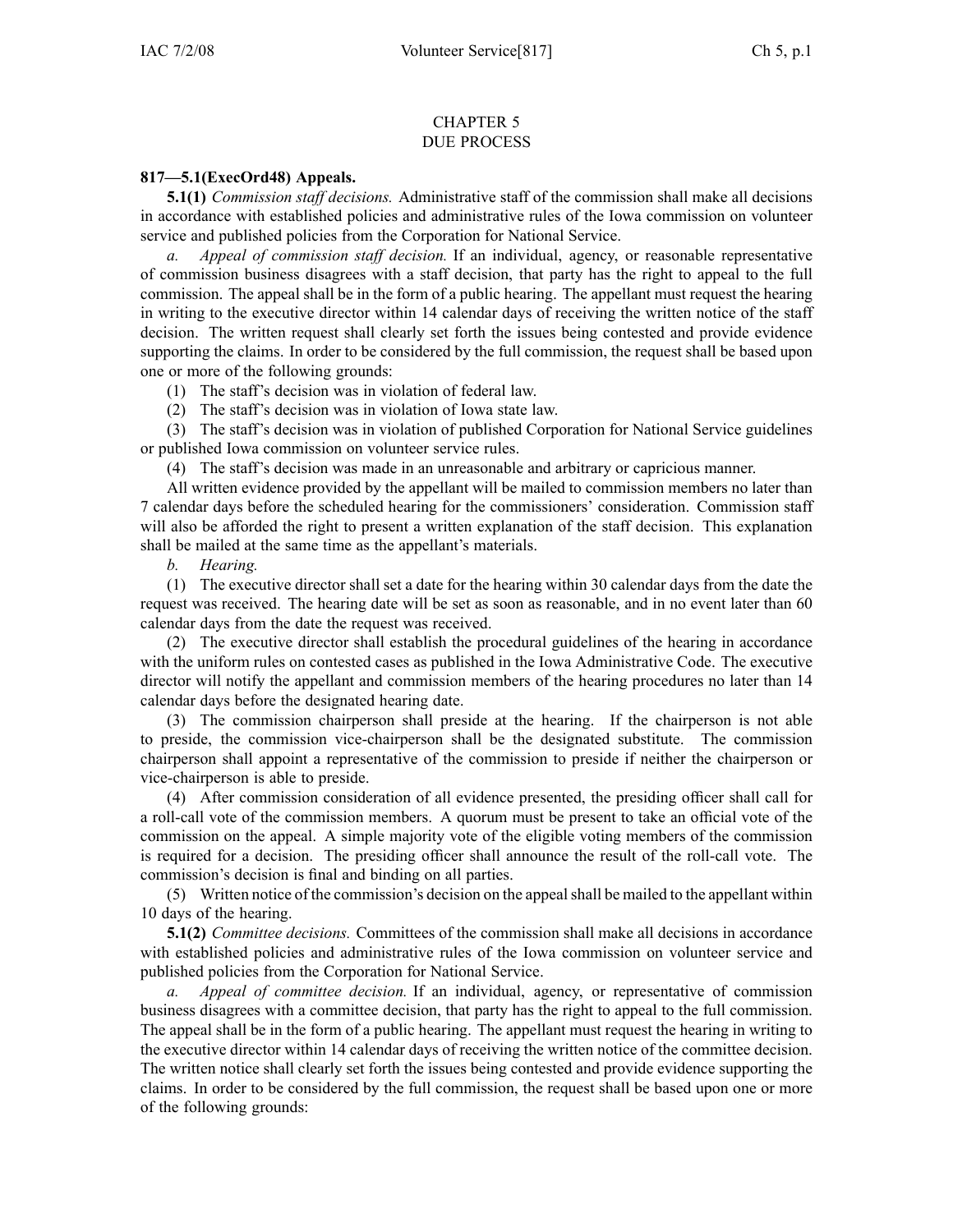(1) The committee's decision was in violation of federal law.

(2) The committee's decision was in violation of Iowa state law.

(3) The committee's decision was in violation of published Corporation for National Service guidelines or published Iowa commission on volunteer service rules.

(4) The committee's decision was made in an unreasonable and arbitrary or capricious manner.

All written evidence provided by the appellant will be mailed to commission members no later than 7 calendar days before the scheduled hearing for the commissioners' consideration. The committee chairperson will also be afforded the right to presen<sup>t</sup> <sup>a</sup> written explanation of the committee's decision. This explanation shall be mailed at the same time as the appellant's materials.

*b. Hearing.*

(1) The executive director shall set <sup>a</sup> date for the hearing within 30 calendar days from the date the reques<sup>t</sup> was received. The hearing date will be set as soon as reasonable, and in no event later than 60 calendar days from the date the reques<sup>t</sup> was received.

(2) The executive director shall establish the procedural guidelines of the hearing in accordance with the uniform rules on contested cases as published in the Iowa Administrative Code. The executive director will notify the appellant and commission members of the hearing procedures no later than 14 calendar days before the designated hearing date.

(3) The commission chairperson shall preside at the hearing. If the chairperson is not able to preside, the commission vice-chairperson shall be the designated substitute. The commission chairperson shall appoint <sup>a</sup> representative of the commission to preside if neither the chairperson or vice-chairperson is able to preside.

(4) After commission consideration of all evidence presented, the presiding officer shall call for <sup>a</sup> roll-call vote of the commission members. A quorum must be presen<sup>t</sup> to take an official vote of the commission on the appeal. A simple majority vote of the eligible voting members of the commission is required for <sup>a</sup> decision. The presiding officer shall announce the result of the roll-call vote. The commission's decision is final and binding on all parties.

(5) Written notice of the commission's decision on the appealshall be mailed to the appellant within 10 days of the hearing.

This rule is intended to implement Executive Order Number 48.

[Filed 11/16/94, Notice 6/22/94—published 12/7/94, effective 1/11/95]

[Filed 3/11/04, Notice 1/21/04—published 3/31/04, effective 5/5/04]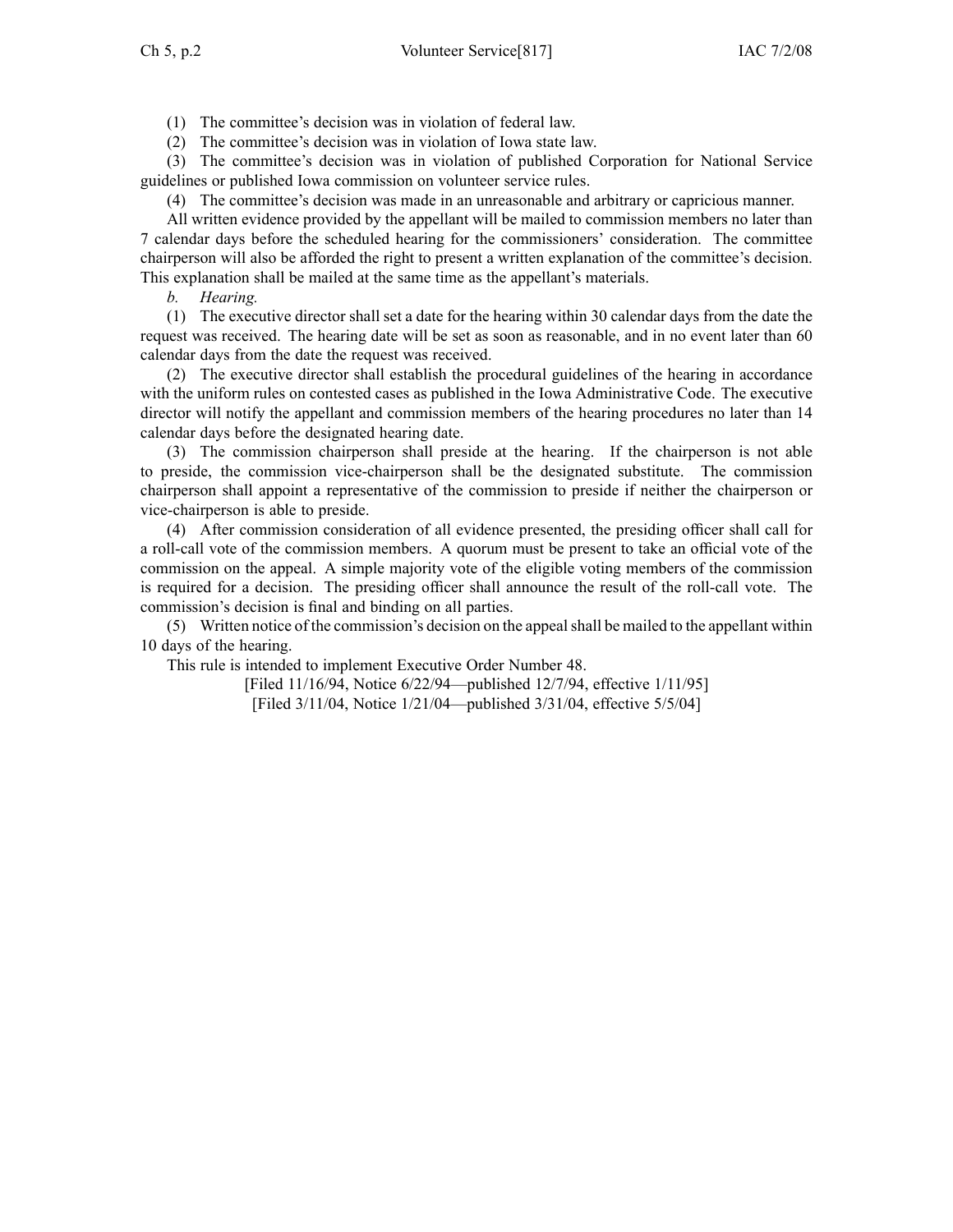# PUBLIC RECORDS AND FAIR INFORMATION PRACTICES

The Iowa commission on volunteer service hereby adopts, with the following exceptions and amendments, rules of the Governor's Task Force on Uniform Rules Agency Procedures relating to public records and fair information practices which are printed in the first Volume of the Iowa Administrative Code.

## **817—6.1(17A,22) Definitions.** As used in this chapter:

*"Agency."* In lieu of "(official or body issuing these rules)" insert "Iowa Commission on Volunteer Service".

## **817—6.3(17A,22) Requests for access to records.**

**6.3(1)** *Location of record.* In lieu of "(insert agency head)", insert "Commission coordinator"; and in lieu of "(insert agency name and address)", insert "Iowa Commission on Volunteer Service, 200 East Grand Avenue, Des Moines, Iowa 50309".

**6.3(2)** *Office hours.* In lieu of "(insert customary office hours and, if agency does <sup>n</sup> have customary office hours of at least thirty hours per week, insert hours specified in Iowa Code section [22.4](https://www.legis.iowa.gov/docs/ico/section/22.4.pdf))", insert "8 a.m. to 4:30 p.m., Monday through Friday, excep<sup>t</sup> holidays".

**6.3(7)** *Fees.*

*c. Supervisory fee.* In lieu of "(specify time period)" insert "one hour".

**817—6.6(17A,22) Procedure by which additions, dissents, or objections may be entered in certain** records. In lieu of "(designate official)", insert "the Iowa commission on volunteer service".

## **817—6.9(17A,22) Routine use.**

**6.9(1)** Defined. "Routine use" means the disclosure of <sup>a</sup> record without the consent the subject or subjects, for <sup>a</sup> purpose which is compatible with the purpose for which the record was collected. It includes disclosures required to be made by statute other than the public records law, Iowa Code chapter [22](https://www.legis.iowa.gov/docs/ico/chapter/22.pdf).

**6.9(2)** To the extent allowed by law, the following are considered routine uses of all agency records:

*a.* Disclosure of officers, employees, and agents of the agency who have <sup>a</sup> need for the record in the performance of their duties. The custodian of the record may, upon reques<sup>t</sup> of an officer or employee, or on the custodian's own initiative, determine what constitutes legitimate need to use confidential records.

*b.* Disclosure of information indicating an apparen<sup>t</sup> violation of the law to appropriate law enforcement authorities for investigation and possible prosecution, civil court action, or regulatory order.

*c.* Disclosure to the department of inspections and appeals regarding matters in which performs services or functions on behalf of the agency.

*d.* Transfers of information within the agency, to other state agencies, or to local units government, as appropriate, to administer the program for which the information is collected.

*e.* Information released to staff of federal and state entities for audit purposes or to determine whether the agency is operating <sup>a</sup> program lawfully.

*f.* Any disclosure specifically authorized by the statute under which the record is collected or maintained.

## **817—6.10(17A,22) Consensual disclosure of confidential records.**

**6.10(1)** *Consent to disclosure by <sup>a</sup> subject.* The subject may consent in writing to agency disclosure of confidential records as provided in rule [6.7](https://www.legis.iowa.gov/docs/iac/rule/817.6.7.pdf)(17A,22).

**6.10(2)** *Complaints to public officials.* A letter from <sup>a</sup> subject of <sup>a</sup> confidential record to <sup>a</sup> public official which seeksthe official'sintervention on behalf of the subject in <sup>a</sup> matter that involvesthe agency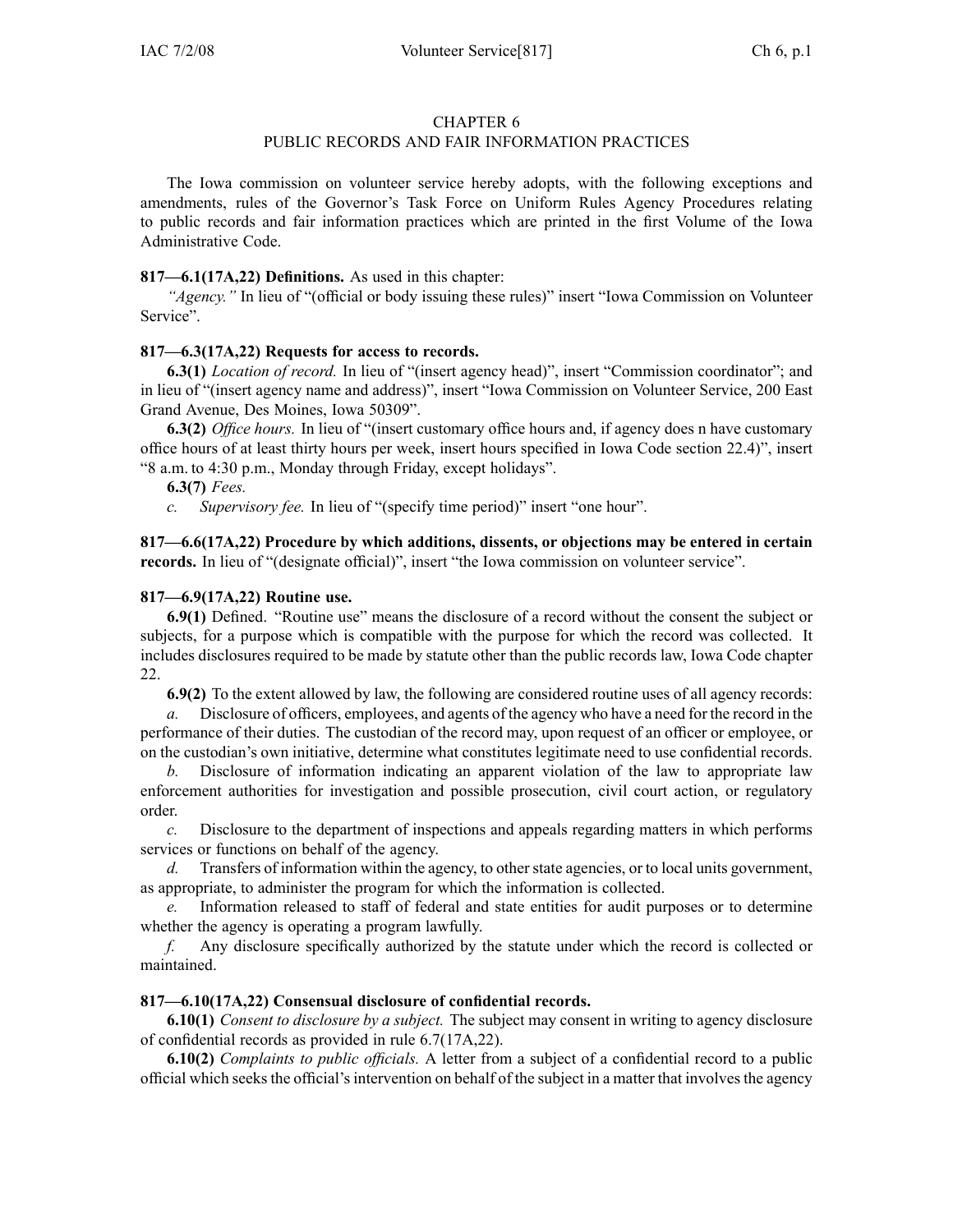may be treated as an authorization to release sufficient information about the subject to the official to resolve the matter.

**817—6.11(17A,22) Release to subject.** The subject of <sup>a</sup> confidential record may file <sup>a</sup> written reques<sup>t</sup> to review the subject's confidential records. However, the agency need not release the following records to the subject:

1. The identity of <sup>a</sup> person providing information to the agency when the information is authorized as confidential pursuan<sup>t</sup> to Iowa Code subsection [22.7\(18\)](https://www.legis.iowa.gov/docs/ico/section/22.7.pdf).

- 2. The work product of an attorney or otherwise privileged information.
- 3. Peace officers' investigative reports, excep<sup>t</sup> as required by Iowa Code subsection [22.7\(5\)](https://www.legis.iowa.gov/docs/ico/section/22.7.pdf).
- 4. Those otherwise authorized by law.

**817—6.12(17A,22) Availability of records.** This rule lists the agency records which are open to the public, those which are confidential, and those which are partially open and partially confidential.

Agency records are listed by category, according to the legal basis for confidential treatment (if any). The commission administers federally funded programs to enforce confidentiality standards for federal law and regulations as are required for receipt of the funds. A single record may contain information from several categories.

The chart indicates whether the record contains personally identifiable information and indicates the legal authority for confidentiality and for the collection of personally identifiable information.

Abbreviations used in the chart are defined as follows:

| Code                                                   | Meaning                             |                   | Code                                   | Meaning                                   |                                           |  |  |
|--------------------------------------------------------|-------------------------------------|-------------------|----------------------------------------|-------------------------------------------|-------------------------------------------|--|--|
| O                                                      | Open for public inspection          |                   | O/C                                    | Partially open and partially confidential |                                           |  |  |
| C                                                      | Confidential/Not open to the public |                   | O/E                                    |                                           | Partially open to members of the public   |  |  |
| E                                                      | Exempt from mandatory disclosure    |                   |                                        | and partially exempt from disclosure      |                                           |  |  |
| NA.                                                    | Not Applicable                      |                   |                                        |                                           |                                           |  |  |
| Description<br>of Record                               |                                     | Type of<br>Record | Legal Authority<br>For Confidentiality |                                           | Personally<br>Identifiable<br>Information |  |  |
| and Committees                                         | Records of Commission               | O/E               | Iowa Code 21.5                         |                                           | N <sub>0</sub>                            |  |  |
| Rule Making                                            |                                     | $\Omega$          | <b>NA</b>                              |                                           | N <sub>0</sub>                            |  |  |
| <b>Declaratory Rulings</b>                             |                                     | O/C               | Iowa Code 22.7                         |                                           | No                                        |  |  |
| Policy Manuals                                         |                                     | $\Omega$          | <b>NA</b>                              |                                           | No                                        |  |  |
| General Correspondence                                 |                                     | O/E/C             | Iowa Code 22.7                         |                                           | Yes                                       |  |  |
| Publications                                           |                                     | $\Omega$          | <b>NA</b>                              |                                           | N <sub>0</sub>                            |  |  |
| Financial and Administrative<br>Records                |                                     | O/E/C             | Iowa Code 22.7                         |                                           | Yes                                       |  |  |
|                                                        | Contracts and Agreements            | O/C               |                                        | Iowa Code $22.7(3)$                       | Yes                                       |  |  |
| Appeal Records                                         |                                     | O/C               | Iowa Code 22.7                         |                                           | Yes                                       |  |  |
| Litigation Files                                       |                                     | O/E/C             | Iowa Code 22.7                         |                                           | Yes                                       |  |  |
| Privileged Communications<br>and Products of Attorneys |                                     | E/C               |                                        | <b>Iowa Code 22.7</b>                     | No                                        |  |  |

These rules are intended to implement Iowa Code chapters [17A](https://www.legis.iowa.gov/docs/ico/chapter/17A.pdf) and [22](https://www.legis.iowa.gov/docs/ico/chapter/22.pdf) and Executive Order No. 48. [Filed 11/16/94, Notice 6/22/94—published 12/7/94, effective 1/11/95]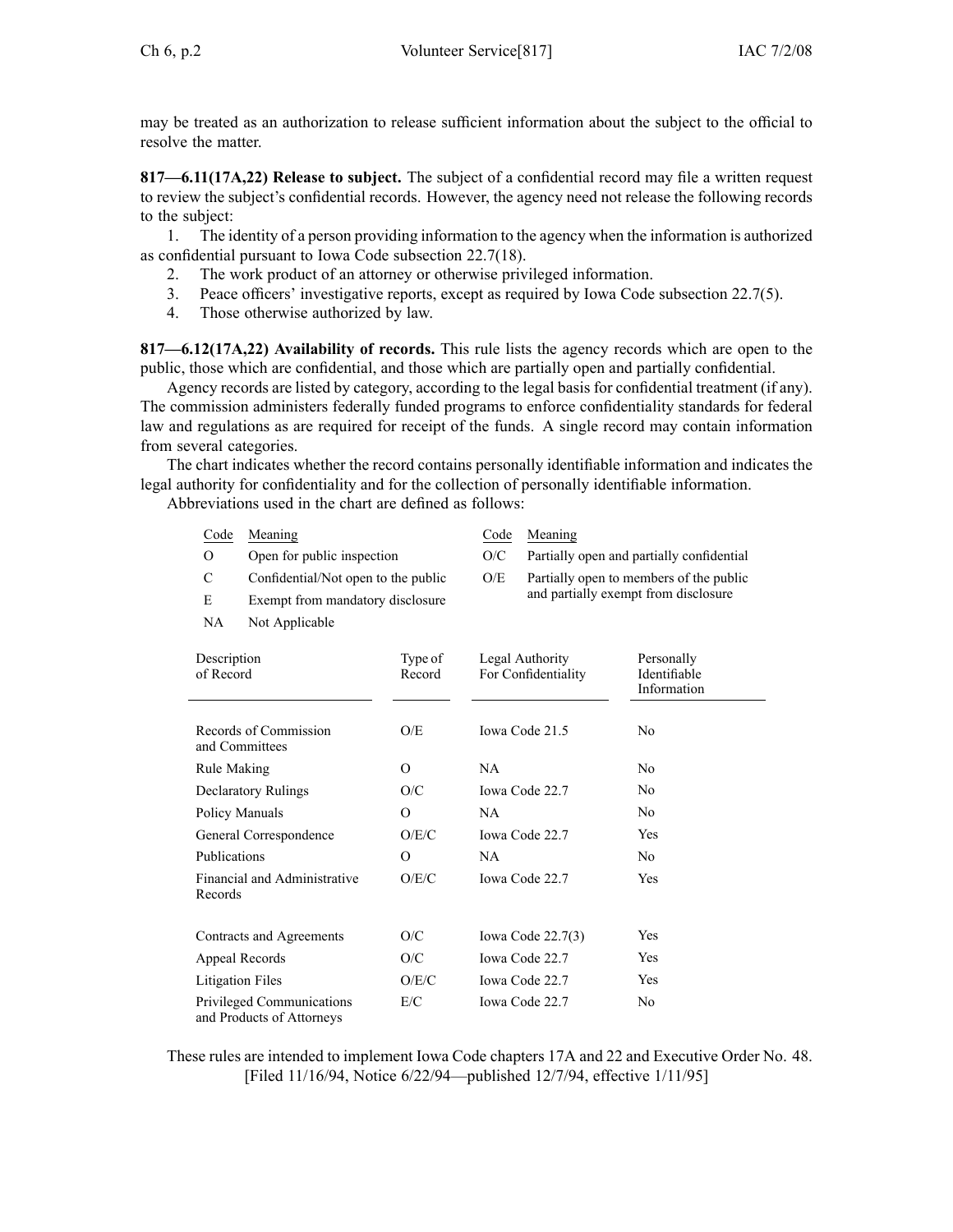# RETIRED AND SENIOR VOLUNTEER PROGRAM (RSVP)

**817—7.1(15H) Purpose and program description.** The purpose of the retired and senior volunteer program (RSVP) is to identify and address priority community needs through the mobilization of adult volunteers aged 55 and over, thereby recognizing and using the competence, wisdom and experience of this age group for the benefit of all Iowans. RSVP grants will give suppor<sup>t</sup> to each RSVP project serving Iowa and provide discretionary grants on <sup>a</sup> competitive basis for RSVP project expansion. The commission administers two types of RSVP grants:

**7.1(1)** *RSVP grant.* Each RSVP project which has <sup>a</sup> current notice of gran<sup>t</sup> award to operate an RSVP project from the Corporation for National and Community Service (the federal domestic volunteer agency) is to be allocated <sup>a</sup> share of state funds appropriated for distribution. Each RSVP project shall submit to the commission <sup>a</sup> budget outlining the method by which the project will expend the gran<sup>t</sup> allotted to the project and other information as requested by the commission.

**7.1(2)** *State-developed RSVP project grants.* From state funds appropriated by the legislature, RSVP projects will be developed that are consistent with the goals of the Corporation for National and Community Service, RSVP and the commission. After <sup>a</sup> review by the gran<sup>t</sup> review committee pursuan<sup>t</sup> to subrule [7.4\(3\)](https://www.legis.iowa.gov/docs/iac/rule/817.7.4.pdf), grants will be awarded on <sup>a</sup> competitive basis by the commission and the Corporation for National and Community Service to local organizations or groups to initiate new RSVP projects. Decisions to make state funding available for new state-developed programs or existing program expansions must be approved by the commission.

[**ARC [1882C](https://www.legis.iowa.gov/docs/aco/arc/1882C.pdf)**, IAB 2/18/15, effective 7/1/15]

**817—7.2(15H) Applications.** Appropriate forms and applications for each gran<sup>t</sup> are available from the commission or the Corporation for National and Community Service.

**817—7.3(15H) Grant criteria.** To respond to funding priorities, as funds are made available, the executive director of the commission and the state director of the Corporation for National and Community Service will coordinate in establishing criteria for the awarding of state-developed funds. At <sup>a</sup> minimum, the criteria will contain the following:

- 1. Goals and objectives of the project;
- 2. The qualifications of the applicant to manage funds;
- 3. Letters of local suppor<sup>t</sup> verifying coordination and cooperation and the need for volunteers;
- 4. Total project budget;
- 5. Evidence of ability to submit timely and accurate reports;
- 6. Description and time line of planned activities;

7. Agreement to develop for the project <sup>a</sup> community partnership group whose membership should include <sup>a</sup> cross section of the community served;

- 8. Description of the applicant organization, including staffing pattern; and
- 9. Documentation of the applicant's ability to provide the required local match.

## **817—7.4(15H) Application process for new state-developed project grants.**

**7.4(1)** The commission or the Corporation for National and Community Service shall issue <sup>a</sup> reques<sup>t</sup> for proposals containing project criteria and application instructions based on the most recent application instructions or notice of funding opportunity for RSVP that is available from the Corporation for National and Community Service for the appropriate fiscal year.

**7.4(2)** The applicant shall submit the completed application to the commission according to the time line identified in the reques<sup>t</sup> for proposals.

**7.4(3)** Applications submitted will be reviewed by <sup>a</sup> gran<sup>t</sup> review committee, which is composed of up to two representatives of each of the following: the Corporation for National and Community Service, the Iowa commission on volunteer service, and the citizens of Iowa. Using the criteria in rule [7.3](https://www.legis.iowa.gov/docs/iac/rule/817.7.3.pdf)(15H), the committee will review the applications for appropriateness and to determine the merit of the project.

**7.4(4)** Applicants whose projects have been selected for funding shall be notified by the commission.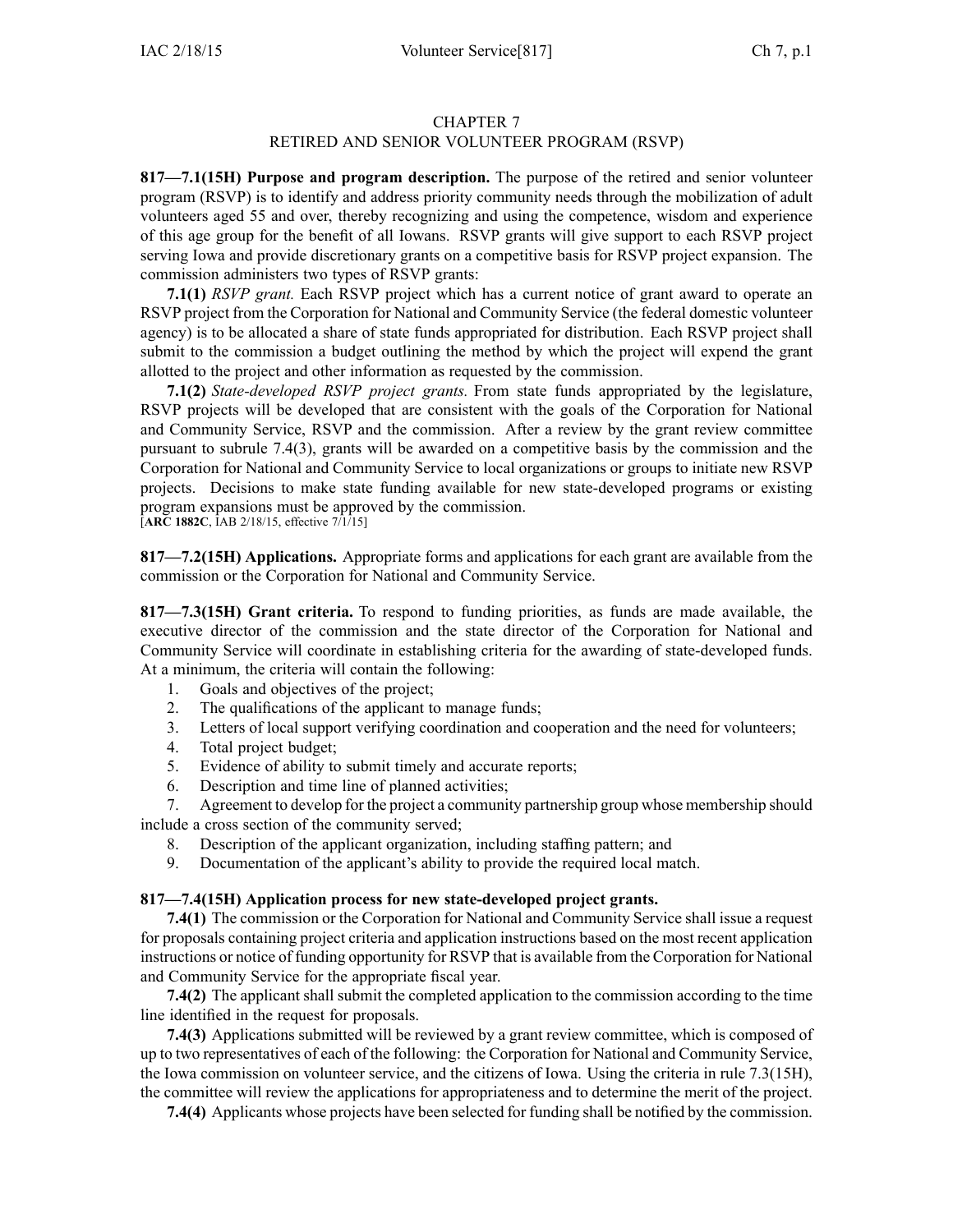**7.4(5)** The commission will contract with the approved applicant(s) for the appropriate fiscal year, July 1 to June 30.

[**ARC [1882C](https://www.legis.iowa.gov/docs/aco/arc/1882C.pdf)**, IAB 2/18/15, effective 7/1/15]

**817—7.5(15H) Administration of grants.** The commission shall prepare contractual agreements for the grants.

**7.5(1)** *Execution of contract.* The contract shall be executed by the executive director of the commission and the duly authorized official of the local RSVP project.

**7.5(2)** *Contract requirements.* The contract shall include due dates and the process for the submission of project reports and financial reports.

**7.5(3)** *Reporting.* All gran<sup>t</sup> recipients shall submit biannual progress and financial reports to the Corporation for National and Community Service and provide these reports to the commission. Beginning in state fiscal year 2015, RSVP projects will repor<sup>t</sup> to the commission, with each paymen<sup>t</sup> request, the number of active volunteers serving in the prior period. RSVP projects will also repor<sup>t</sup> to the commission the number of persons provided with volunteer managemen<sup>t</sup> resources, such as training, best practices, and materials, and the number of persons who repor<sup>t</sup> that the training increased their knowledge of effective volunteer managemen<sup>t</sup> practices.

**7.5(4)** *Distribution of funds.* The base-level formula for distribution of funds for established programs will be based on the prior fiscal year's state funding levels. When applicable, any relinquished funds will be distributed based on the current fiscal year's distribution formula. New programs that are not state-developed will begin at the base funding level for RSVP grants established by the commission.

Beginning in state fiscal year 2016, distribution of state funds will include an established maximum average cost per volunteer as determined by the commission on an annual basis. The maximum cost per volunteer will be set one year in advance. If the commission does not establish <sup>a</sup> new rate, the prior rate remains in effect. The average cost per volunteer calculation is based on the number of volunteers divided by the sum of awarded state plus federal funds. Any program that exceeds the maximum cost at the time of the January biannual progress repor<sup>t</sup> may have subsequent gran<sup>t</sup> awards reduced to comply with this threshold. Additional funds that are not awarded due to these reductions will be retained by the commission for up to two years to be used to suppor<sup>t</sup> RSVP training designed to increase volunteer recruitment and retention. If, after two years, the project from which the funds have been retained has not met the maximum cost per volunteer threshold, the funds will be distributed to projects that are below the maximum volunteer cost threshold with the understanding that the funds are provided on <sup>a</sup> one-year basis. The commission may gran<sup>t</sup> <sup>a</sup> temporary exception to the maximum cost requirement for new projects or in the case of financial or other hardship.

**7.5(5)** *Training.* Up to 1.5 percen<sup>t</sup> of funds designated for RSVP grants may be retained by the commission for training and technical assistance for RSVP project directors and members.

**7.5(6)** *Administrative funds.* The commission or any other state agency may not retain RSVP gran<sup>t</sup> funds for administration or any other purpose not designated pursuan<sup>t</sup> to this chapter. [**ARC [1882C](https://www.legis.iowa.gov/docs/aco/arc/1882C.pdf)**, IAB 2/18/15, effective 7/1/15]

**817—7.6(15H) Reversion of funds.** Grant funds not expended by the project by June 30 shall revert to the commission.

These rules are intended to implement Iowa Code section [15H.2\(3\)](https://www.legis.iowa.gov/docs/ico/section/15H.2.pdf)*"i."*

[Filed emergency 6/24/05 after Notice 5/11/05—published 7/20/05, effective 7/1/05]

[Filed 9/7/07, Notice 5/9/07—published 9/26/07, effective 10/31/07]

[\[Filed](https://www.legis.iowa.gov/docs/aco/arc/1882C.pdf) ARC 1882C ([Notice](https://www.legis.iowa.gov/docs/aco/arc/1386C.pdf) ARC 1386C, IAB 3/19/14; [Amended](https://www.legis.iowa.gov/docs/aco/arc/1492C.pdf) Notice ARC 1492C, IAB 6/11/14), IAB 2/18/15, effective 7/1/15]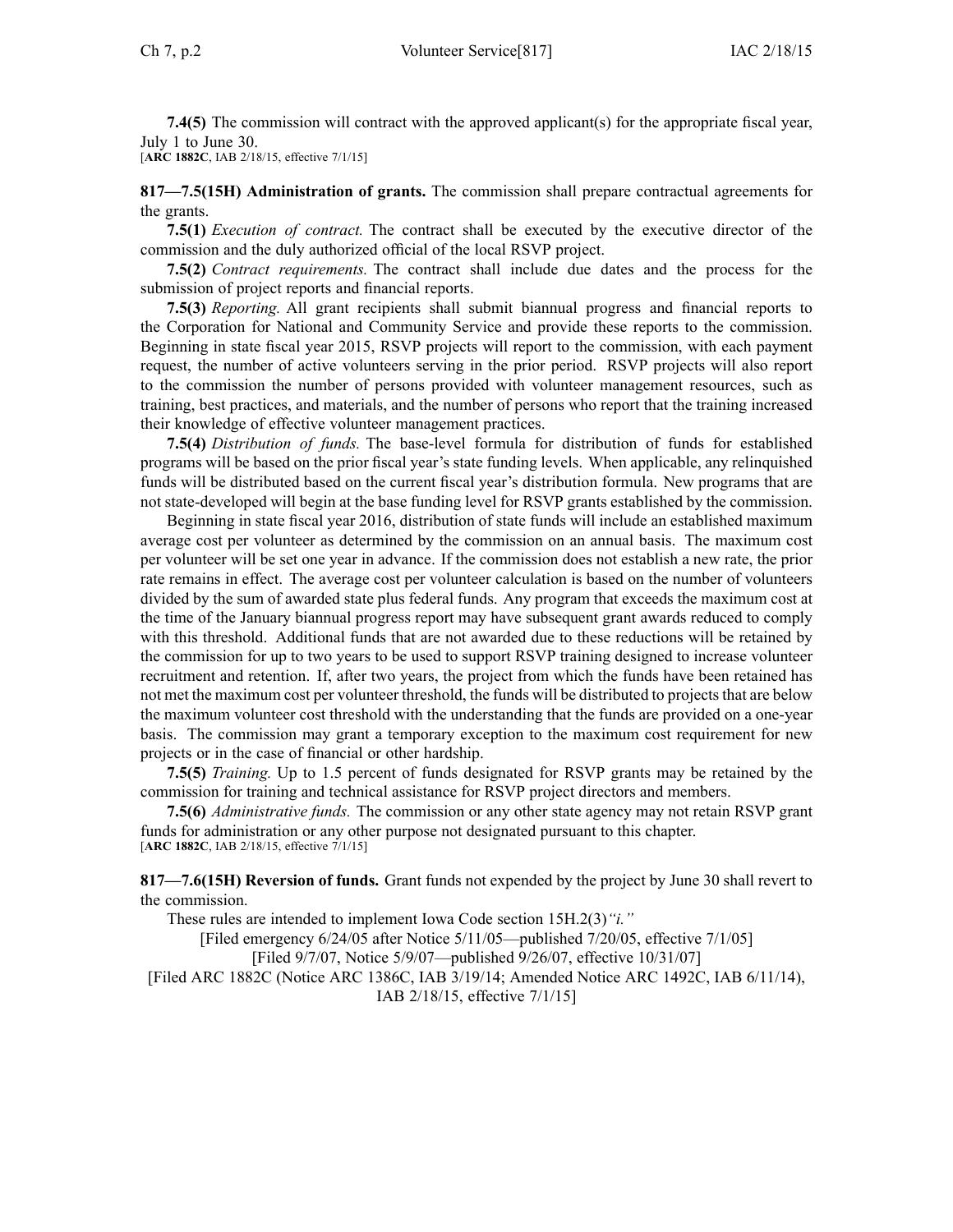# IOWA YOUTH MENTORING PROGRAM CERTIFICATION

The purpose of the Iowa mentoring partnership is to certify mentoring programs that meet standards outlined in the Elements of Effective Practice for Mentoring™, published by the National Mentoring Partnership, that have been established for youth mentoring programs. The Iowa mentoring partnership also provides training, resources and suppor<sup>t</sup> services to local mentoring programs. In partnership with certified programs, the Iowa mentoring partnership strives to increase the capacity of mentoring programs, raise statewide awareness of the positive benefits of mentoring children and youth, promote effective screening and safety procedures, and enhance the quality of mentoring relationships in Iowa. [**ARC [9574B](https://www.legis.iowa.gov/docs/aco/arc/9574B.pdf)**, IAB 6/29/11, effective 8/3/11; **ARC [0439C](https://www.legis.iowa.gov/docs/aco/arc/0439C.pdf)**, IAB 11/14/12, effective 12/19/12]

#### **817—8.1(15H) Definitions.**

*"Certification"* means the process for identifying youth mentoring programs as meeting the criteria for effective practice in order to become eligible for financial and technical assistance.

*"Commission"* means the Iowa commission on volunteer service.

*"Conditional certification"* means <sup>a</sup> temporary certification identifying <sup>a</sup> youth mentoring program before the program is fully operational in order for the program to apply for financial and technical assistance.

*"Mentoring certification application"* means the application, which was developed by the Iowa mentoring partnership and Iowa commission on volunteer service and which can be adopted by all agencies and departments of state governmen<sup>t</sup> to determine an applicant's designation as <sup>a</sup> certified mentoring program. The application contains information that can be used to determine an applicant's designation as <sup>a</sup> certified mentoring program.

*"Mentoring program"* or *"youth mentoring program"* means <sup>a</sup> program that provides older mentors to youth, provided that the program meets all of the following requirements:

1. The program is located in this state;

2. The program is operated as <sup>a</sup> public or private not-for-profit entity, par<sup>t</sup> of <sup>a</sup> school or area education agency, or par<sup>t</sup> of <sup>a</sup> faith-based community;

Youth served by the program are between the ages of 5 and 23. [**ARC [9574B](https://www.legis.iowa.gov/docs/aco/arc/9574B.pdf)**, IAB 6/29/11, effective 8/3/11]

**817—8.2(15H) Certification.** Based on each mentoring program's self-assessment (completed via the mentoring certification application), the commission is responsible for ascertaining whether <sup>a</sup> youth mentoring program is qualified to be designated as <sup>a</sup> certified mentoring program.

**8.2(1)** *Full certification.* Before <sup>a</sup> mentoring program can participate in the Iowa mentoring partnership, it must be certified by the commission.

*a.* A review team shall review applications from youth mentoring programs to determine whether the mentoring programs are eligible to participate in the program.

*b.* Full certification means the commission has determined that the youth mentoring program has met the established standards.

*c.* Applications for mentoring program certification are available from the Iowa Commission on Volunteer Service, 200 East Grand Avenue, Des Moines, Iowa 50309 and the Iowa mentoring partnership's Web site ([www.iowamentoring.org](http://www.iowamentoring.org)).

*d.* Applicants shall receive written notification of the commission's decision.

*e.* To remain in good standing as <sup>a</sup> program with full certification, mentoring programs must verify continued certification by submitting required reports.

**8.2(2)** *Conditional certification.* Some mentoring programs are temporarily certified before the program becomes fully operational or before the program has met the standards for full certification.

*a.* Conditional certification may be in effect for six months and may be used for the purpose of applying for financial and technical assistance available to certified mentoring programs. The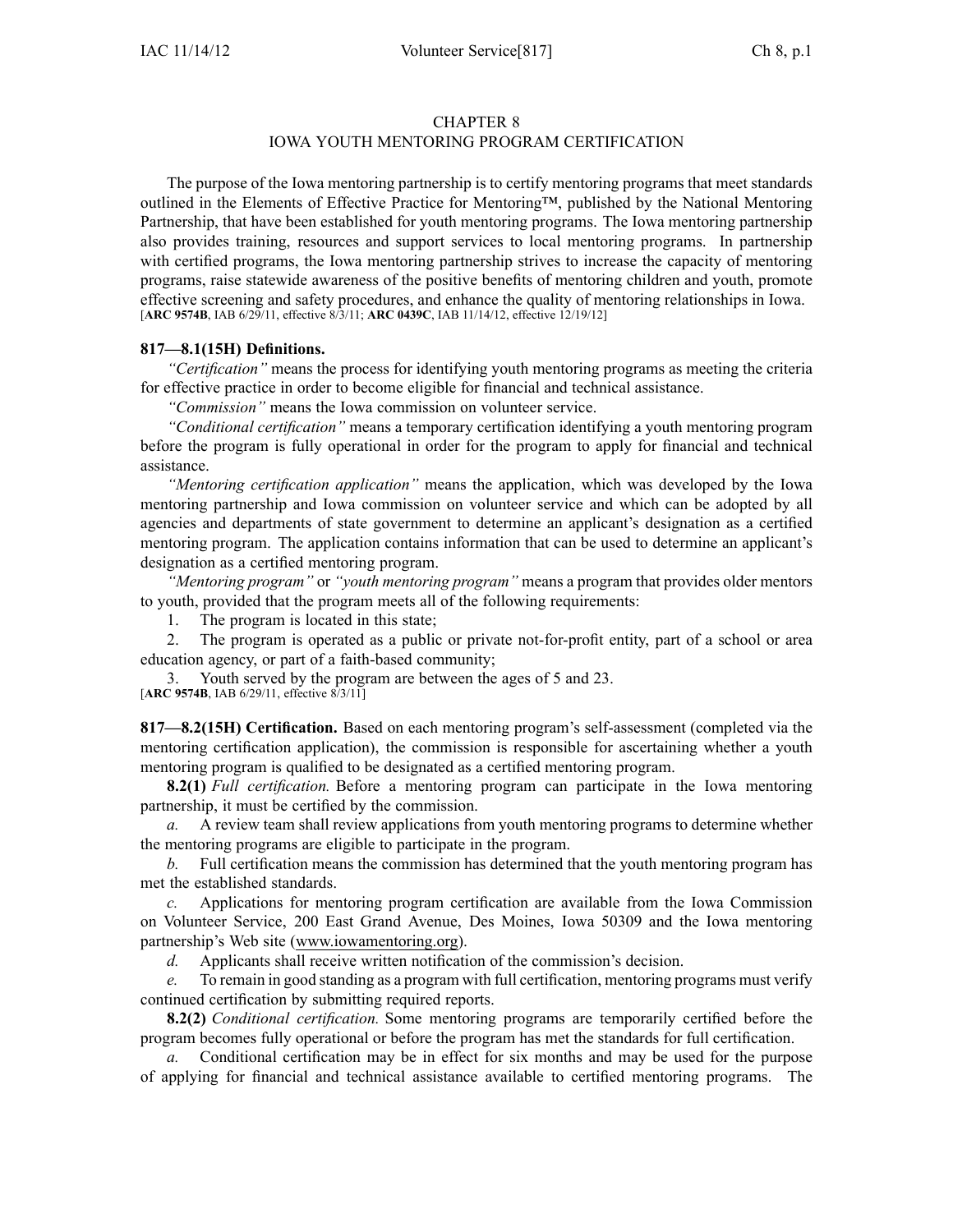commission may gran<sup>t</sup> an extension of conditional certification if it is determined that significant progress is being made toward meeting the requirements for full certification.

*b.* The mentoring program name will not be included on the Iowa mentoring partnership Web site, nor will the program be referred potential mentors, until the mentoring program has been fully certified. The Web site of the Iowa mentoring partnership is www.iowamentoring.org.

*c.* It shall be the responsibility of the mentoring program to notify the commission when the program believes it has met the certification criteria.

*d.* Additional documentation may be required of new mentoring programs to verify elements of the application. Mentoring programs may be requested to provide documentation of continued eligibility at any time during and after conditional certification.

**8.2(3)** *Recertification.* Certified youth mentoring programs shall submit verification of continued eligibility to the commission at least every two years.

*a.* The form for recertification shall be provided by the commission.

*b.* Other documents and regular reporting will be requested throughout the certification period to verify the continuing eligibility of the mentoring program.

**8.2(4)** *Documentation.* Various and specific documentation may be required by the commission during the certification process. Each program shall provide relevant information upon the commission's reques<sup>t</sup> in order to be considered for certification.

Applications shall be signed by an authorized representative of the organization.

**8.2(5)** *Reapplication.* A mentoring program may reapply upon proof of compliance with Iowa youth mentoring program certification standards. Any program that is denied certification or decertified for any reason bears the burden of proving that all deficiencies previously cited have been corrected. Corrections shall be in accordance with requirements of the Iowa mentoring partnership. Applications may be requested from the Iowa Commission on Volunteer Service, 200 East Grand Avenue, Des Moines, Iowa 50309, or the Iowa mentoring partnership's Web site ([www.iowamentoring.org](http://www.iowamentoring.org)).

**8.2(6)** *Notification.* The commission shall be notified within 30 days following <sup>a</sup> change in the mentoring program director or authorized representative of the certified mentoring program. [**ARC [9574B](https://www.legis.iowa.gov/docs/aco/arc/9574B.pdf)**, IAB 6/29/11, effective 8/3/11]

**817—8.3(15H) Description of application.** The Iowa mentoring partnership application requires information about individuals who manage and administer the local mentoring program.

**8.3(1)** Specific questions are included on the application regarding mentoring program operations, screening and safety procedures, training, number of mentors and mentees, structure of the program, and other information to determine whether the program meets the certification standards established in rules [817—8.4](https://www.legis.iowa.gov/docs/iac/rule/817.8.4.pdf)(15H) and [817—8.5](https://www.legis.iowa.gov/docs/iac/rule/817.8.5.pdf)(15H).

**8.3(2)** Information contained in the application may be reviewed by the applicant upon reques<sup>t</sup> to the Iowa Commission on Volunteer Service, 200 East Grand Avenue, Des Moines, Iowa 50309. Material to be added to <sup>a</sup> file may be sent to the commission at the above address. [**ARC [9574B](https://www.legis.iowa.gov/docs/aco/arc/9574B.pdf)**, IAB 6/29/11, effective 8/3/11; **ARC [0439C](https://www.legis.iowa.gov/docs/aco/arc/0439C.pdf)**, IAB 11/14/12, effective 12/19/12]

**817—8.4(15H) Basis for certification standards.** The commission has established standards to certify youth mentoring programs. These standards are based on the Elements of Effective Practice for Mentoring™, published by the National Mentoring Partnership. These elements are based on the work of <sup>a</sup> panel of experts convened by the National Mentoring Partnership to produce <sup>a</sup> set of rigorous mentoring guidelines, providing the gold standard for quality mentoring for more than <sup>a</sup> decade.

**8.4(1)** *Statement of purpose.* The mentoring program should have <sup>a</sup> statement of purpose and <sup>a</sup> long-range plan that includes:

- *a.* Who, what, where, when, why, and how activities will be performed.
- *b.* Input from originators, staff, funders, potential volunteers, and participants.
- *c.* Assessment of community need.
- *d.* Realistic, attainable, and easy-to-understand operational plan.
- *e.* Funding and resource development plan.
- *f.* Risk managemen<sup>t</sup> plan.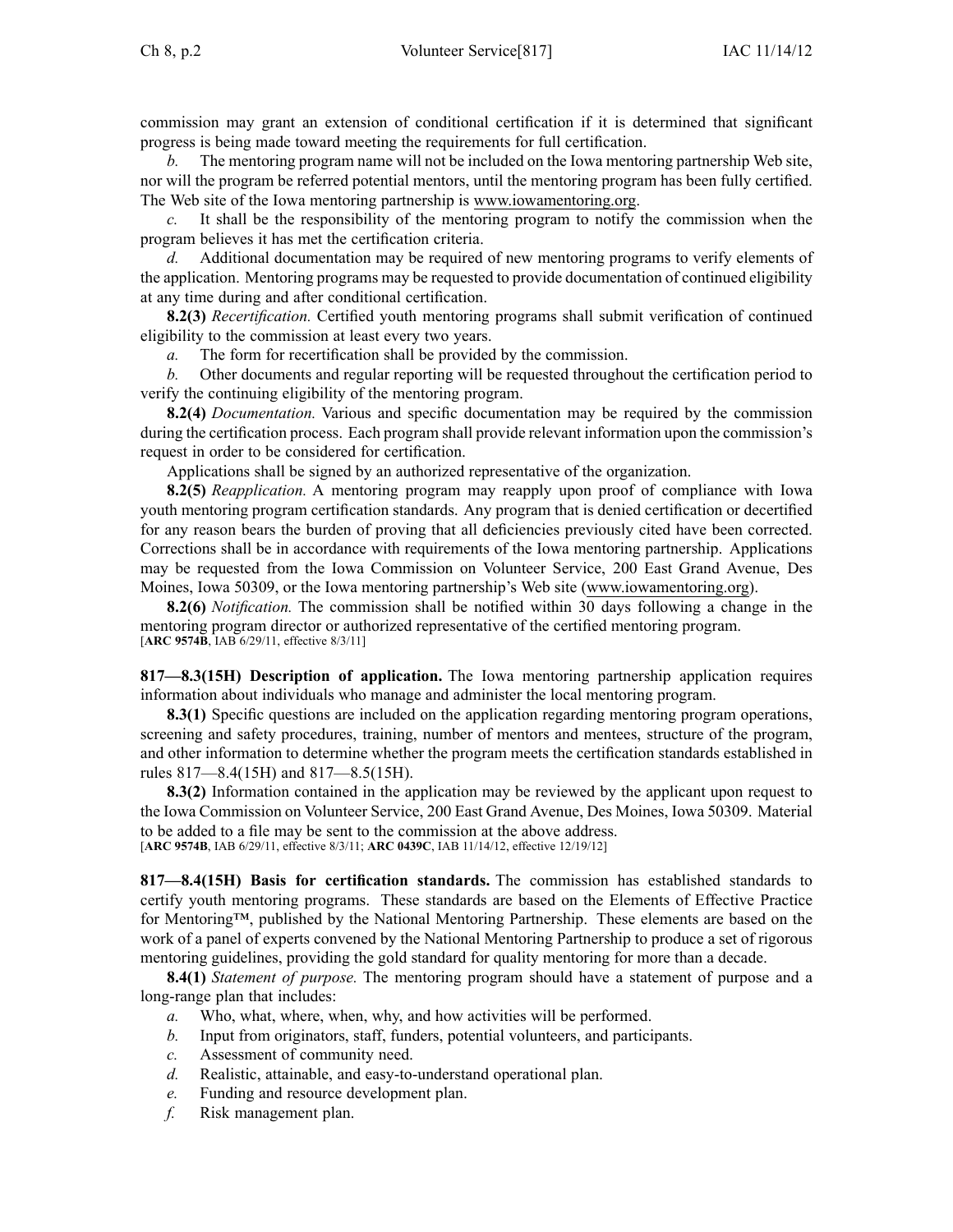**8.4(2)** *Recruitment plan.* The mentoring program shall have recruitment plans for both mentors and participants that include:

- *a.* Strategies that portray accurate expectations and benefits.
- *b.* Year-round marketing and public relations strategies.
- *c.* Targeted outreach based on participants' needs.
- *d.* Volunteer opportunities beyond mentoring.

*e.* A goal of serving at least 12 youth, computed as an average of the number of youth served over the preceding three program years.

**8.4(3)** *Orientation.* The mentoring program shall have an orientation for mentors and mentees that includes:

- *a.* Program overview.
- *b.* Description of eligibility, screening process, and suitability requirements.
- *c.* Level of commitment expected (time, energy, flexibility).
- *d.* Expectations and restrictions (accountability).
- *e.* Expected benefits and rewards of the program.
- *f.* A separate focus for potential mentors and participants.

*g.* A summary of program policies, including but not limited to policies on written reports, interviews, evaluations, and reimbursement.

*h.* Definition of appropriate and inappropriate contact, and <sup>a</sup> statement that informs mentees and parents/guardians on how to repor<sup>t</sup> inappropriate contact.

**8.4(4)** *Eligibility.* The mentoring program shall have eligibility screening for mentors and participants that includes:

- *a.* A written application and review process.
- *b.* A face-to-face interview and, for community-based programs, <sup>a</sup> home visit.

*c.* Reference checks for mentors, which may include character references, <sup>a</sup> child abuse registry check, <sup>a</sup> driving record check, and <sup>a</sup> criminal record check as legally permissible.

*d.* Suitability criteria that relate to the program's statement of purpose and needs of the target population. Criteria may include some or all of the following: personality profile, skills identification, gender, age, language, racial requirements, level of education, career interests, motivation for volunteering, and academic standing.

*e.* Successful completion of prematch training and orientation.

**8.4(5)** *Training curriculum.* The mentoring program shall have <sup>a</sup> readiness and training curriculum for all mentors and participants that includes:

*a.* Knowledgeable trainers.

*b.* Orientation to the program and resource network, including information and referral, other suppor<sup>t</sup> services, and schools.

- *c.* Skills development as appropriate.
- *d.* Cultural/heritage sensitivity and appreciation training.
- *e.* Guidelines for participants on how to ge<sup>t</sup> the most out of the mentoring relationship.
- *f.* Dos and don'ts of relationship management.
- *g.* Job and role descriptions.
- *h.* Confidentiality and liability information.
- *i.* Crisis management/problem-solving resources.
- *j.* Communications skills development.
- *k.* Ongoing sessions as necessary.
- *l.* Information on what is considered inappropriate contact and what to do if such contact occurs.
- *m.* Information regarding safe meeting spaces and meeting place guidelines and restrictions.

**8.4(6)** *Matching strategy.* The mentoring program should have <sup>a</sup> matching strategy that includes:

- *a.* A commitment to consistency.
- *b.* A grounding in the program's eligibility criteria.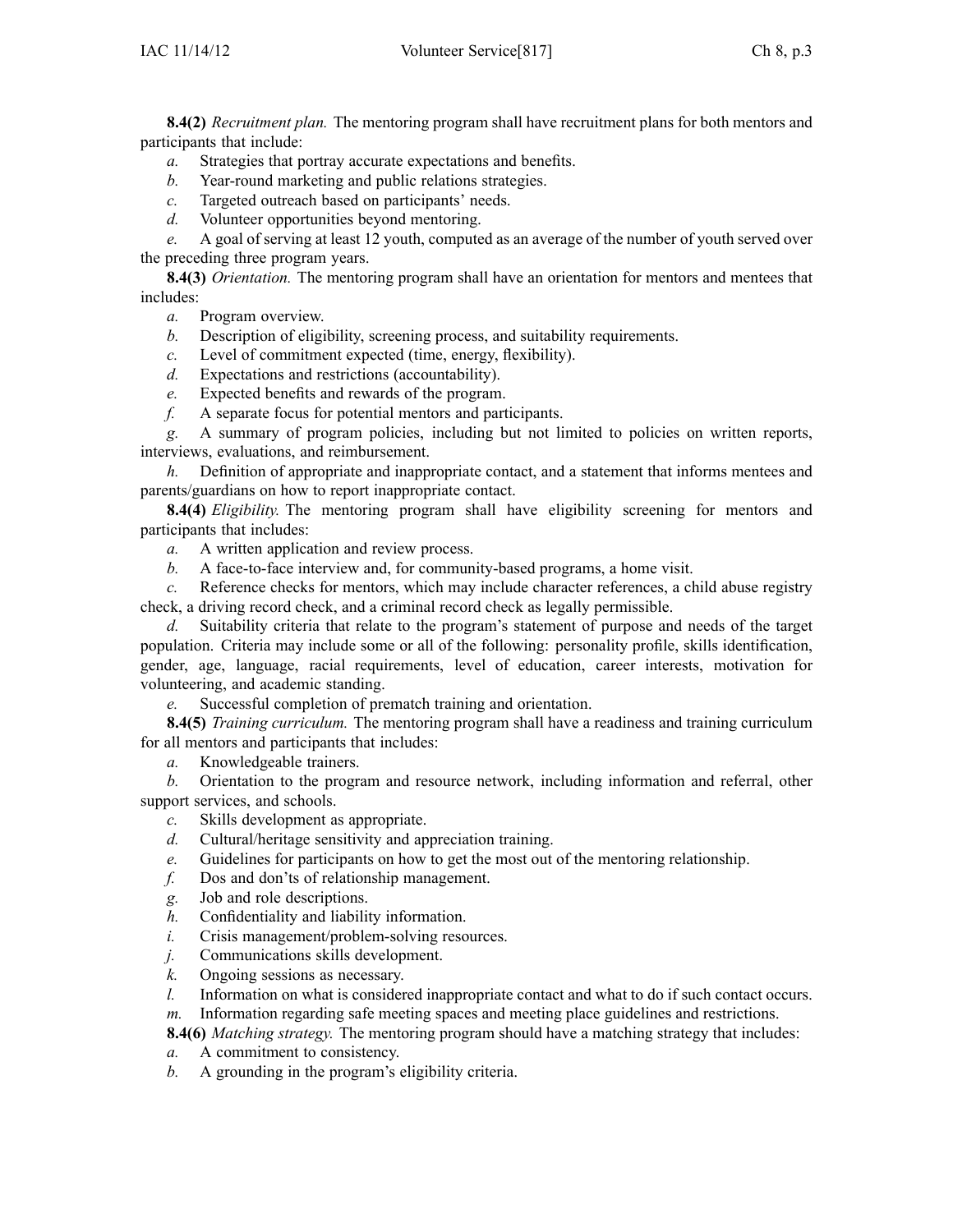Ch 8, p.4 Volunteer Service[817] IAC 11/14/12

*c.* Appropriate criteria for matches, including some or all of the following: gender, age, language requirements, availability, needs, interests, preferences of volunteer and participant, life experience, and temperament.

*d.* Staff assistance with the first meeting.

**8.4(7)** *Monitoring process.* The mentoring program should have <sup>a</sup> monitoring process that includes:

*a.* Consistent, scheduled meetings with staff, mentors, and participants.

- *b.* A tracking system for ongoing assessment.
- *c.* Written records.

*d.* Input from community partners, family, and significant others.

*e.* A process for managing grievances, praise, rematching, interpersonal problem solving, and premature relationship closure.

**8.4(8)** *Mentor suppor<sup>t</sup> and recognition.* The mentoring program should have <sup>a</sup> support, recognition, and retention componen<sup>t</sup> that includes:

- *a.* Ongoing peer suppor<sup>t</sup> groups for volunteers, participants, and others.
- *b.* Ongoing training and development.
- *c.* Relevant discussion of issues and dissemination of information.
- *d.* Regular mentor recognition and appreciation.
- **8.4(9)** *Closure.* The mentoring program should have closure steps that include:
- *a.* Private and confidential exit interviews regarding the mentoring relationship between:
- (1) Participant and staff;
- (2) Mentor and staff; and
- (3) Program staff and teachers or parents or both, as appropriate.
- *b.* Clearly stated policy for future contacts.
- *c.* Assistance to participants in defining future steps for achieving personal goals.
- **8.4(10)** *Evaluation.* The mentoring program should have an evaluation process based on:
- *a.* Outcome analysis of the program and mentoring relationships.
- *b.* Program criteria and statement of purpose.

*c.* Informational needs of board, funders, community partners, and other supporters of the program.

**8.4(11)** *Additional certification standards.* The commission also utilizes the Elements of Effective Practice for Mentoring™, published by the National Mentoring Partnership, to determine the primary areas of review for mentoring program certification. These areas are intended to indicate whether programs are operating under the quality policies and procedures established by <sup>a</sup> national panel of mentoring program experts, researchers and others.

*a. History of operation.* Mentoring programs shall have an established history of operation of two years (24 months). Programs that have been operating less than 24 months may be granted full certification but will be required to provide quarterly updates to the Iowa mentoring partnership.

*b. Length of match.* Mentoring programs shall meet minimum requirements for length of match based on program type.

(1) Community-based programs, including E-mentoring programs, shall establish an initial commitment of one year with new or potential mentors.

(2) School-based programs, including E-mentoring programs, shall establish an initial commitment of nine months with new or potential mentors.

*c. Minimum monthly contact.* Mentoring programsshall meet minimum requirementsfor monthly contact based on program type.

(1) Matches in community-based programs shall meet for <sup>a</sup> minimum of four hours per month with <sup>a</sup> consistent schedule.

(2) School-based programs shall meet for <sup>a</sup> minimum of two hours per month with <sup>a</sup> consistent schedule.

(3) E-mentoring programs shall have contact via secure, supervised e-mail <sup>a</sup> minimum of once per week.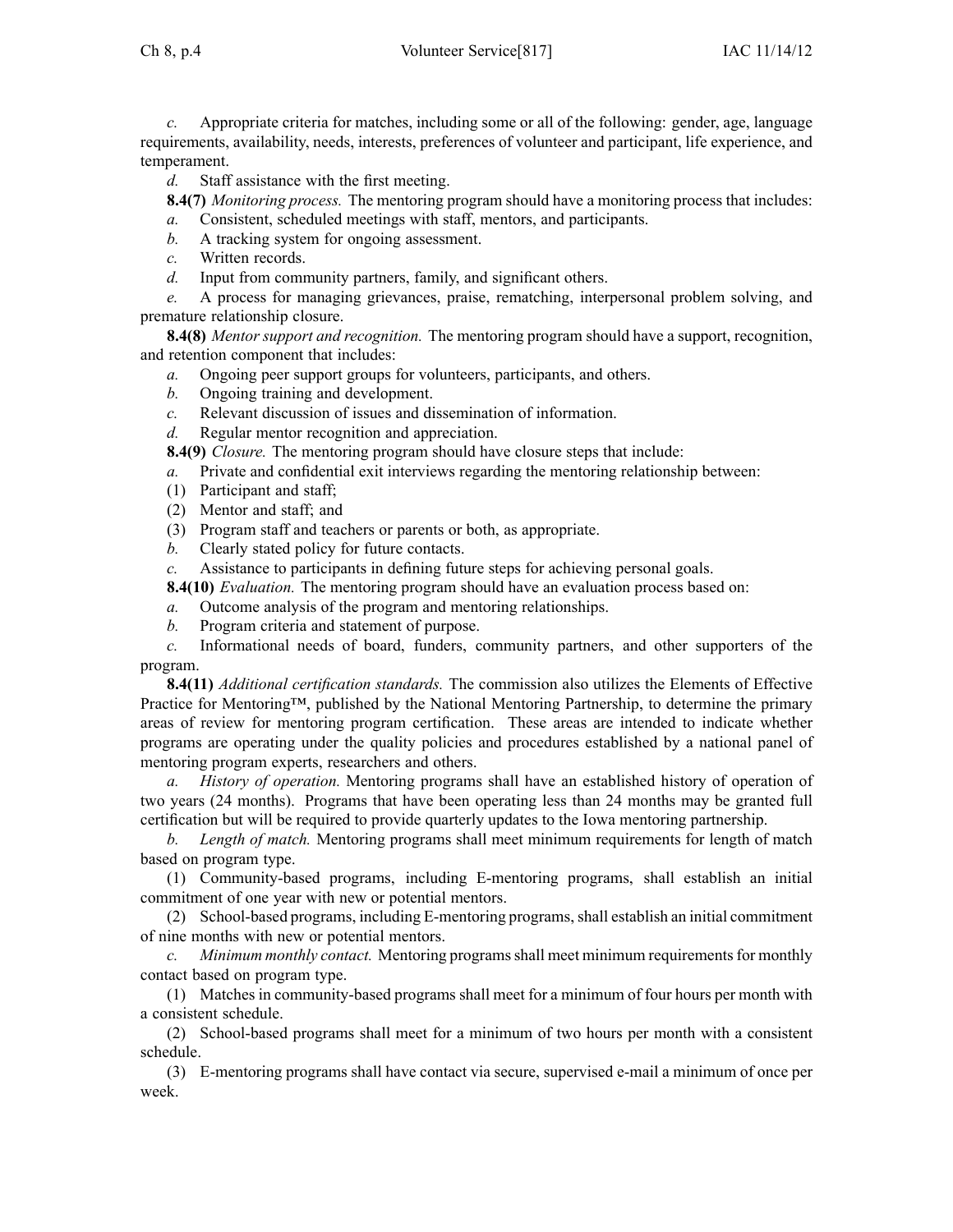*d. Background checks.* Mentoring programs shall meet minimum requirements for checking the background of mentor applicants.

- (1) Criminal background and sex offender registry checks for mentors over the age of 18.
- (2) Reference checks for mentors under the age of 18.

*e. Pre-match mentor training.* Mentoring programs shall meet minimum requirements for training of mentors. At least two hours of pre-match training and preparation activities shall be provided to new mentors.

[**ARC [9574B](https://www.legis.iowa.gov/docs/aco/arc/9574B.pdf)**, IAB 6/29/11, effective 8/3/11; **ARC [0439C](https://www.legis.iowa.gov/docs/aco/arc/0439C.pdf)**, IAB 11/14/12, effective 12/19/12]

**817—8.5(15H) Special consideration.** In addition to the standards set forth in rule [817—8.4](https://www.legis.iowa.gov/docs/iac/rule/817.8.4.pdf)(15H), the commission may give consideration to other factors to determine certification status in order to ensure that only high-quality youth mentoring programs are certified.

**8.5(1)** *On-site audits.* At the discretion of the commission, on-site audits may be conducted to determine certification.

**8.5(2)** *Reporting.* Programs that fail to submit required documentation are at risk of decertification and may be deemed ineligible to receive the benefits of certification, including complimentary training registration and inclusion on the Iowa mentoring partnership Web site. [**ARC [9574B](https://www.legis.iowa.gov/docs/aco/arc/9574B.pdf)**, IAB 6/29/11, effective 8/3/11]

**817—8.6(15H) Decertification.** A youth mentoring program shall be decertified by the commission if it is determined that the program no longer meets the certification standards identified herein for <sup>a</sup> high-quality mentoring program, if program personnel cannot be contacted by the commission, if the program fails to provide documents requested by the commission or if the program fails to complete the required Iowa mentoring partnership quarterly reports.

**8.6(1)** Written notice of the intent to revoke certification shall be provided to a youth mentoring program when the commission determines that there is reasonable cause to believe the program does not comply with the rules contained herein. Notice shall be sent by United States mail at least 20 days before decertification becomes effective.

**8.6(2)** If the commission sends <sup>a</sup> letter by first-class mail to the last-known address provided to the commission by the youth mentoring program and the letter is returned as undeliverable, this may be considered grounds for decertification.

**8.6(3)** Decertification procedures may be initiated by the commission or following investigation of <sup>a</sup> complaint filed by the general public. A reques<sup>t</sup> for an investigation from the public must be in written form and shall specify the reason(s) why the certified youth mentoring program no longer meets the certification standards. Supporting documentation may be attached to the request. The identity of the complainant is confidential pursuan<sup>t</sup> to Iowa Code section [22.7\(18\)](https://www.legis.iowa.gov/docs/ico/section/22.7.pdf).

**8.6(4)** Benefits and designation as <sup>a</sup> certified mentoring program will continue until the final decision is issued by the commission.

[**ARC [9574B](https://www.legis.iowa.gov/docs/aco/arc/9574B.pdf)**, IAB 6/29/11, effective 8/3/11]

**817—8.7(15H) Fraudulent practices in connection with certified mentoring programs.** A person is considered to be guilty of <sup>a</sup> fraudulent practice if the person knowingly falsifies information on an application for the purpose of obtaining certification and any other potential benefits, including those offered through the Iowa mentoring partnership or other state contracts and grants available only to certified mentoring programs.

The commission may investigate allegations or complaints of fraudulent practices and will take action to decertify <sup>a</sup> youth mentoring program upon concluding that <sup>a</sup> violation has occurred.

A violation under this rule is grounds for decertification of the youth mentoring program responsible for the violation. Decertification shall be in addition to any penalty otherwise authorized.

**817—8.8(15H) Appeal procedure.** Commission decisions regarding certified mentoring programs may be contested by an adversely affected party as detailed in [817—Chapter](https://www.legis.iowa.gov/docs/iac/chapter/817.5.pdf) 5.

These rules are intended to implement Iowa Code chapter [15H](https://www.legis.iowa.gov/docs/ico/chapter/15H.pdf).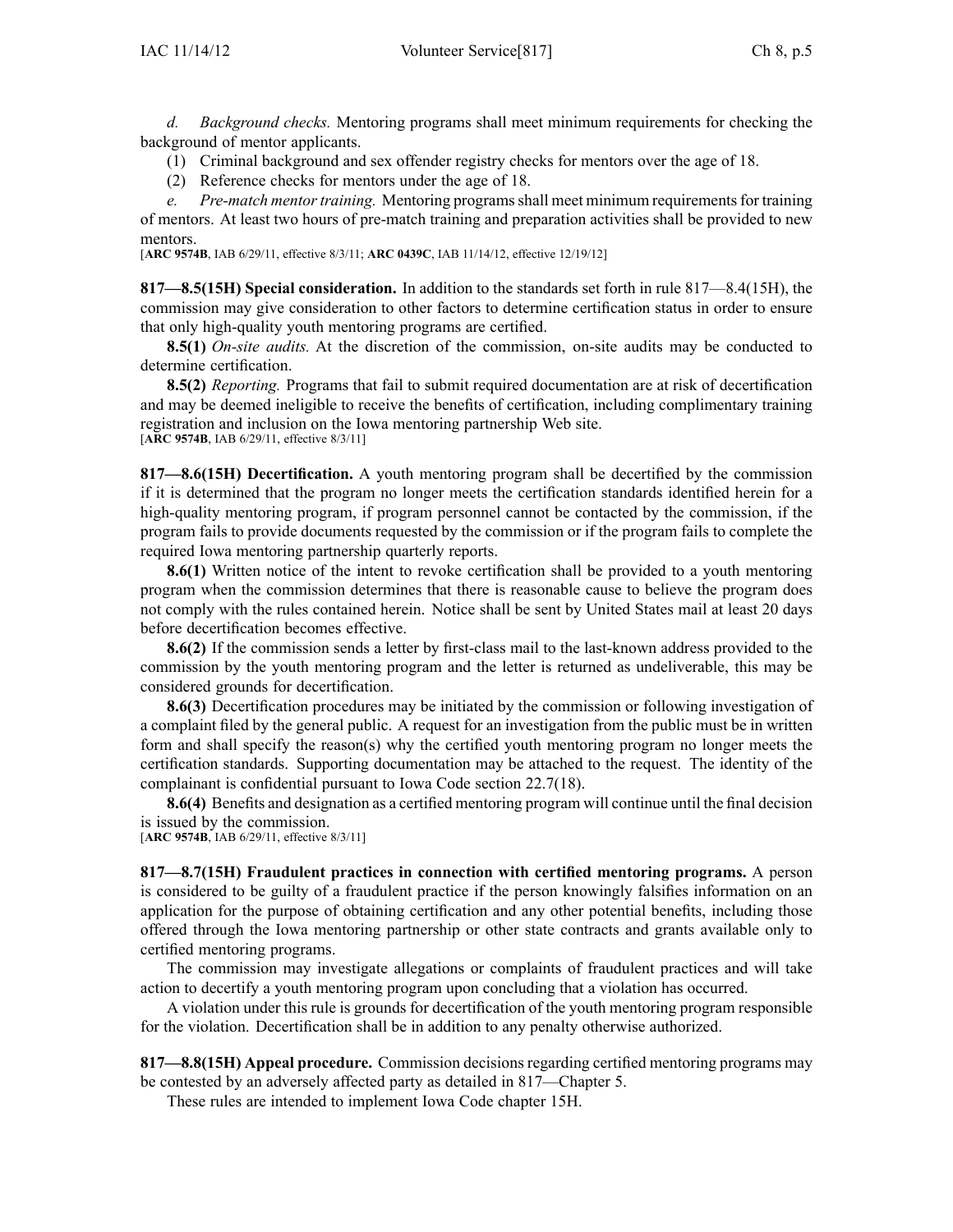[Filed 9/7/07, Notice 5/9/07—published 9/26/07, effective 10/31/07] [[Filed](https://www.legis.iowa.gov/docs/aco/arc/9574B.pdf) ARC 9574B [\(Notice](https://www.legis.iowa.gov/docs/aco/arc/9341B.pdf) ARC 9341B, IAB 1/26/11), IAB 6/29/11, effective 8/3/11] [Filed ARC [0439C](https://www.legis.iowa.gov/docs/aco/arc/0439C.pdf) ([Notice](https://www.legis.iowa.gov/docs/aco/arc/0291C.pdf) ARC 0291C, IAB 8/22/12), IAB 11/14/12, effective 12/19/12]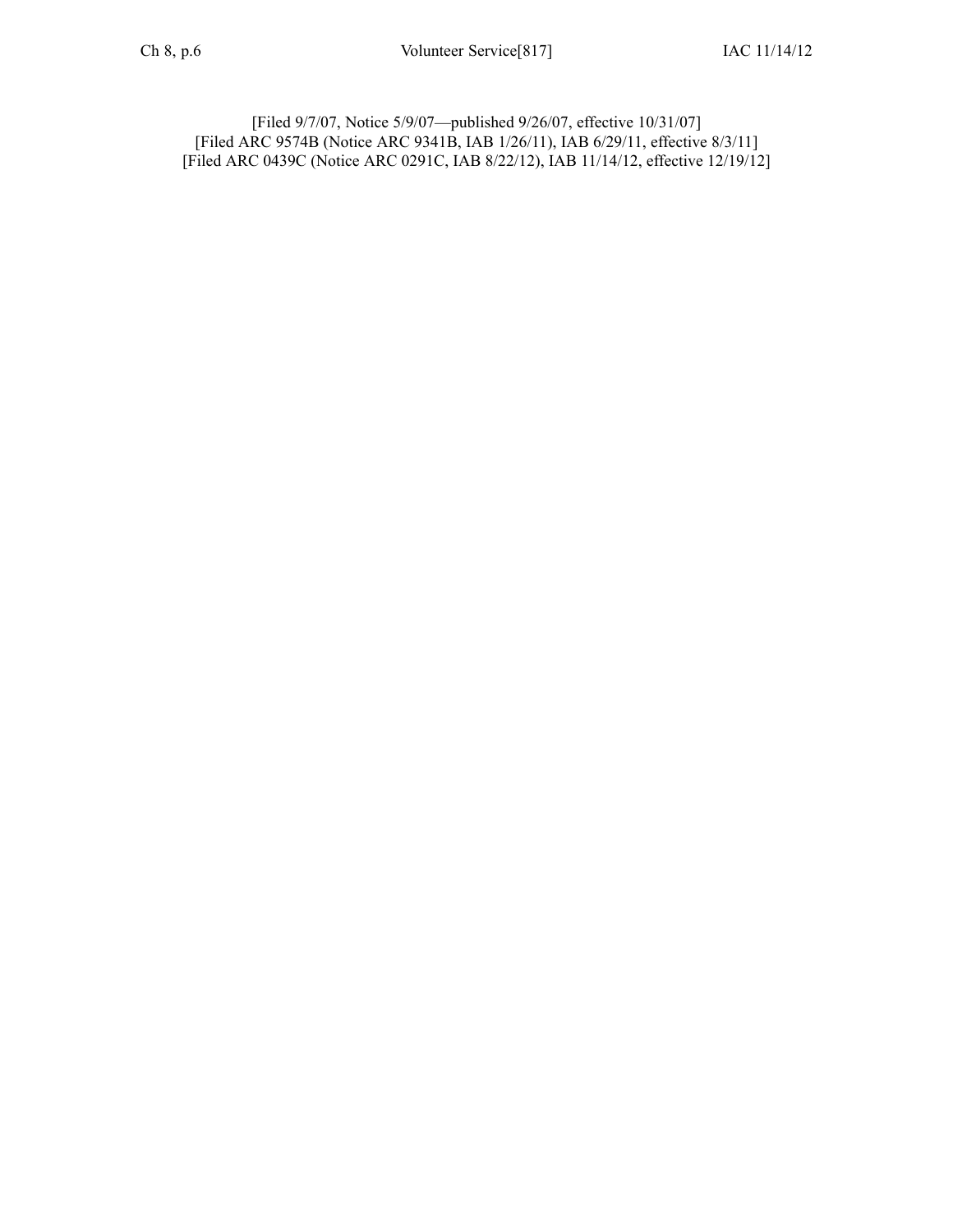## CHAPTER 9 IOWA SUMMER YOUTH CORPS

**817—9.1(83GA,SF482) Purpose and program description.** The purpose of the Iowa summer youth corps is to provide youth with meaningful community service opportunities along with instruction and reflection activities to enrich the learning experience, teach civic responsibility, and strengthen communities. On <sup>a</sup> competitive basis, Iowa summer youth corps grants will give suppor<sup>t</sup> to summer youth corps projects in Iowa. The program is established under the authority of the Iowa commission on volunteer service, pursuan<sup>t</sup> to Iowa Code chapter [15H](https://www.legis.iowa.gov/docs/ico/chapter/15H.pdf) as amended by 2009 Iowa Acts, Senate File 482. [**ARC [8158B](https://www.legis.iowa.gov/docs/aco/arc/8158B.pdf)**, IAB 9/23/09, effective 9/2/09; **ARC [8315B](https://www.legis.iowa.gov/docs/aco/arc/8315B.pdf)**, IAB 12/2/09, effective 1/6/10]

**817—9.2(83GA,SF482) Applications.** Appropriate forms and applicationsfor grants are available from the commission at [www.volunteeriowa.org](http://www.volunteeriowa.org).

[**ARC [8158B](https://www.legis.iowa.gov/docs/aco/arc/8158B.pdf)**, IAB 9/23/09, effective 9/2/09; **ARC [8315B](https://www.legis.iowa.gov/docs/aco/arc/8315B.pdf)**, IAB 12/2/09, effective 1/6/10]

**817—9.3(83GA,SF482) Incentives.** Incentives will be determined by federal funding guidelines or restrictions depending on the source of funds utilized for the Iowa summer youth corps in <sup>a</sup> given gran<sup>t</sup> year. Types of incentives may include:

1. Education awards that may be used to further educational attainment and that may be earned upon completion of <sup>a</sup> defined number of hours;

2. Living allowancesthat are not considered wages but are paid evenly over the course of <sup>a</sup> service period; or

3. Wages that are based on the hours worked.

Types of incentives or combinations of incentives that may be used for <sup>a</sup> program design will be described in the application instructions.

[**ARC [8158B](https://www.legis.iowa.gov/docs/aco/arc/8158B.pdf)**, IAB 9/23/09, effective 9/2/09; **ARC [8315B](https://www.legis.iowa.gov/docs/aco/arc/8315B.pdf)**, IAB 12/2/09, effective 1/6/10]

**817—9.4(83GA,SF482) Grant criteria.** To respond to funding priorities, as funds are made available, the executive director of the commission will establish criteria consistent with federal regulations. If federal funds are being offered, applicants will be considered on <sup>a</sup> competitive basis. At <sup>a</sup> minimum, the criteria will contain the following:

1. Goals and objectives of the project;

2. Qualifications of the applicant to manage funds;

3. For new and recompeting applicants, letters of local suppor<sup>t</sup> verifying coordination and communitywide cooperation;

- 4. Total project budget;
- 5. For previous grantees, evidence of ability to submit timely and accurate reports;
- 6. Description and time line of planned activities;

7. Agreement to develop for the project <sup>a</sup> community partnership group whose membership should include <sup>a</sup> cross section of the community served;

8. Description of the applicant organization, including staffing pattern; and

9. Documentation of the applicant's ability to provide the required local match.

[**ARC [8158B](https://www.legis.iowa.gov/docs/aco/arc/8158B.pdf)**, IAB 9/23/09, effective 9/2/09; **ARC [8315B](https://www.legis.iowa.gov/docs/aco/arc/8315B.pdf)**, IAB 12/2/09, effective 1/6/10]

**817—9.5(83GA,SF482) Designated funds.** A percentage of the grants will be designated by the commission to address the needs of the city enterprise zones that meet the distress criteria outlined in Iowa Code section [15E.194](https://www.legis.iowa.gov/docs/ico/section/15E.194.pdf).

[**ARC [8158B](https://www.legis.iowa.gov/docs/aco/arc/8158B.pdf)**, IAB 9/23/09, effective 9/2/09; **ARC [8315B](https://www.legis.iowa.gov/docs/aco/arc/8315B.pdf)**, IAB 12/2/09, effective 1/6/10]

## **817—9.6(83GA,SF482) Application process for new grants.**

**9.6(1)** The commission shall issue <sup>a</sup> reques<sup>t</sup> for proposals containing project criteria and application forms for the appropriate fiscal year.

**9.6(2)** The applicant shall submit the completed application to the commission according to the time line identified in the reques<sup>t</sup> for proposals.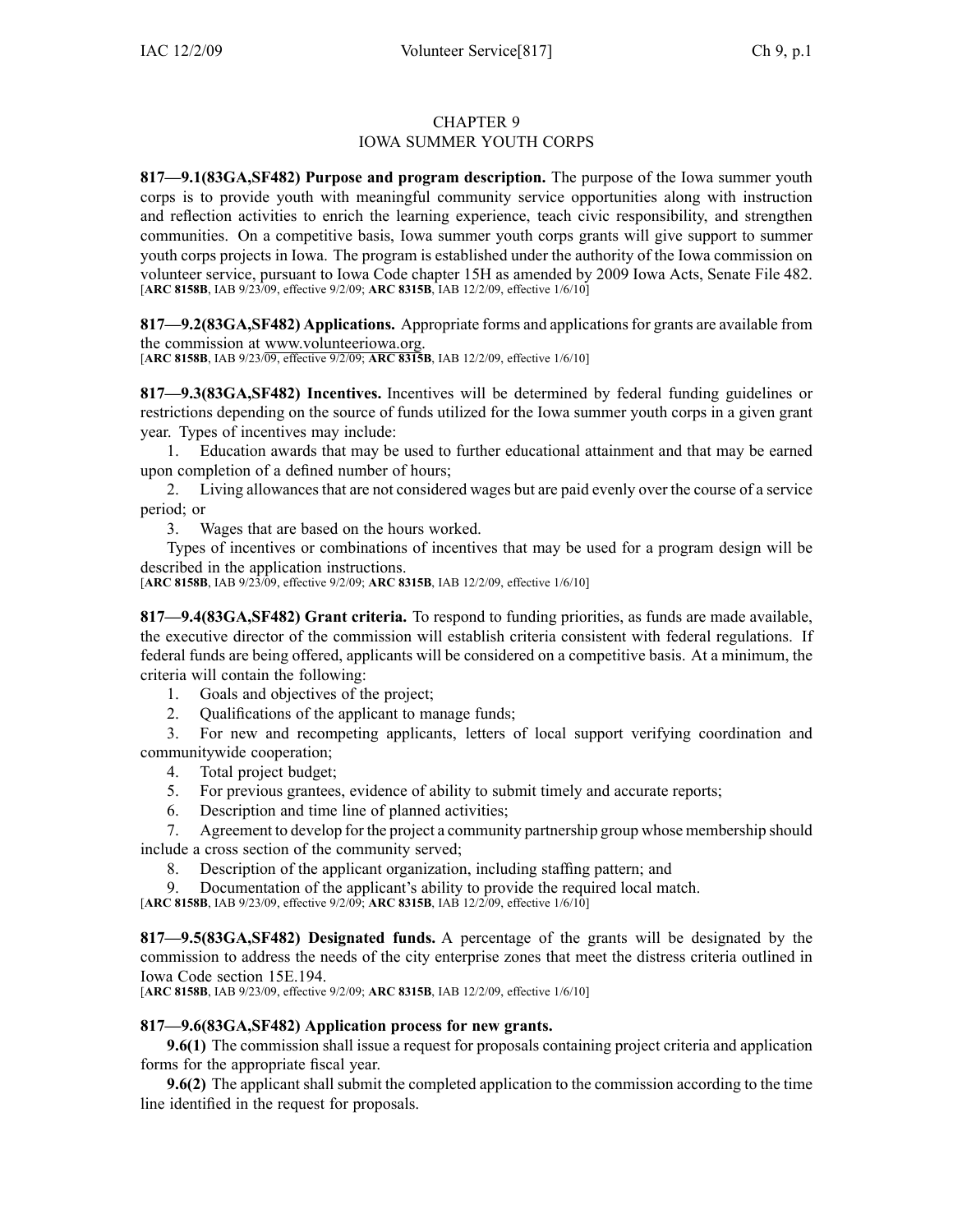**9.6(3)** Applications submitted will be reviewed by <sup>a</sup> gran<sup>t</sup> review committee, which is composed of members of the commission gran<sup>t</sup> review committee, individuals with expertise in youth programming, and the citizens of Iowa. Using the criteria in rule [817—9.4](https://www.legis.iowa.gov/docs/iac/rule/817.9.4.pdf)(83GA,SF482), the committee will review the applications for appropriateness and to determine the merit of the project.

**9.6(4)** Applicants whose projects have been selected for funding shall be notified by the commission. [**ARC [8158B](https://www.legis.iowa.gov/docs/aco/arc/8158B.pdf)**, IAB 9/23/09, effective 9/2/09; **ARC [8315B](https://www.legis.iowa.gov/docs/aco/arc/8315B.pdf)**, IAB 12/2/09, effective 1/6/10]

#### **817—9.7(83GA,SF482) Administration of grants.**

**9.7(1)** *Contracts.* The commission shall prepare contractual agreements for the grants.

*a.* The contract shall be executed by the executive director of the commission and the duly authorized official of the project.

*b.* The contract shall include due dates and the process for the submission of project reports and financial reports.

**9.7(2)** *Reporting.* All gran<sup>t</sup> recipients shall submit progress and financial reports to the commission as outlined in the contract.

**9.7(3)** *Availability of funds.* Separate reques<sup>t</sup> for proposals will only be issued when there are funds available for this program. To the extent allowable by federal regulations, summer youth corps will always be an acceptable program model for annual AmeriCorps grants and will be listed in the annual AmeriCorps program reques<sup>t</sup> for proposals.

[**ARC [8158B](https://www.legis.iowa.gov/docs/aco/arc/8158B.pdf)**, IAB 9/23/09, effective 9/2/09; **ARC [8315B](https://www.legis.iowa.gov/docs/aco/arc/8315B.pdf)**, IAB 12/2/09, effective 1/6/10]

**817—9.8(83GA,SF482) Reversion of funds.** Grant funds not expended by the project closeout date shall revert to the commission.

[**ARC [8158B](https://www.legis.iowa.gov/docs/aco/arc/8158B.pdf)**, IAB 9/23/09, effective 9/2/09; **ARC [8315B](https://www.legis.iowa.gov/docs/aco/arc/8315B.pdf)**, IAB 12/2/09, effective 1/6/10]

These rules are intended to implement 2009 Iowa Acts, Senate File 482, section 1.

[Filed [Emergency](https://www.legis.iowa.gov/docs/aco/arc/8158B.pdf) ARC 8158B, IAB 9/23/09, effective 9/2/09]

[[Filed](https://www.legis.iowa.gov/docs/aco/arc/8315B.pdf) ARC 8315B ([Notice](https://www.legis.iowa.gov/docs/aco/arc/8159B.pdf) ARC 8159B, IAB 9/23/09), IAB 12/2/09, effective 1/6/10]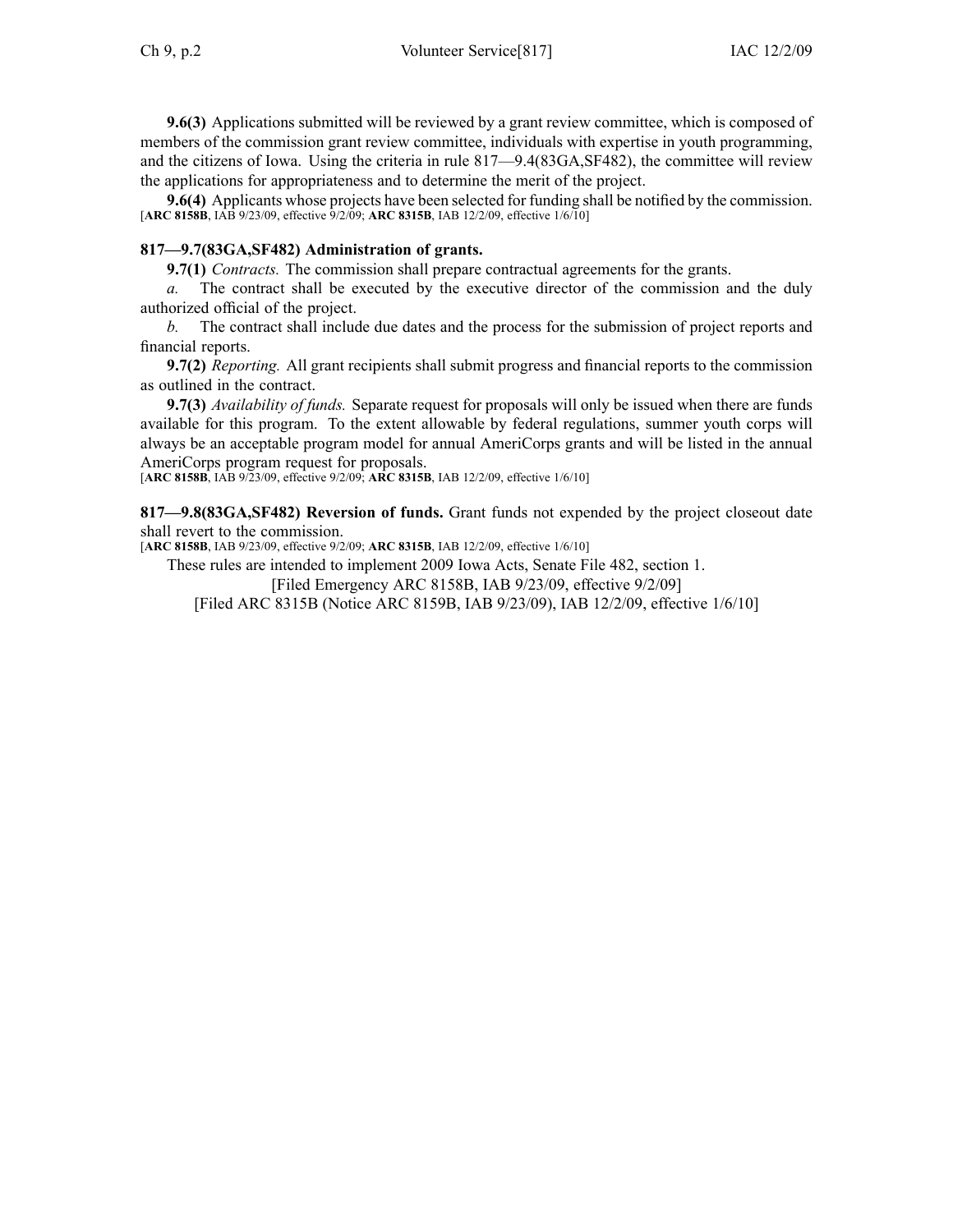## CHAPTER 10 IOWA GREEN CORPS

**817—10.1(83GA,SF482) Purpose and program description.** The purpose of the Iowa green corps is to provide youth with meaningful community service opportunities in addition to providing capacity-building activities, training, and implementation of major transformative projects in communities, which emphasize energy efficiency, historic preservation, neighborhood development, and stormwater reduction and management. On <sup>a</sup> competitive basis, Iowa green corps grants will give suppor<sup>t</sup> to AmeriCorps or summer youth corps projects in Iowa. The program is established under the authority of the Iowa commission on volunteer service, pursuan<sup>t</sup> to Iowa Code chapter [15H](https://www.legis.iowa.gov/docs/ico/chapter/15H.pdf) as amended by 2009 Iowa Acts, Senate File 482.

[**ARC [8158B](https://www.legis.iowa.gov/docs/aco/arc/8158B.pdf)**, IAB 9/23/09, effective 9/2/09; **ARC [8315B](https://www.legis.iowa.gov/docs/aco/arc/8315B.pdf)**, IAB 12/2/09, effective 1/6/10]

**817—10.2(83GA,SF482) Applications.** Appropriate forms and applications for grants are available from the commission at [www.volunteeriowa.org](http://www.volunteeriowa.org).

[**ARC [8158B](https://www.legis.iowa.gov/docs/aco/arc/8158B.pdf)**, IAB 9/23/09, effective 9/2/09; **ARC [8315B](https://www.legis.iowa.gov/docs/aco/arc/8315B.pdf)**, IAB 12/2/09, effective 1/6/10]

**817—10.3(83GA,SF482) Incentives.** Incentives will be determined by federal funding guidelines or restrictions depending on the source of funds utilized for the Iowa green corps in <sup>a</sup> given gran<sup>t</sup> year. Types of incentives may include:

1. Education awards that may be used to further educational attainment and that may be earned upon completion of <sup>a</sup> defined number of hours;

2. Living allowancesthat are not considered wages but are paid evenly over the course of <sup>a</sup> service period; or

3. Wages that are based on the hours worked.

Types of incentives or combinations of incentives that may be used for <sup>a</sup> program design will be described in the application instructions.

[**ARC [8158B](https://www.legis.iowa.gov/docs/aco/arc/8158B.pdf)**, IAB 9/23/09, effective 9/2/09; **ARC [8315B](https://www.legis.iowa.gov/docs/aco/arc/8315B.pdf)**, IAB 12/2/09, effective 1/6/10]

**817—10.4(83GA,SF482) Grant criteria.** To respond to funding priorities, as funds are made available, the executive director of the commission will establish criteria consistent with federal regulations. If federal funds are being offered, applicants will be considered on <sup>a</sup> competitive basis. At <sup>a</sup> minimum, the criteria will contain the following:

- 1. Goals and objectives of the project;
- 2. Qualifications of the applicant to manage funds;

3. For new and recompeting applicants, letters of local suppor<sup>t</sup> verifying coordination and communitywide cooperation;

- 4. Total project budget;
- 5. For previous grantees, evidence of ability to submit timely and accurate reports;
- 6. Description and time line of planned activities;

7. Agreement to develop for the project <sup>a</sup> community partnership group whose membership should include <sup>a</sup> cross section of the community served;

- 8. Description of the applicant organization, including staffing pattern; and
- Documentation of the applicant's ability to provide the required local match.

[**ARC [8158B](https://www.legis.iowa.gov/docs/aco/arc/8158B.pdf)**, IAB 9/23/09, effective 9/2/09; **ARC [8315B](https://www.legis.iowa.gov/docs/aco/arc/8315B.pdf)**, IAB 12/2/09, effective 1/6/10]

**817—10.5(83GA,SF482) Designated funds.** A percentage of the grants may be designated by the commission to address capacity-building activities that target communities that are already working with existing community improvement programs, including but not limited to the Iowa grea<sup>t</sup> places program established under Iowa Code section [303.3C](https://www.legis.iowa.gov/docs/ico/section/303.3C.pdf), the green streets and main street Iowa programs administered by the Iowa department of economic development, and disaster remediation activities by communities located within an area declared to be <sup>a</sup> disaster area by the President of the United States or the governor of the state of Iowa.

[**ARC [8158B](https://www.legis.iowa.gov/docs/aco/arc/8158B.pdf)**, IAB 9/23/09, effective 9/2/09; **ARC [8315B](https://www.legis.iowa.gov/docs/aco/arc/8315B.pdf)**, IAB 12/2/09, effective 1/6/10]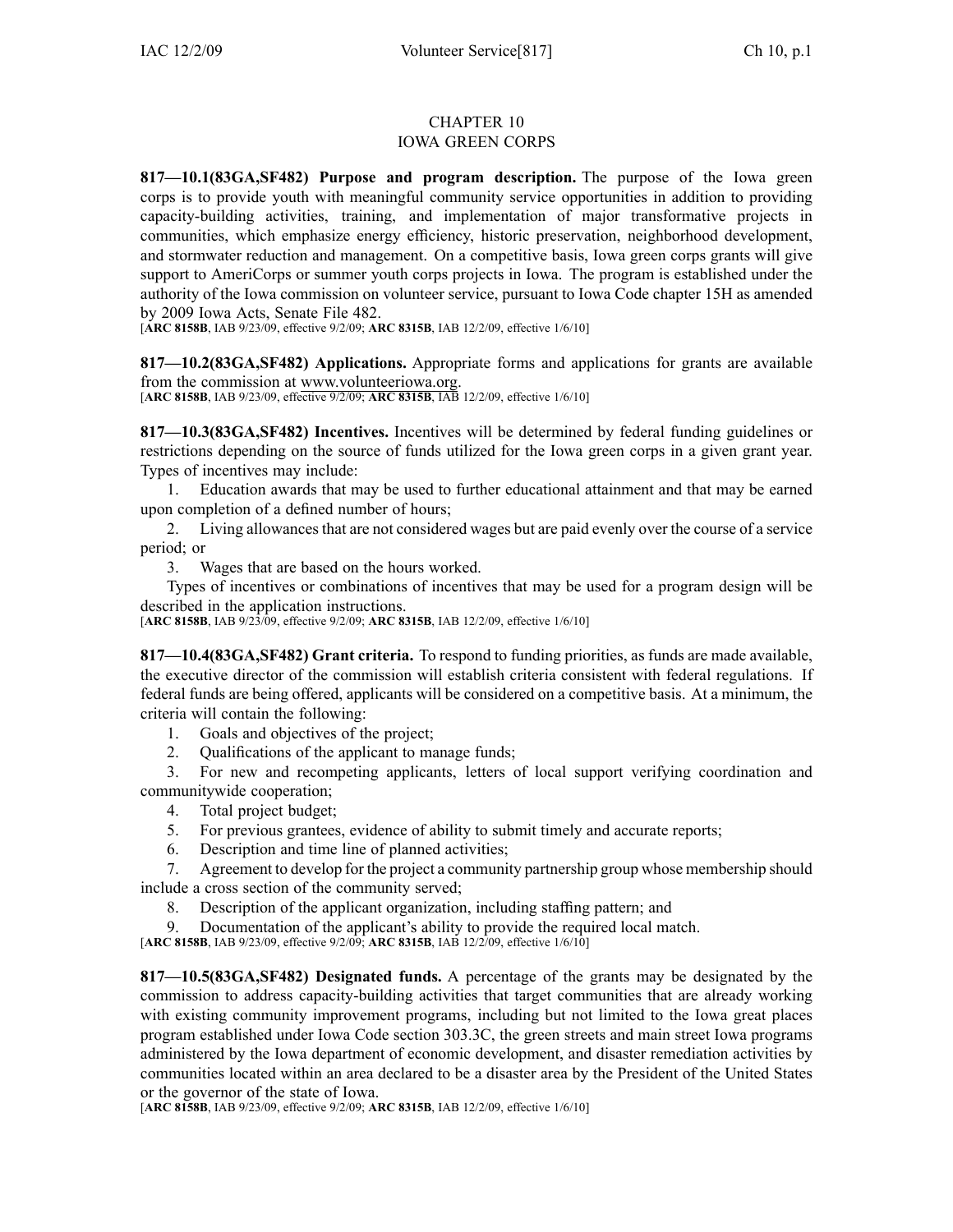## **817—10.6(83GA,SF482) Application process for new grants.**

**10.6(1)** The commission shall issue <sup>a</sup> reques<sup>t</sup> for proposals containing project criteria and application forms for the applicable fiscal year.

**10.6(2)** The applicant shall submit the completed application to the commission according to the time line identified in the reques<sup>t</sup> for proposals.

**10.6(3)** Applicationssubmitted will be reviewed by <sup>a</sup> gran<sup>t</sup> review committee, which is composed of members of the commission gran<sup>t</sup> review committee, individuals with expertise in youth programming, and the citizens of Iowa. Using the criteria in rule [817—10.4](https://www.legis.iowa.gov/docs/iac/rule/817.10.4.pdf)(83GA,SF482), the committee will review the applications for appropriateness and to determine the merit of the project.

**10.6(4)** Applicants whose projects have been selected for funding shall be notified by the commission.

[**ARC [8158B](https://www.legis.iowa.gov/docs/aco/arc/8158B.pdf)**, IAB 9/23/09, effective 9/2/09; **ARC [8315B](https://www.legis.iowa.gov/docs/aco/arc/8315B.pdf)**, IAB 12/2/09, effective 1/6/10]

## **817—10.7(83GA,SF482) Administration of grants.**

**10.7(1)** *Contracts.* The commission shall prepare contractual agreements for the grants.

*a.* The contract shall be executed by the executive director of the commission and the duly authorized official of the project.

*b.* The contract shall include due dates and the process for the submission of project reports and financial reports.

**10.7(2)** *Reporting.* All grant recipients shall submit progress and financial reports to the commission.

**10.7(3)** *Availability of funds.* Separate reques<sup>t</sup> for proposals will only be issued when there are available funds for this program. To the extent allowable by federal regulations, Iowa green corps will always be an acceptable program model for annual AmeriCorps grants and will be listed in the annual AmeriCorps program request for proposals.

[**ARC [8158B](https://www.legis.iowa.gov/docs/aco/arc/8158B.pdf)**, IAB 9/23/09, effective 9/2/09; **ARC [8315B](https://www.legis.iowa.gov/docs/aco/arc/8315B.pdf)**, IAB 12/2/09, effective 1/6/10]

**817—10.8(83GA,SF482) Reversion of funds.** Grant funds not expended by the project closeout date shall revert to the commission.

[**ARC [8158B](https://www.legis.iowa.gov/docs/aco/arc/8158B.pdf)**, IAB 9/23/09, effective 9/2/09; **ARC [8315B](https://www.legis.iowa.gov/docs/aco/arc/8315B.pdf)**, IAB 12/2/09, effective 1/6/10]

These rules are intended to implement 2009 Iowa Acts, Senate File 482, section 2. [Filed [Emergency](https://www.legis.iowa.gov/docs/aco/arc/8158B.pdf) ARC 8158B, IAB 9/23/09, effective 9/2/09] [[Filed](https://www.legis.iowa.gov/docs/aco/arc/8315B.pdf) ARC 8315B ([Notice](https://www.legis.iowa.gov/docs/aco/arc/8159B.pdf) ARC 8159B, IAB 9/23/09), IAB 12/2/09, effective 1/6/10]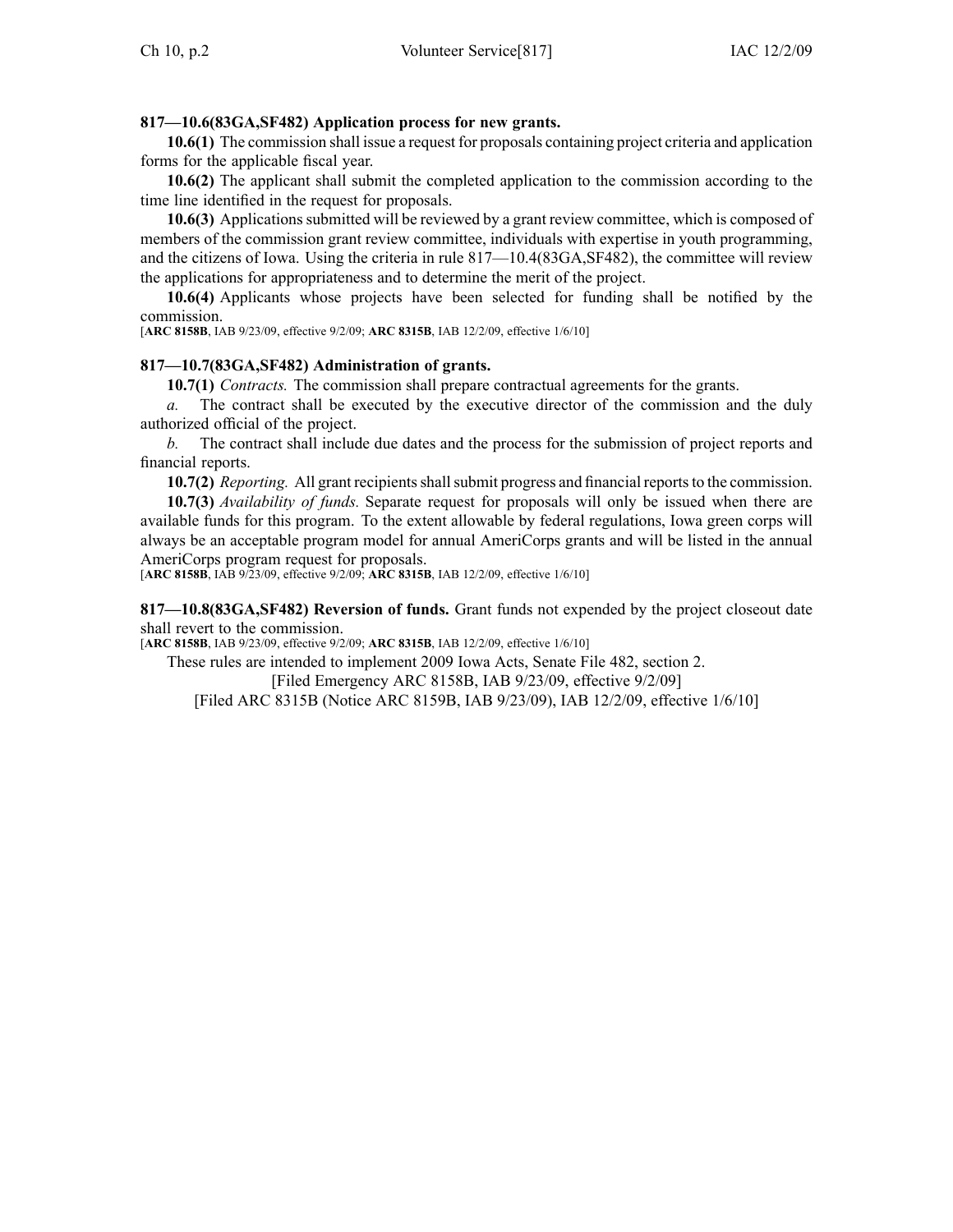### CHAPTER 11 IOWA READING CORPS

**817—11.1(15H) Purpose and program description.** The purpose of the Iowa reading corps program is to provide Iowa reading corps AmeriCorps members with <sup>a</sup> data-based, problem-solving model of literacy instruction to use in tutoring students from prekindergarten to third grade who are not proficient in reading or who are at risk of becoming not proficient in reading. The program shall use models of early literacy instruction reviewed and approved by the Iowa department of education pursuan<sup>t</sup> to Iowa Code section [256.9\(53\)](https://www.legis.iowa.gov/docs/ico/section/256.9.pdf)*"c."* Iowa reading corps grants will give support, on <sup>a</sup> competitive basis, to AmeriCorps programs in Iowa that utilize AmeriCorps funding awarded by the commission and other funds received in the community programs account established pursuan<sup>t</sup> to 2015 Iowa Acts, House File 488, section 2. The program is established under the authority of the Iowa commission on volunteer service in collaboration with the Iowa department of education pursuan<sup>t</sup> to Iowa Code chapter [15H](https://www.legis.iowa.gov/docs/ico/chapter/15H.pdf) as amended by 2015 Iowa Acts, House File 488.

This rule is intended to implement 2015 Iowa Acts, House File 488, section 2. [**ARC [2238C](https://www.legis.iowa.gov/docs/aco/arc/2238C.pdf)**, IAB 11/11/15, effective 12/16/15]

**817—11.2(15H) Applications.** Appropriate forms and applicationsfor grants and eligibility preapproval are available from the commission at www.volunteeriowa.org.

This rule is intended to implement 2015 Iowa Acts, House File 488, section 2. [**ARC [2238C](https://www.legis.iowa.gov/docs/aco/arc/2238C.pdf)**, IAB 11/11/15, effective 12/16/15]

**817—11.3(15H) Program eligibility criteria.** The commission and department of education will establish criteria consistent with federal regulations to ensure the alignment of the program with the goals outlined in Iowa Code section [256.9\(53\)](https://www.legis.iowa.gov/docs/ico/section/256.9.pdf)*"c"* and [281—Chapter](https://www.legis.iowa.gov/docs/iac/chapter/281.62.pdf) 62. Any program determined eligible for inclusion as an Iowa reading corps program must ensure that it meets standards outlined by the department of education in [281—Chapter](https://www.legis.iowa.gov/docs/iac/chapter/281.62.pdf) 62, with the exception of existing early literacy-focused and single school district AmeriCorps programs operating in the 2014-2015 school year. These existing programs, upon reques<sup>t</sup> to the commission, will be granted conditional eligibility for inclusion for the 2015-2016 school year to provide adequate time for the programs to be evaluated and to make adjustments deemed necessary for the alignment of the program with the goals outlined in 2015 Iowa Acts, House File 488, section 2. Once <sup>a</sup> program is granted conditional eligibility, the program will be considered preapproved and eligible for the 2016-2017 application. In subsequent years, all applicants must be preapproved by the department of education as eligible to compete for Iowa reading corps grants.

This rule is intended to implement 2015 Iowa Acts, House File 488, section 2. [**ARC [2238C](https://www.legis.iowa.gov/docs/aco/arc/2238C.pdf)**, IAB 11/11/15, effective 12/16/15]

**817—11.4(15H) Grant criteria.** Beginning with the 2016-2017 program year applications, the commission will establish criteria and funding priorities consistent with federal regulations and the goals of the department of education and the commission. Preapproval of applicant eligibility shall be sought as outlined in [817—11.3](https://www.legis.iowa.gov/docs/iac/rule/817.11.3.pdf)(15H). Applicants will be considered either in conjunction with the regular AmeriCorps gran<sup>t</sup> process or, in certain cases, through special competitions outlined and announced by the commission. At <sup>a</sup> minimum, the criteria will include the following:

- 1. Goals and objectives of the project;
- 2. Qualifications of the applicant to manage funds;

3. For new and returning applicants, letters of localsupport verifying coordination and community cooperation;

- 4. Total project budget;
- 5. For previous grantees, evidence of ability to submit timely and accurate reports;
- 6. Description and time line of planned activities;
- 7. Description of the applicant organization, including staffing pattern;
- 8. Documentation of the applicant's ability to provide the required local match;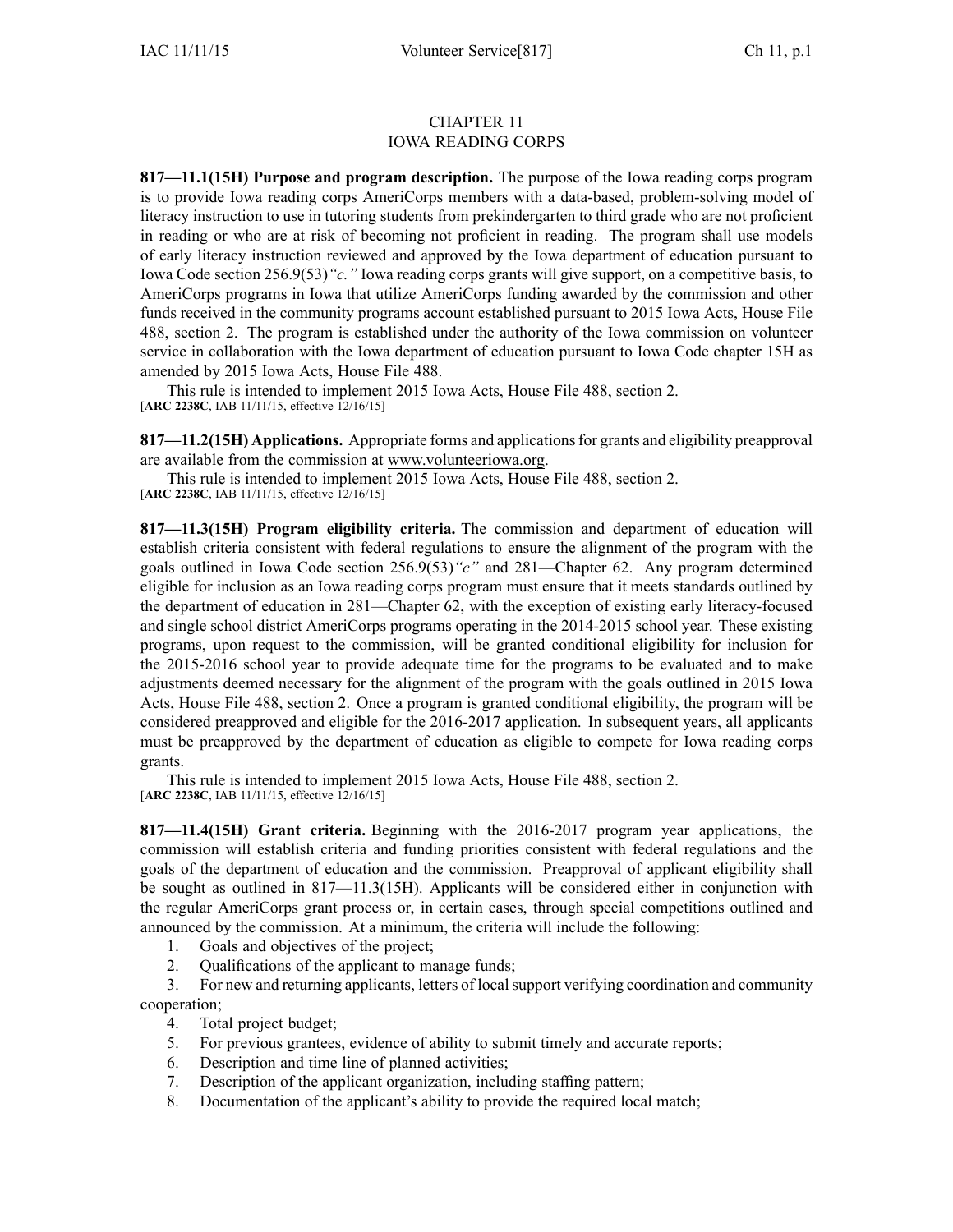9. Program performance and evaluation results and outcomes; and

10. Demonstration of the project's alignment with literacy program goals and strategies developed by the department of education, the local school districts served, and the Iowa reading research center.

This rule is intended to implement 2015 Iowa Acts, House File 488, section 2.

[**ARC [2238C](https://www.legis.iowa.gov/docs/aco/arc/2238C.pdf)**, IAB 11/11/15, effective 12/16/15]

**817—11.5(15H) Designated funds.** A percentage of gran<sup>t</sup> funding may be designated by the commission to address specific underserved or high-need geographic areas or schools. In advance of the competition, the commission may also set <sup>a</sup> minimum amount available for reading corps grants financed with state, federal and private funds, as well as any minimum or maximum funding amounts for individual applicants based on program need and the service territory of the communities described, and pas<sup>t</sup> performance of use of funds, if applicable. The commission may also give priority to programs that serve underserved or high-need areas or schools.

This rule is intended to implement 2015 Iowa Acts, House File 488, section 2. [**ARC [2238C](https://www.legis.iowa.gov/docs/aco/arc/2238C.pdf)**, IAB 11/11/15, effective 12/16/15]

## **817—11.6(15H) Application process for new grants.**

**11.6(1)** *Request for application.* The commission shall issue <sup>a</sup> reques<sup>t</sup> for applications, which shall include program criteria and application forms for the applicable fiscal year.

**11.6(2)** *Application time frame.* The applicant shall submit the completed application to the commission according to the time line identified in the reques<sup>t</sup> for application.

**11.6(3)** *Application review process.* Applications will be reviewed by <sup>a</sup> gran<sup>t</sup> review committee, which is composed of members of the commission gran<sup>t</sup> review committee, individuals with expertise in youth programming, and citizens of Iowa. Using the criteria in rule  $817-11.4(15H)$ , the committee will review the applications based on the appropriateness and merit of the projects.

**11.6(4)** *Notification.* Applicants whose projects have been selected for funding shall be notified by the commission.

This rule is intended to implement 2015 Iowa Acts, House File 488, section 2. [**ARC [2238C](https://www.legis.iowa.gov/docs/aco/arc/2238C.pdf)**, IAB 11/11/15, effective 12/16/15]

# **817—11.7(15H) Administration of grants.**

**11.7(1)** *Contracts.* The commission shall prepare contractual agreements for the grants.

*a.* The contract shall be executed by the executive director of the commission and the duly authorized official of the project.

*b.* The contract shall include due dates and the process for the submission of the progress reports and financial reports.

**11.7(2)** *Reporting.* All grant recipients shall submit progress and financial reports to the commission.

**11.7(3)** *Availability of funds.* A separate reques<sup>t</sup> for applications will be issued only when there are available funds for this program. To the extent allowable by federal regulations, Iowa reading corps will always be an acceptable program model for annual AmeriCorps grants and will be listed in the annual AmeriCorps program reques<sup>t</sup> for applications.

This rule is intended to implement 2015 Iowa Acts, House File 488, section 2. [**ARC [2238C](https://www.legis.iowa.gov/docs/aco/arc/2238C.pdf)**, IAB 11/11/15, effective 12/16/15]

**817—11.8(15H) Reversion of funds.** Grant funds not expended by the project closeout date shall revert to the commission and the community programs account established pursuan<sup>t</sup> to 2015 Iowa Acts, House File 488, section 2.

This rule is intended to implement 2015 Iowa Acts, House File 488, section 2.

[**ARC [2238C](https://www.legis.iowa.gov/docs/aco/arc/2238C.pdf)**, IAB 11/11/15, effective 12/16/15]

[Filed ARC [2238C](https://www.legis.iowa.gov/docs/aco/arc/2238C.pdf) [\(Notice](https://www.legis.iowa.gov/docs/aco/arc/2107C.pdf) ARC 2107C, IAB 8/19/15), IAB 11/11/15, effective 12/16/15]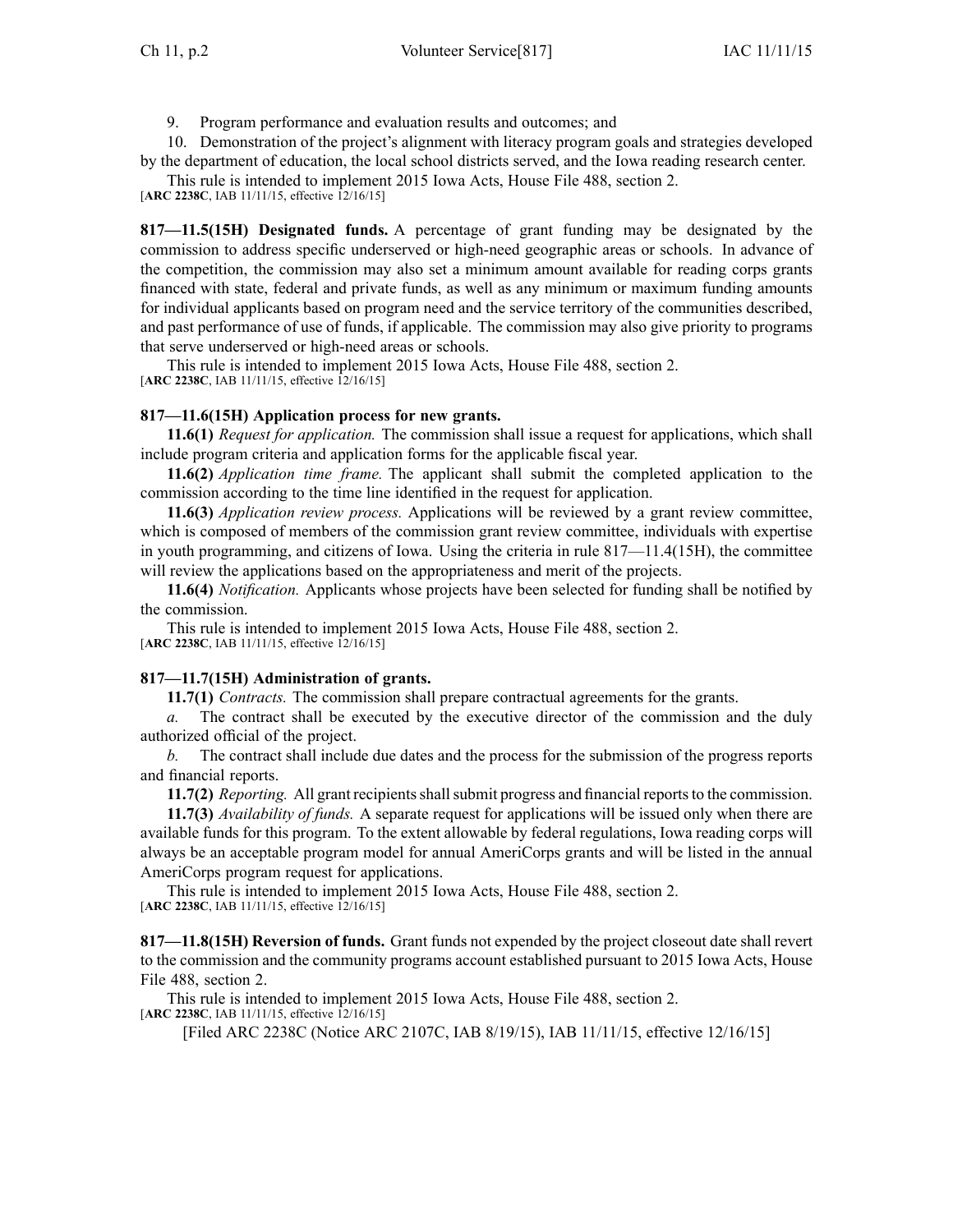## CHAPTER 12 REFUGEERISE AMERICORPS

**817—12.1(15H) Purpose and description of the program.** The purpose of the RefugeeRISE AmeriCorps program is to provide RefugeeRISE AmeriCorps members with training and suppor<sup>t</sup> to increase community integration and engagemen<sup>t</sup> for diverse refugee communities. Awarded on <sup>a</sup> competitive basis, RefugeeRISE grants will give suppor<sup>t</sup> to AmeriCorps programs in Iowa utilizing AmeriCorps funds awarded by the commission, other funds received in the community programs account established pursuan<sup>t</sup> to Iowa Code section [15H.5](https://www.legis.iowa.gov/docs/ico/section/2016/15H.5.pdf), or both. [**ARC [2715C](https://www.legis.iowa.gov/docs/aco/arc/2715C.pdf)**, IAB 9/14/16, effective 10/19/16]

**817—12.2(15H) Applications.** Appropriate forms and applications for grants and eligibility preapproval are available from the commission at [www.volunteeriowa.org](http://www.volunteeriowa.org). [**ARC [2715C](https://www.legis.iowa.gov/docs/aco/arc/2715C.pdf)**, IAB 9/14/16, effective 10/19/16]

**817—12.3(15H) Program eligibility criteria.** The commission and department of human services will establish criteria consistent with state-level needs and federal program requirements. Any program deemed eligible for inclusion as <sup>a</sup> RefugeeRISE AmeriCorps program must meet the standards outlined by the commission and the department in the application instructions. Refugee-focused AmeriCorps programs that applied for AmeriCorps funding for program year 2016-2017 will be considered conditionally eligible for fiscal year 2017 in order to provide adequate time for criteria to be established. In subsequent years, all applicants that wish to be considered as RefugeeRISE AmeriCorps programs shall be considered as par<sup>t</sup> of the AmeriCorps gran<sup>t</sup> process. [**ARC [2715C](https://www.legis.iowa.gov/docs/aco/arc/2715C.pdf)**, IAB 9/14/16, effective 10/19/16]

**817—12.4(15H) Grant criteria.** Beginning with the 2017-2018 program year applications, the commission will establish gran<sup>t</sup> criteria and funding priorities consistent with federal regulations and with commission and department of human services goals. Applicants will be considered either in conjunction with the AmeriCorps gran<sup>t</sup> process or, in certain cases, through special competitions outlined and announced by the commission. At <sup>a</sup> minimum, gran<sup>t</sup> criteria will include the following:

- 1. Goals and objectives of the project;
- 2. Qualifications of the applicant to manage funds;

3. For new and recompeting applicants, letters of local suppor<sup>t</sup> verifying coordination and community cooperation;

- 4. Total project budget;
- 5. For previous grantees, evidence of ability to submit timely and accurate reports;
- 6. Description and time line of planned activities;
- 7. Description of the applicant organization, including staffing pattern;
- 8. Documentation of the applicant's ability to provide the required local match; and

Program performance and evaluation results and outcomes.

[**ARC [2715C](https://www.legis.iowa.gov/docs/aco/arc/2715C.pdf)**, IAB 9/14/16, effective 10/19/16]

# **817—12.5(15H) Application process for new grants.**

**12.5(1)** *Request for applications.* The commission shall issue <sup>a</sup> reques<sup>t</sup> for applications containing program criteria and application forms for the applicable fiscal year.

**12.5(2)** *Application time frame.* The applicant shall submit the completed application to the commission according to the time line identified in the reques<sup>t</sup> for applications.

**12.5(3)** *Application review process.* Applications submitted will be reviewed by <sup>a</sup> gran<sup>t</sup> review committee, which is composed of members of the commission, individuals with expertise in youth programming, and citizens of Iowa. Using the criteria in rule [817—12.4](https://www.legis.iowa.gov/docs/iac/rule/817.12.4.pdf)(15H), the committee will review the applications to determine the appropriateness and the merit of the project.

**12.5(4)** *Notification.* Applicants whose projects have been selected for funding shall be notified by the commission.

[**ARC [2715C](https://www.legis.iowa.gov/docs/aco/arc/2715C.pdf)**, IAB 9/14/16, effective 10/19/16]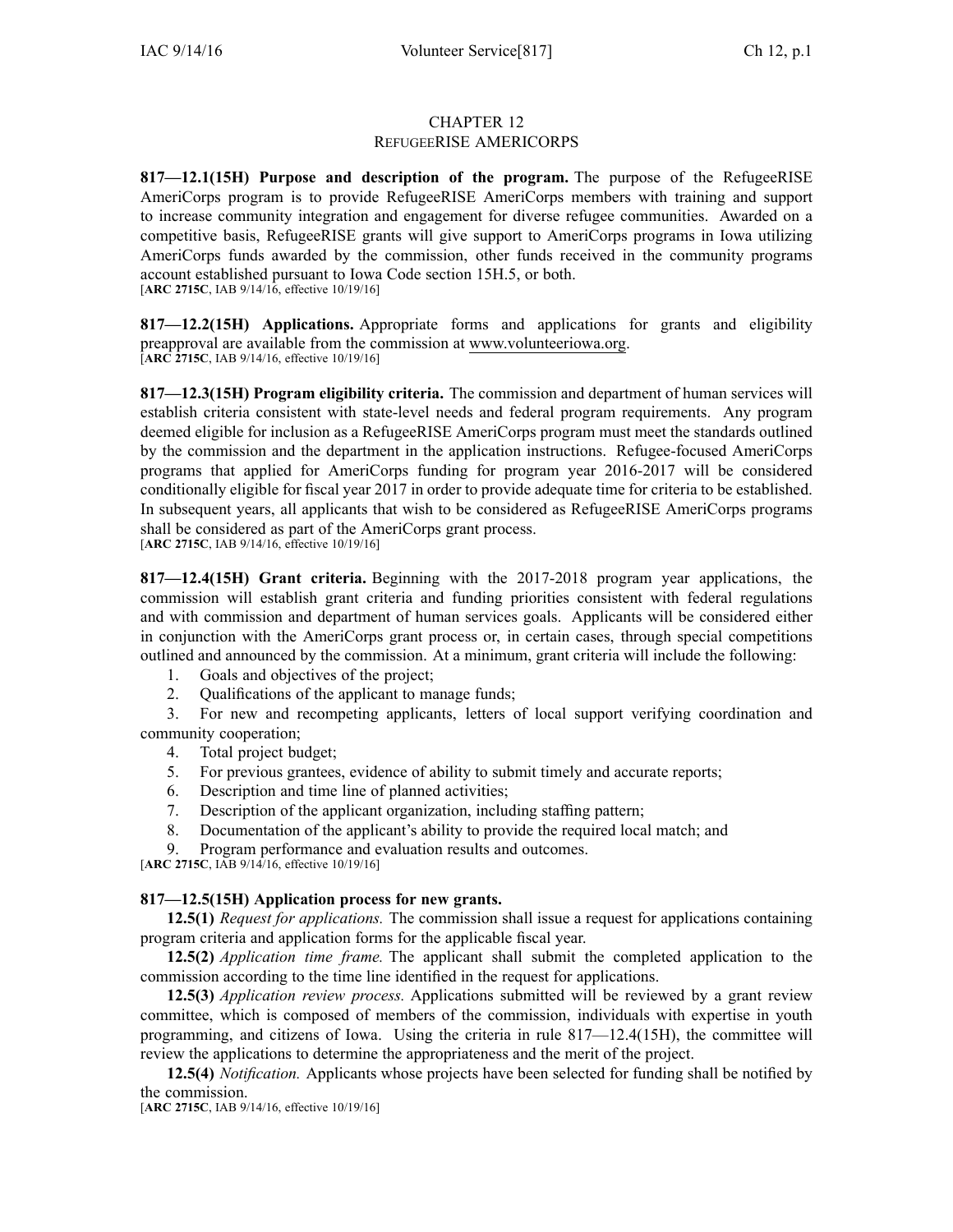# **817—12.6(15H) Administration of grants.**

**12.6(1)** *Contracts.* The commission shall prepare contractual agreements for the grants.

*a.* The contract shall be executed by the executive director of the commission and the duly authorized official of the project.

*b.* The contract shall include due dates and the process for the submission of progress reports and financial reports.

**12.6(2)** *Reporting.* All gran<sup>t</sup> recipients shall submit progress reports and financial reports to the commission.

**12.6(3)** *Availability of funds.* A separate reques<sup>t</sup> for applications will only be issued when there are available funds for this program. To the extent allowable by federal regulations, RefugeeRISE AmeriCorps will always be an acceptable program model for annual AmeriCorps grants and will be listed in the annual AmeriCorps program reques<sup>t</sup> for applications. [**ARC [2715C](https://www.legis.iowa.gov/docs/aco/arc/2715C.pdf)**, IAB 9/14/16, effective 10/19/16]

**817—12.7(15H) Reversion of funds.** Grant funds not expended by the project closeout date shall revert to the commission and the community programs account established pursuan<sup>t</sup> to Iowa Code section [15H.5](https://www.legis.iowa.gov/docs/ico/section/2016/15H.5.pdf).

[**ARC [2715C](https://www.legis.iowa.gov/docs/aco/arc/2715C.pdf)**, IAB 9/14/16, effective 10/19/16]

These rules are intended to implement 2016 Iowa Acts, House File 2460, sections 90 and 91. [Filed ARC [2715C](https://www.legis.iowa.gov/docs/aco/arc/2715C.pdf) ([Notice](https://www.legis.iowa.gov/docs/aco/arc/2613C.pdf) ARC 2613C, IAB 7/6/16), IAB 9/14/16, effective 10/19/16]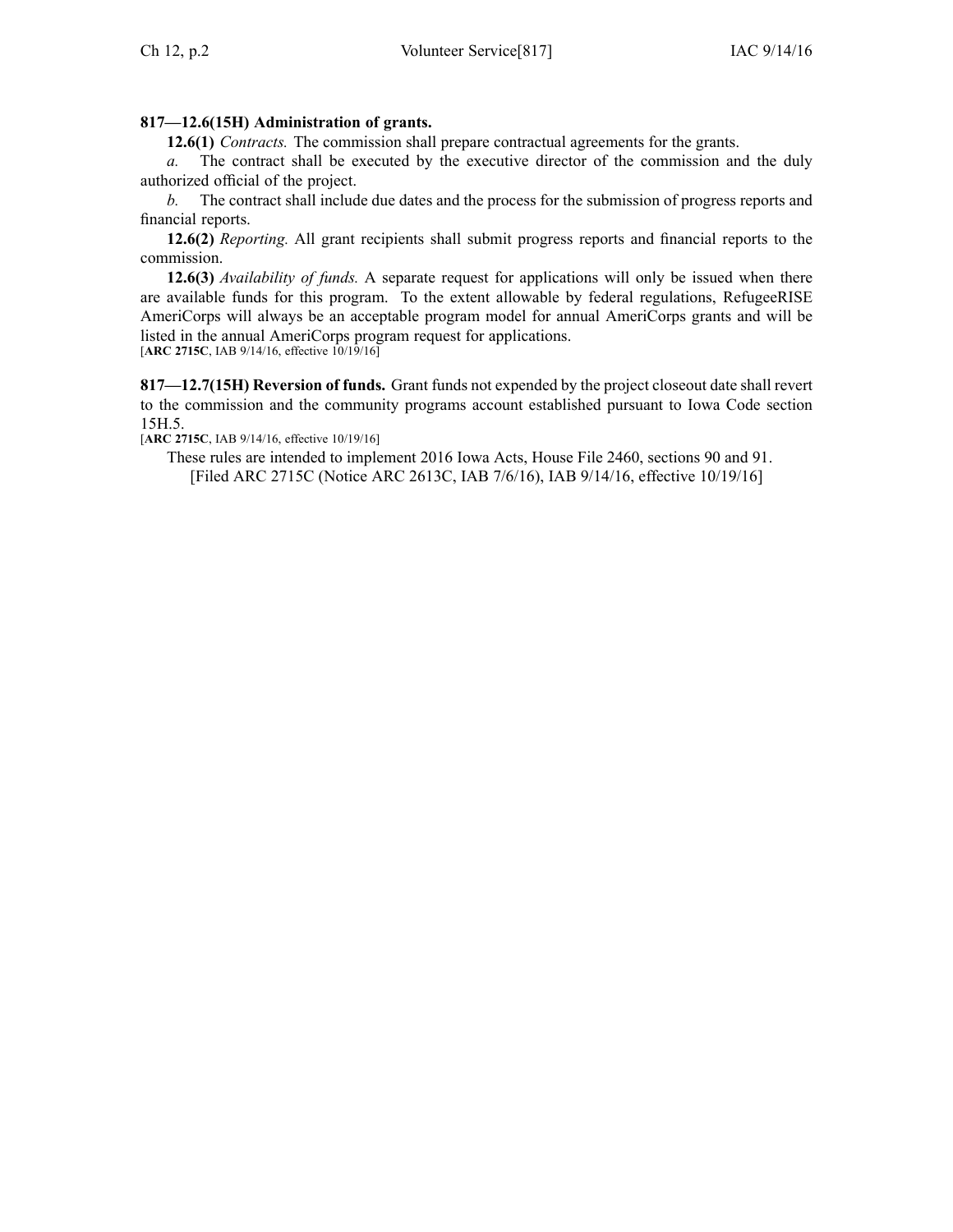# FUTURE READY IOWA VOLUNTEER MENTOR PROGRAM

**817—13.1(15H) Purpose and program description.** The purpose of the future ready Iowa volunteer mentor program is to match volunteer mentors with student mentees and to suppor<sup>t</sup> implementation of the future ready Iowa skilled workforce last-dollar scholarship program and the future ready Iowa skilled workforce gran<sup>t</sup> program created in Iowa Code sections [261.131](https://www.legis.iowa.gov/docs/ico/section/261.131.pdf) and [261.132](https://www.legis.iowa.gov/docs/ico/section/261.132.pdf). The future ready Iowa volunteer mentor program is an optional program for recipients of these scholarships and grants and is designed to provide mentors to help recipients increase success in school and make meaningful career connections. The Iowa commission on volunteer service will manage this statewide program by partnering with employers, local high schools, nonprofits, local eligible institutions of higher education and others to develop mentoring cohorts. [**ARC [4722C](https://www.legis.iowa.gov/docs/aco/arc/4722C.pdf)**, IAB 10/23/19, effective 11/27/19]

**817—13.2(15H) Definitions.**

*"Commission"* means the Iowa commission on volunteer service.

*"Eligible institution"* means an institution meeting the requirements outlined in Iowa Code section [261.131](https://www.legis.iowa.gov/docs/ico/section/261.131.pdf).

*"Grant program"* means the future ready Iowa skilled workforce gran<sup>t</sup> program outlined in Iowa Code section [261.132](https://www.legis.iowa.gov/docs/ico/section/261.132.pdf).

*"Last-dollar scholarship"* means the future ready Iowa skilled workforce last-dollar scholarship program outlined in Iowa Code section [261.131](https://www.legis.iowa.gov/docs/ico/section/261.131.pdf).

*"Program"* means the future ready Iowa volunteer mentor program as defined in Iowa Code section [15H.10](https://www.legis.iowa.gov/docs/ico/section/15H.10.pdf).

*"Student mentee"* means <sup>a</sup> student who has elected to participate in the program, has agreed to program expectations, and has been matched with <sup>a</sup> volunteer mentor through the program. Student mentees must meet the criteria in Iowa Code sections [261.131](https://www.legis.iowa.gov/docs/ico/section/261.131.pdf) and [261.132](https://www.legis.iowa.gov/docs/ico/section/261.132.pdf).

*"Volunteer mentor"* means an adult who has applied to be <sup>a</sup> mentor, has met the screening guidelines, has attended mentor training, has committed to meeting with the mentee according to program guidelines, and has been matched with <sup>a</sup> mentee in the program. [**ARC [4722C](https://www.legis.iowa.gov/docs/aco/arc/4722C.pdf)**, IAB 10/23/19, effective 11/27/19]

**817—13.3(15H) Program standards, guidelines, and expectations.** The commission will maintain on its website standards, guidelines, and expectations for <sup>a</sup> productive and appropriate relationship between volunteer mentors and student mentees. Standards, guidelines, and expectations are aimed at helping students meet the last-dollar scholarship or gran<sup>t</sup> program requirements, identify work-based learning opportunities, and make career-related connections that are advantageous to participants in the program through <sup>a</sup> healthy mentor-mentee relationship. Failure to adhere to the program standards may result in ineligibility to participate in the program. To the extent possible, volunteer mentors and student mentees will be matched based on gender, career aspirations, geography and mentor-to-mentee ratio. [**ARC [4722C](https://www.legis.iowa.gov/docs/aco/arc/4722C.pdf)**, IAB 10/23/19, effective 11/27/19]

**817—13.4(15H) Mentor/mentee agreement.** All volunteer mentors and student mentees matched with <sup>a</sup> volunteer mentor must complete and sign <sup>a</sup> written agreemen<sup>t</sup> issued by the commission as par<sup>t</sup> of the program enrollment process. This does not include students receiving texting services only. Agreements will include expectations on regular communication, appropriate conduct, utilization of the online platform and participation in any training or resources offered to improve the efficacy of the mentor-mentee relationship. Failure by either party to adhere to the agreemen<sup>t</sup> may result in dismissal from the program.

[**ARC [4722C](https://www.legis.iowa.gov/docs/aco/arc/4722C.pdf)**, IAB 10/23/19, effective 11/27/19; **ARC [5239C](https://www.legis.iowa.gov/docs/aco/arc/5239C.pdf)**, IAB 10/21/20, effective 11/25/20]

## **817—13.5(15H) Mentor request and application process.**

**13.5(1)** *Mentor reques<sup>t</sup> process.* Students may reques<sup>t</sup> <sup>a</sup> volunteer mentor through the commission's website or partner agencies, including through referrals from high schools and eligible institutions.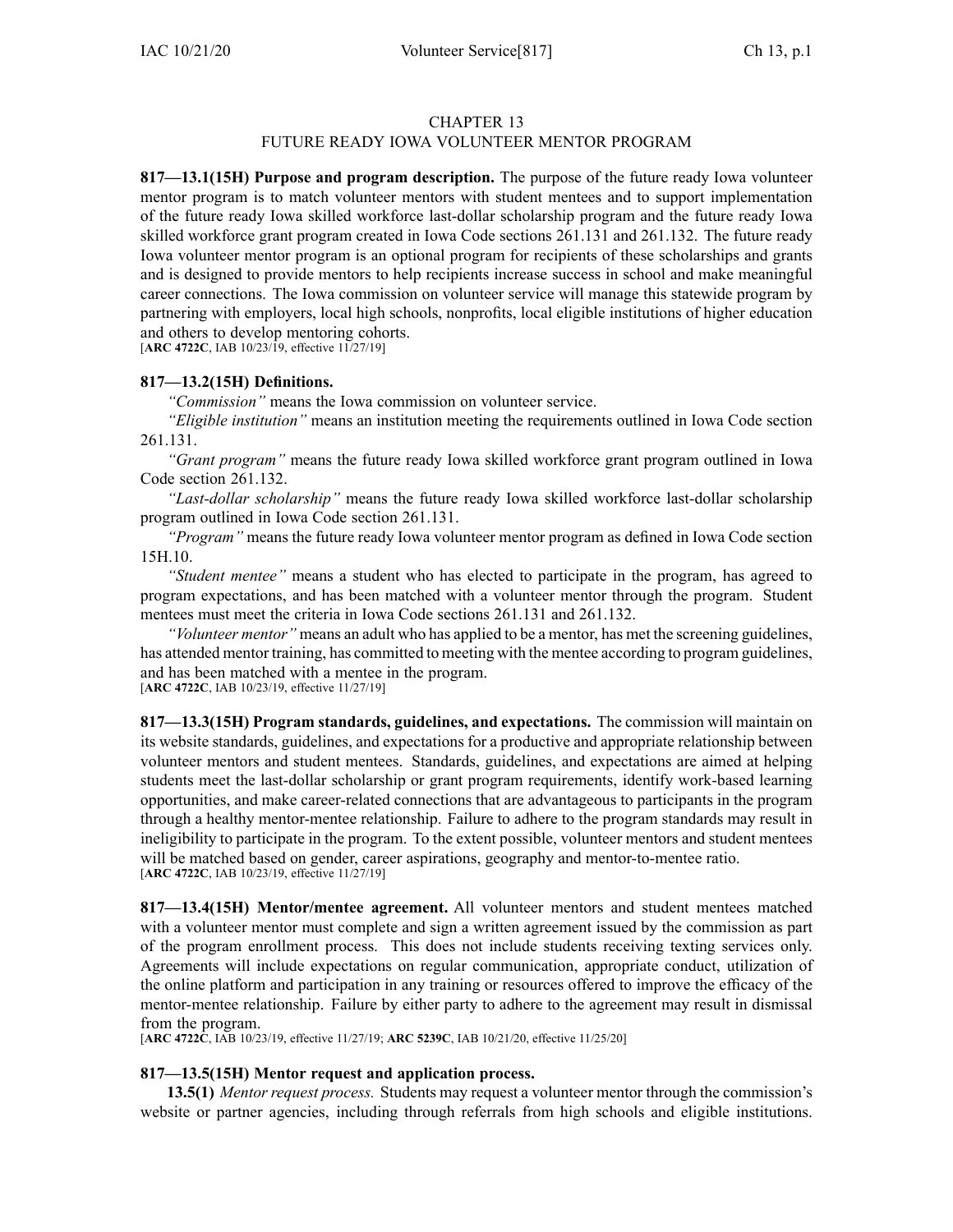Eligible institutions must collaborate in the facilitation of this subrule by providing information on the mentor reques<sup>t</sup> process to all students who meet the criteria of Iowa Code sections [261.131](https://www.legis.iowa.gov/docs/ico/section/261.131.pdf) and [261.132](https://www.legis.iowa.gov/docs/ico/section/261.132.pdf). The Iowa college aid commission may enroll eligible students into the texting services whenever possible to facilitate overall student success and communication about career mentoring opportunities. Students may op<sup>t</sup> to not participate in the program.

**13.5(2)** *Mentor application process.* Prospective mentors should apply to be <sup>a</sup> volunteer mentor through the commission's website or through high schools, eligible institutions, or partner agencies or employers. These partner agencies may also enlist employers and other partners to help make direct mentoring connections with local mentoring cohorts. Prospective mentors must complete an application, consent to an Iowa division of criminal investigation criminal background check, attend orientation training and agree to the minimum commitment and guidelines outlined in the mentor/mentee agreement. [**ARC [4722C](https://www.legis.iowa.gov/docs/aco/arc/4722C.pdf)**, IAB 10/23/19, effective 11/27/19; **ARC [5239C](https://www.legis.iowa.gov/docs/aco/arc/5239C.pdf)**, IAB 10/21/20, effective 11/25/20]

**817—13.6(15H) Subrecipient award process.** If the commission deems it necessary, the commission may seek subrecipients to carry out components of the program through the commission's regular gran<sup>t</sup> program application processes. The commission may also work with partner state agencies to assist in the administration of this chapter.

[**ARC [4722C](https://www.legis.iowa.gov/docs/aco/arc/4722C.pdf)**, IAB 10/23/19, effective 11/27/19]

These rules are intended to implement Iowa Code section [15H.10](https://www.legis.iowa.gov/docs/ico/section/15H.10.pdf).

[Filed ARC [4722C](https://www.legis.iowa.gov/docs/aco/arc/4722C.pdf) ([Notice](https://www.legis.iowa.gov/docs/aco/arc/4508C.pdf) ARC 4508C, IAB 6/19/19), IAB 10/23/19, effective 11/27/19] [Filed ARC [5239C](https://www.legis.iowa.gov/docs/aco/arc/5239C.pdf) ([Notice](https://www.legis.iowa.gov/docs/aco/arc/5088C.pdf) ARC 5088C, IAB 7/15/20), IAB 10/21/20, effective 11/25/20]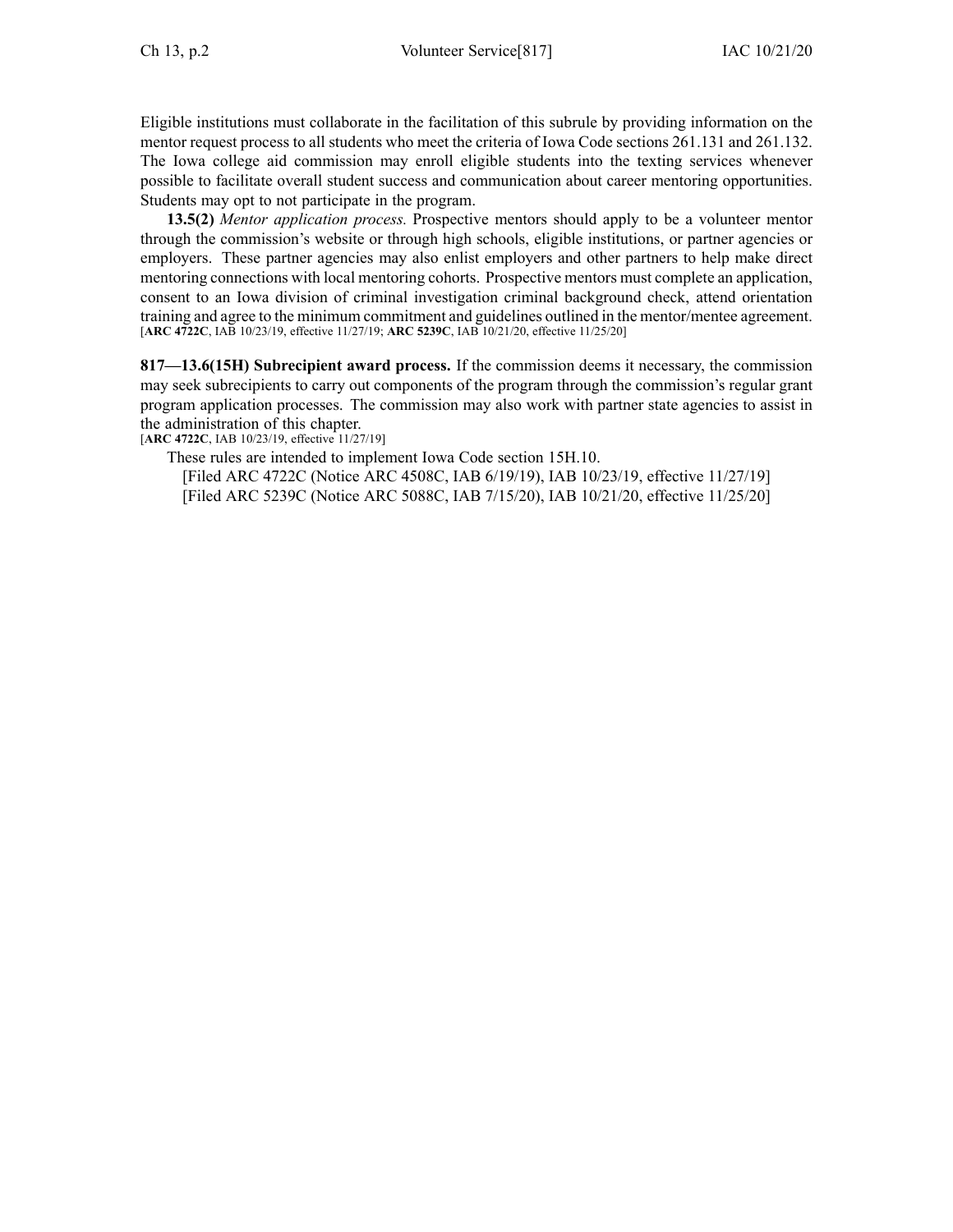## IOWA NATIONAL SERVICE CORPS PROGRAM

**817—14.1(15H) Purpose and program description.** The Iowa commission on volunteer service certifies national service programs that meet the standards established in Iowa Code section [15H.9](https://www.legis.iowa.gov/docs/ico/section/15H.9.pdf). The Iowa commission on volunteer service also provides training, resources, and suppor<sup>t</sup> services to Iowa national service corps programs. In partnership with approved programs, the Iowa commission on volunteer service strives to provide opportunities for state agencies, political subdivisions of the state, and private, nonprofit organizations to create national service programs outside of existing state and federal programs to meet state and local needs and to provide more opportunities for Iowans to serve their state and country and foster <sup>a</sup> cultural expectation of service in Iowa through <sup>a</sup> unified service corps.

[**ARC [5240C](https://www.legis.iowa.gov/docs/aco/arc/5240C.pdf)**, IAB 10/21/20, effective 11/25/20]

**817—14.2(15H) Definitions** For purposes of this chapter, unless the context otherwise requires:

*"Approval"* means the process for identifying service programs as meeting the criteria to become eligible for Iowa national service corps program benefits and technical assistance.

*"Commission"* means the Iowa commission on volunteer service.

*"Host site"* means the physical location where an Iowa national service corps member is based for the period of service in the Iowa national service corps program. The sponsoring organization may be the host site.

*"Iowa national service corps approval application"* means the application used to determine an applicant's designation as an approved Iowa national service program. The application contains information that can be used to determine an applicant's designation as an approved Iowa national service corps program.

*"Iowa national service corps member"* or *"corps member"* means <sup>a</sup> participant in an approved Iowa national service corps program.

*"Iowa national service corps program"* or *"national service corps program"* means <sup>a</sup> program that provides meaningful service opportunities to individuals, provided that the program meets the following requirements:

1. The program is approved via the automatic approval, reciprocal approval, or regular approval process.

2. The program is located in this state or has sites operating in the state.

3. The program is operated by one of the following entities: <sup>a</sup> state agency, <sup>a</sup> political subdivision of the state, or <sup>a</sup> private, nonprofit organization (state agencies or political subdivisions of the state may establish Iowa national service corps programs or contract with <sup>a</sup> third-party vendor to assist the agency or political subdivision in establishing such programs).

4. The program is developed to meet state and local needs and to provide more opportunities for Iowans to serve their state and country and foster <sup>a</sup> cultural expectation of service in Iowa through <sup>a</sup> unified service corps.

*"Sponsoring organization"* means the entity operating the Iowa national service corps program, which is responsible for submitting the Iowa national service corps approval application and meeting requirements for approved programs.

[**ARC [5240C](https://www.legis.iowa.gov/docs/aco/arc/5240C.pdf)**, IAB 10/21/20, effective 11/25/20]

**817—14.3(15H) Approval.** Before <sup>a</sup> national service corps program can access the benefits of the Iowa national service corps, it must be approved by the commission.

**14.3(1)** *Automatic approval.* Existing programs and service positions in the following categories are automatically approved: AmeriCorps programs in Iowa created pursuan<sup>t</sup> to 42 U.S.C. §12501, Senior Corps and AmeriCorps VISTA in Iowa created pursuan<sup>t</sup> to 42 U.S.C. §4950 et seq., the Iowa summer youth corps program created pursuan<sup>t</sup> to Iowa Code section [15H.5](https://www.legis.iowa.gov/docs/ico/section/15H.5.pdf), the Iowa green corps program created pursuan<sup>t</sup> to Iowa Code section [15H.6](https://www.legis.iowa.gov/docs/ico/section/15H.6.pdf), the Iowa reading corps program created pursuan<sup>t</sup> to Iowa Code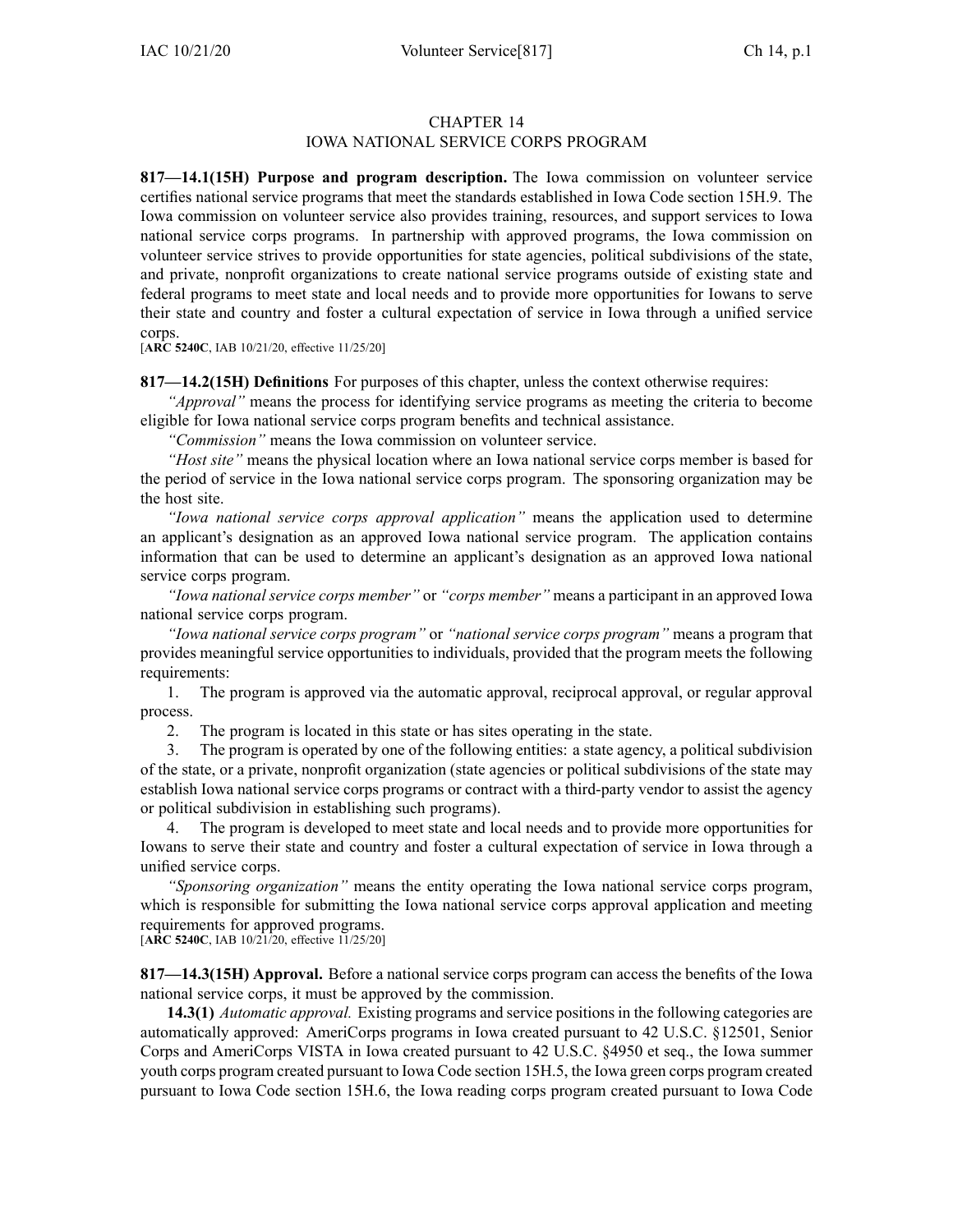section [15H.7](https://www.legis.iowa.gov/docs/ico/section/15H.7.pdf), the RefugeeRISE AmeriCorps program created pursuan<sup>t</sup> to Iowa Code section [15H.8](https://www.legis.iowa.gov/docs/ico/section/15H.8.pdf), and the Iowa conservation corps created pursuan<sup>t</sup> to Iowa Code section [84A.7](https://www.legis.iowa.gov/docs/ico/section/84A.7.pdf).

**14.3(2)** *Reciprocal approval.* Existing programs and service positions recognized by another service year certifying body may reques<sup>t</sup> reciprocal approval by following the process outlined on the commission's website.

**14.3(3)** *Regular approval.* All other entities seeking approval for their service programs or positions should follow the regular approval process by completing an Iowa national service corps approval application.

*a.* Applications for national service corps program approval are available from the Iowa commission on volunteer service's website.

*b.* A review team designated by the commission shall review applications from national service corps programs to determine whether the national service corps programs or positions are eligible to participate in the program.

*c.* Applicants shall receive written notification of the commission's decision. Written notification will also be provided regarding the due dates and process for submission of program reports.

*d.* Full approval means the commission has determined that the national service corps program has met the established standards.

*e.* Conditional approval means the commission has temporarily approved the national service corps program before the program becomesfully operational or before the program has met the standards for full approval.

*f.* Any program that is denied approval or decertified for any reason bears the burden of proving that all deficiencies previously cited have been corrected. Corrections shall be in accordance with requirements of the Iowa commission on volunteer service.

**14.3(4)** *Documentation.* Additional documentation may be required to verify elements of the application. Documentation verifying <sup>a</sup> program's compliance with approval standards may be required by the commission during the approval process. Each program shall provide relevant information upon the commission's reques<sup>t</sup> in order to be considered for approval. National service corps programs may be requested to provide documentation of continued eligibility at any time during and after approval.

**14.3(5)** *Duration of approval.*

Automatic approval will be in effect as long as the program is recognized as one of the automatically approved programs listed in subrule [14.3\(1\)](https://www.legis.iowa.gov/docs/iac/rule/817.14.3.pdf).

*b.* Reciprocal approval will be in effect aslong asthe program isrecognized by the other certifying body.

*c.* Regular approval.

(1) Full approval may be in effect for three years, as long as the program continues to meet the approval standards.

(2) Conditional approval may be in effect for six months and may be used for the purpose of applying for program benefits and technical assistance available to approved national service corps programs. The commission may gran<sup>t</sup> an extension of conditional approval if it is determined that significant progress is being made toward meeting the requirements for full approval. It shall be the responsibility of the national service corps program to notify the commission when the program believes it has met the full approval criteria.

(3) A national service corps program may renew its approval. Programs whose full approval has expired should reapply using the application form available on the commission's website. [**ARC [5240C](https://www.legis.iowa.gov/docs/aco/arc/5240C.pdf)**, IAB 10/21/20, effective 11/25/20]

**817—14.4(15H) Approval standards.** The commission has established standards to certify national service corps programs. These standards are based on <sup>a</sup> combination of factors established by the Corporation for National and Community Service, the Service Year Alliance, and the existing rules for the Iowa summer youth corps program created pursuan<sup>t</sup> to Iowa Code section [15H.5](https://www.legis.iowa.gov/docs/ico/section/15H.5.pdf), the Iowa green corps program created pursuan<sup>t</sup> to Iowa Code section [15H.6](https://www.legis.iowa.gov/docs/ico/section/15H.6.pdf), the Iowa reading corps program created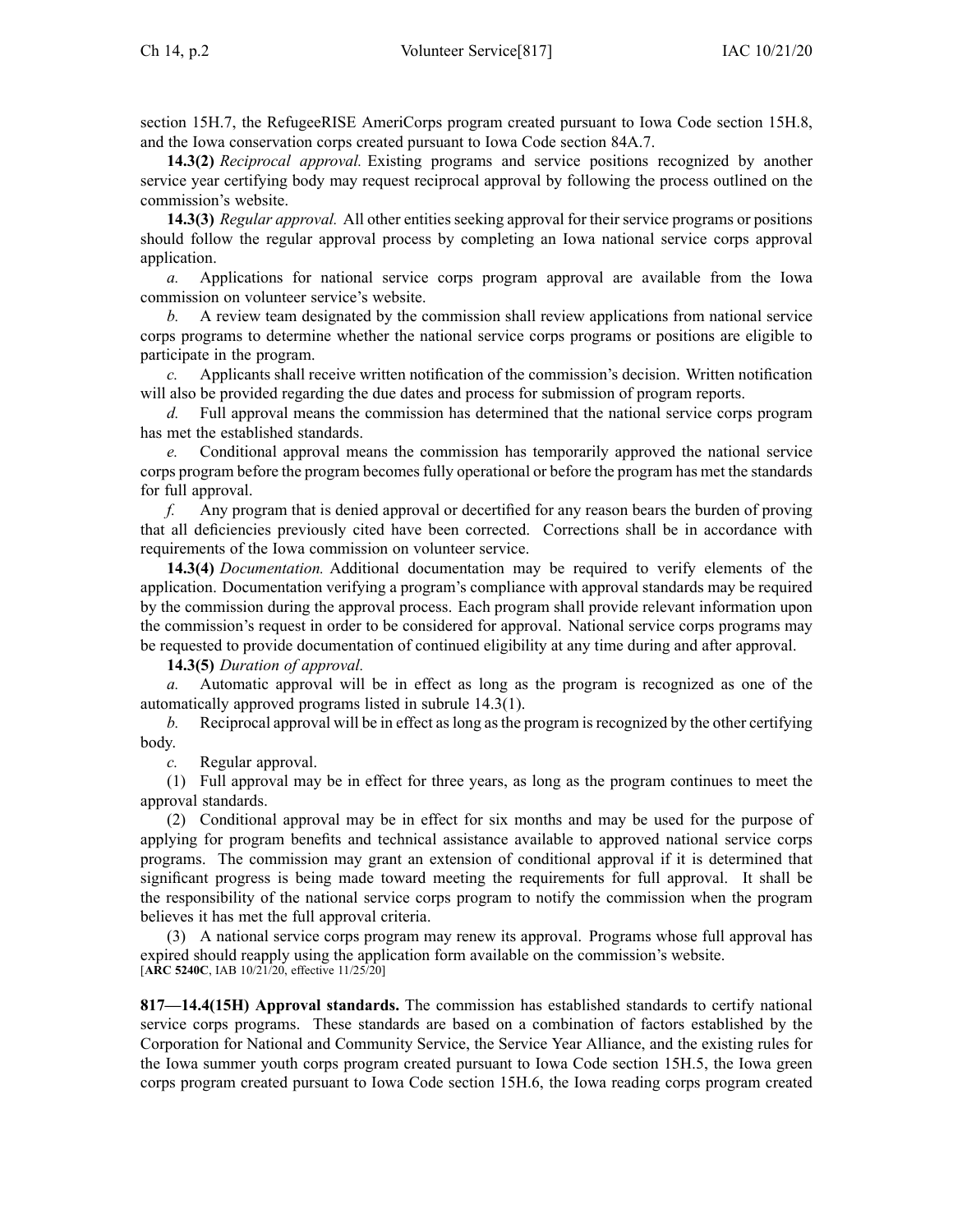pursuan<sup>t</sup> to Iowa Code section [15H.7](https://www.legis.iowa.gov/docs/ico/section/15H.7.pdf), the RefugeeRISE AmeriCorps program created pursuan<sup>t</sup> to Iowa Code section [15H.8](https://www.legis.iowa.gov/docs/ico/section/15H.8.pdf), and the Iowa conservation corps created pursuan<sup>t</sup> to Iowa Code section [84A.7](https://www.legis.iowa.gov/docs/ico/section/84A.7.pdf).

**14.4(1)** *Program design.* The national service corps program should have <sup>a</sup> program design defining the impact the program will have on the community, sponsor organization, and service corps members. The program design must identify how the national service program will address <sup>a</sup> state or local need and how the program will promote <sup>a</sup> sense of civic engagemen<sup>t</sup> in program participants.

**14.4(2)** *Corps member position description.* The national service corps program shall have written descriptions/plans for high-quality service activities. National service corps member activities must be clearly delineated from those of employees of the sponsoring organization and host site.

**14.4(3)** *Orientation.* The national service corps program shall have an orientation for national service corps members, including clarification on how the member service activities differ from employee responsibilities.

**14.4(4)** *Eligibility.* The national service corps program shall have eligibility screening for national service corps members, commensurate to the service activities to be conducted and the population to be served. National service corps programs shall set and meet minimum requirements for checking the criminal history of national service corps member applicants and considering the following results when selecting corps members:

*a.* Criminal background and sex offender registry checks for corps members over the age of 18.

*b.* Reference checks for corps members under the age of 18.

**14.4(5)** *Training and professional development.* The national service corps program shall provide ongoing training and professional development to the national service corps members.

**14.4(6)** *Member supervision.* The national service corps program shall demonstrate the ability to effectively supervise the national service corps members.

**14.4(7)** *Certification of member service.* Upon successful completion of the term of service by the Iowa national service corps member, the sponsor organization shall issue <sup>a</sup> certification of service letter to the corps member. The letter should include, at <sup>a</sup> minimum, the name of the corps member, whether the corps member served in <sup>a</sup> full-time or less than full-time capacity, the dates of service (if the corps member served in <sup>a</sup> full-time capacity) or the hours of service (if the corps member served in <sup>a</sup> less than full-time capacity), the name of the sponsor organization, and <sup>a</sup> contact person at the sponsor organization.

**14.4(8)** *Compliance process.* The national service corps program shall have <sup>a</sup> process for ensuring compliance with program standards.

**14.4(9)** *Program impact.* The national service corps program should have <sup>a</sup> method for tracking progress towards the established goals of the program.

**14.4(10)** *Organizational capacity.* The sponsoring organization shall have an established history and demonstrate the staff capacity and experience to effectively oversee the national service corps program.

**14.4(11)** *Financial capacity, cost effectiveness and budget adequacy.* The sponsoring organization should demonstrate the financial capacity to administer the national service corps program, including any living allowances or stipends provided to national service corps members. The national service corps program budget should be sufficient to provide the national service corps member(s) with the tools needed to be effective in the assigned tasks.

**14.4(12)** *Risk management.* The national service corps program should practice appropriate risk managemen<sup>t</sup> strategies for the approved national service corps positions. [**ARC [5240C](https://www.legis.iowa.gov/docs/aco/arc/5240C.pdf)**, IAB 10/21/20, effective 11/25/20]

#### **817—14.5(15H) Application process.**

**14.5(1)** *Sponsor organization approval process.* Eligible organizations may reques<sup>t</sup> approval using the application materials available through the commission's website.

**14.5(2)** *Iowa national service corps member process.* Prospective national service corps members should apply directly to an approved Iowa national service corps program. Prospective corps members must meet the approved program's eligibility requirements and agree to the program standards. [**ARC [5240C](https://www.legis.iowa.gov/docs/aco/arc/5240C.pdf)**, IAB 10/21/20, effective 11/25/20]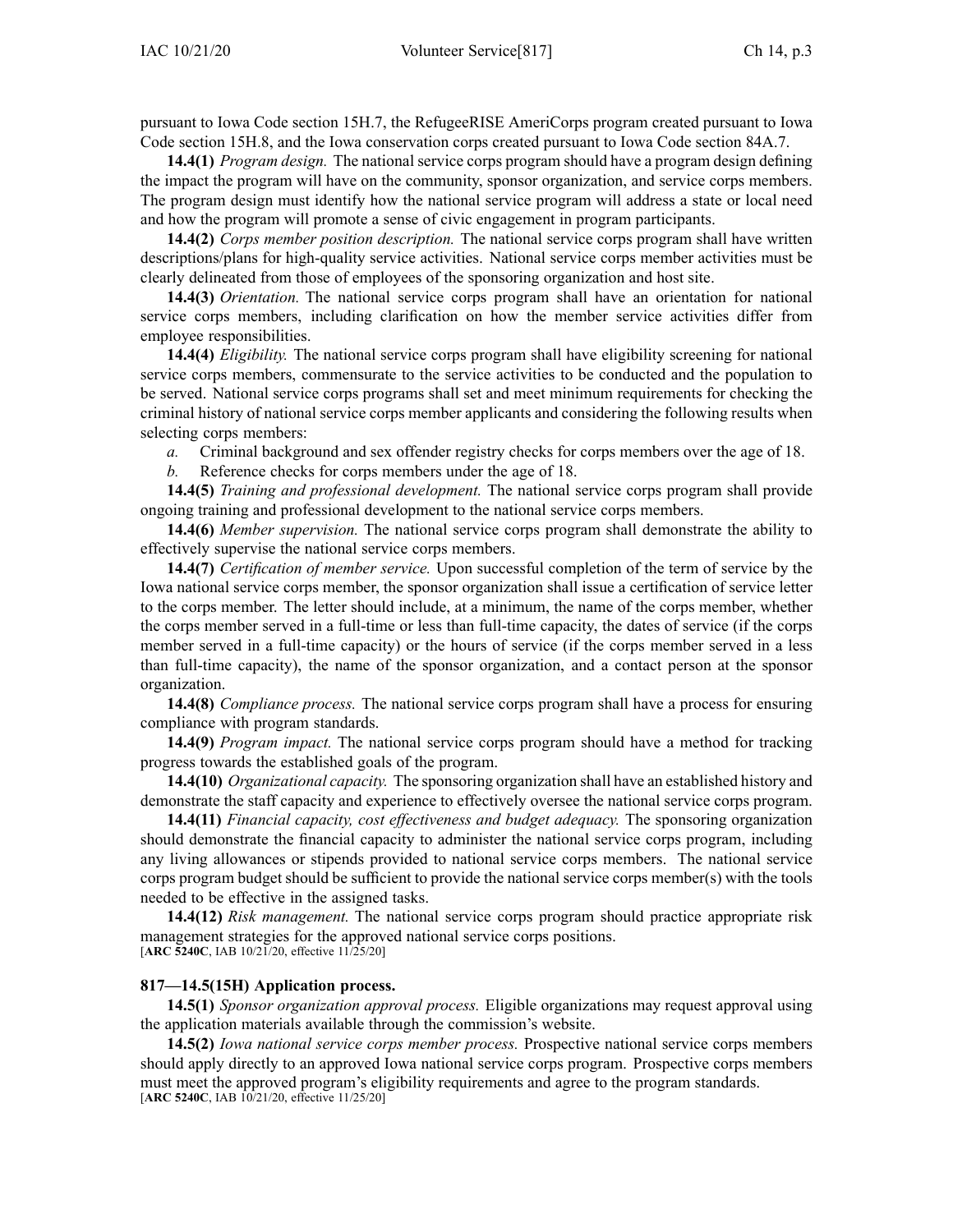**817—14.6(15H) Special consideration.** In addition to the standards set forth in rule [817—14.4](https://www.legis.iowa.gov/docs/iac/rule/817.14.4.pdf)(15H), the commission may consider other factors to determine approval status to ensure that only high-quality national service corps programs are approved.

**14.6(1)** *On-site audits.* At the discretion of the commission, on-site audits may be conducted to determine approval.

**14.6(2)** *Reporting.* Programs that fail to submit required documentation are at risk of decertification and may be deemed ineligible to receive the benefits of approval, including complimentary training registration and inclusion on the Iowa commission on volunteer service website. [**ARC [5240C](https://www.legis.iowa.gov/docs/aco/arc/5240C.pdf)**, IAB 10/21/20, effective 11/25/20]

**817—14.7(15H) Decertification.** A national service corps program shall be decertified by the commission if it is determined that the program no longer meets the approval standards identified herein for <sup>a</sup> high-quality national service corps program, if program personnel cannot be contacted by the commission, if the program fails to provide documents requested by the commission or if the program fails to complete any required Iowa national service corps annual report.

**14.7(1)** Written notice of the intent to revoke approval shall be provided to <sup>a</sup> national service corps program when the commission determines that there is reasonable cause to believe the program does not comply with these rules. Notice shall be sent at least 30 days before decertification becomes effective.

**14.7(2)** Decertification procedures may be initiated by the commission, by the program, or following investigation of <sup>a</sup> complaint filed by the general public. A reques<sup>t</sup> for an investigation from the public must be in written form and shall specify the reason(s) why the approved national service corps program no longer meets the approval standards. Supporting documentation may be attached to the request. The identity of the complainant is confidential pursuan<sup>t</sup> to Iowa Code section [22.7\(18\)](https://www.legis.iowa.gov/docs/ico/section/22.7.pdf).

**14.7(3)** Benefits and designation as an approved national service corps program will continue until the final decision is issued by the commission.

[**ARC [5240C](https://www.legis.iowa.gov/docs/aco/arc/5240C.pdf)**, IAB 10/21/20, effective 11/25/20]

**817—14.8(15H) Fraudulent practices in connection with approved national service corps programs.** A person is considered to be guilty of <sup>a</sup> fraudulent practice if the person knowingly falsifies information on an application for the purpose of obtaining approval and any other potential benefits, including those offered through the Iowa commission on volunteer service or other state contracts and grants available only to approved national service corps programs. The commission may investigate allegations or complaints of fraudulent practices and will take action to decertify <sup>a</sup> national service corps program upon concluding that <sup>a</sup> violation has occurred. A violation under this rule is grounds for decertification of the national service corps program responsible for the violation. Decertification shall be in addition to any penalty otherwise authorized. [**ARC [5240C](https://www.legis.iowa.gov/docs/aco/arc/5240C.pdf)**, IAB 10/21/20, effective 11/25/20]

**817—14.9(15H) Appeal procedure.** Commission decisions regarding approved national service corps programs may be contested by an adversely affected party as detailed in [817—Chapter](https://www.legis.iowa.gov/docs/iac/chapter/817.5.pdf) 5. [**ARC [5240C](https://www.legis.iowa.gov/docs/aco/arc/5240C.pdf)**, IAB 10/21/20, effective 11/25/20]

**817—14.10(15H) Intergovernmental agreements.** Approved Iowa national service corps programs are considered governmental entities in accordance with rule [11—118.4](https://www.legis.iowa.gov/docs/iac/rule/11.118.4.pdf)(8A). As such, state agencies or political subdivisions of the state may enter into an agreemen<sup>t</sup> for services with any approved Iowa national service corps program directly or through an agreemen<sup>t</sup> with the commission and are not required to use competitive selection. [**ARC [5240C](https://www.legis.iowa.gov/docs/aco/arc/5240C.pdf)**, IAB 10/21/20, effective 11/25/20]

**817—14.11(15H) Program administration.** State agencies or political subdivisions of the state may establish Iowa national service corps programs or contract with <sup>a</sup> third-party vendor to assist the agency or political subdivision in establishing such programs. In the case that <sup>a</sup> vendor is utilized, the program